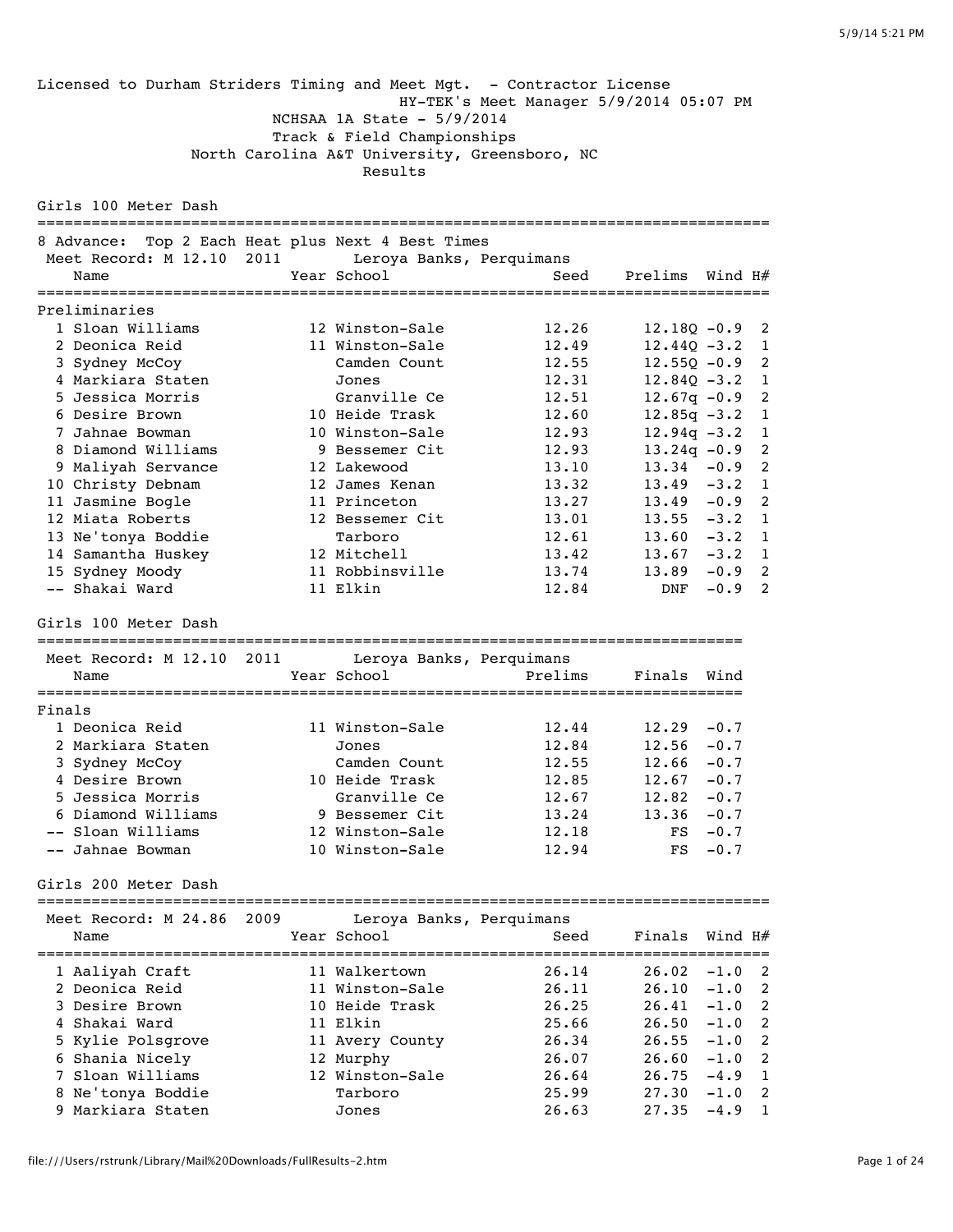| 5/9/14 5:21 PM |
|----------------|
|----------------|

| 10 Jessica Morris    | Granville Ce    | 26.23 | $27.66 -1.0$ 2  |              |  |
|----------------------|-----------------|-------|-----------------|--------------|--|
| 11 Leetasia Midgette | Pamlico Coun    | 26.73 | $27.81 - 4.9 1$ |              |  |
| 12 Christy Debnam    | 12 James Kenan  | 27.62 | $28.19 - 4.9$ 1 |              |  |
| 13 Maliyah Servance  | 12 Lakewood     | 27.89 | $29.79 - 4.9$ 1 |              |  |
| 14 Miata Roberts     | 12 Bessemer Cit | 27.09 | $33.39 -4.9$ 1  |              |  |
| -- Kendra Henry      | 12 Murphy       | 27.19 |                 | DNF -4.9 1   |  |
| -- Jasmine Bogle     | 11 Princeton    | 28.08 |                 | $DNF -4.9 1$ |  |

Girls 400 Meter Dash

============================================================================

| Meet Record: M 56.28 2013<br>Name |  | Reneazia Collins, Monroe<br>Year School | Seed    | Finals  | H#             |
|-----------------------------------|--|-----------------------------------------|---------|---------|----------------|
| 1 Shakai Ward                     |  | 11 Elkin                                | 58.14   | 57.59   | 2              |
| 2 Maria Kammire                   |  | 12 Bishop McGui                         | 1:01.71 | 58.97   | $\mathfrak{D}$ |
| 3 Kendra Henry                    |  | 12 Murphy                               | 1:00.81 | 59.03   | $\mathfrak{D}$ |
| 4 Desire Brown                    |  | 10 Heide Trask                          | 1:03.87 | 1:00.13 | $\mathbf{1}$   |
| 5 Micaela Tumbarello              |  | 11 Mount Airy                           | 1:02.65 | 1:01.65 | $\mathfrak{D}$ |
| 6 Cheyenne Orr                    |  | 12 Robbinsville                         | 1:02.82 | 1:02.52 | 2              |
| 7 Jessica Bevard                  |  | 9 Mount Airy                            | 1:03.97 | 1:02.84 | 1              |
| 8 Aman Braggs                     |  | 11 Thomas Jeffe                         | 1:03.07 | 1:03.34 | 2              |
| 9 Margaret Reliford               |  | Kipp Pride H                            | 1:04.92 | 1:04.20 | 1              |
| 10 Rebecca Rudisill               |  | 11 Highland Tech                        | 1:01.87 | 1:04.50 | 2              |
| 11 Marika Samuelsson              |  | 9 Neuse Charte                          | 1:06.11 | 1:05.94 | 1              |
| 12 Jarmeela Shaw                  |  | Lejeune                                 | 1:05.33 | 1:06.35 | 1              |
| 13 Chelsea King                   |  | North Edgeco                            | 1:03.63 | 1:07.84 | 2              |
| 14 Deja Aycock                    |  | 10 North Duplin                         | 1:05.89 | 1:13.39 | 1              |
| -- Mercedes Booker                |  | Kipp Pride H                            | 1:04.16 | FS      | 1              |
| -- Lexi Mercer                    |  | 10 Rosewood                             | 1:05.65 | DNF     |                |

## Girls 800 Meter Run

=========================================================================

| Meet Record: M 2:14.70 2011 Chelsea Treadway, Swain<br>Year School<br>Name<br>;============================= | <b>Seed</b> Finals<br>================                    | :=========== |         |
|--------------------------------------------------------------------------------------------------------------|-----------------------------------------------------------|--------------|---------|
| 1 Malia Ellington<br>1:06.608(1:06.608)                                                                      | 11 Community School 2:17.67 2:15.87<br>2:15.870(1:09.263) |              |         |
| 2 Bailey Seach<br>$1:09.204$ $(1:09.204)$                                                                    | 12 Bishop McGui<br>2:23.191(1:13.987)                     | 2:25.11      | 2:23.20 |
| 3 Shawnda Martin<br>1:10.563(1:10.563)                                                                       | 10 Robbinsville<br>2:24.275(1:13.713)                     | 2:25.56      | 2:24.28 |
| 4 Kendall Toineeta<br>1:09.741(1:09.741)                                                                     | 11 Cherokee<br>2:24.280(1:14.540)                         | 2:26.88      | 2:24.28 |
| 5 Carly Kreber<br>1:10.027(1:10.027)                                                                         | 12 Bishop McGui<br>$2:25.294$ $(1:15.267)$                | 2:27.82      | 2:25.30 |
| 6 Sarah Ann Craven<br>$1:09.579$ $(1:09.579)$                                                                | 11 Bishop McGui<br>$2:28.584$ $(1:19.005)$                | 2:31.19      | 2:28.59 |
| 7 Ashlyn Waldroup<br>$1:10.882$ $(1:10.882)$                                                                 | 9 Robbinsville<br>2:29.059(1:18.178)                      | 2:32.92      | 2:29.06 |
| 8 Haley Thurston<br>1:10.349(1:10.349)                                                                       | 9 North Duplin<br>2:38.289 (1:27.940)                     | 2:40.57      | 2:38.29 |
| 9 Christy Witcher<br>1:20.607(1:20.607)                                                                      | 10 Raleigh Char<br>$2:48.407$ $(1:27.800)$                | 2:44.12      | 2:48.41 |
| 10 Lauren Kalbach<br>1:21.050(1:21.050)                                                                      | Camden Count<br>2:50.734 (1:29.685)                       | 2:53.12      | 2:50.74 |
| 11 Emma Riemer<br>1:21.495(1:21.495)                                                                         | Camden Count<br>2:51.607(1:30.113)                        | 2:52.10      | 2:51.61 |
| 12 Johnna Brooks<br>1:24.048(1:24.048)                                                                       | East Cartere<br>2:56.610 (1:32.563)                       | 2:55.19      | 2:56.61 |
| 13 Savannah Nabours<br>1:24.177(1:24.177)                                                                    | 12 Heide Trask<br>2:56.938(1:32.762)                      | 2:55.58      | 2:56.94 |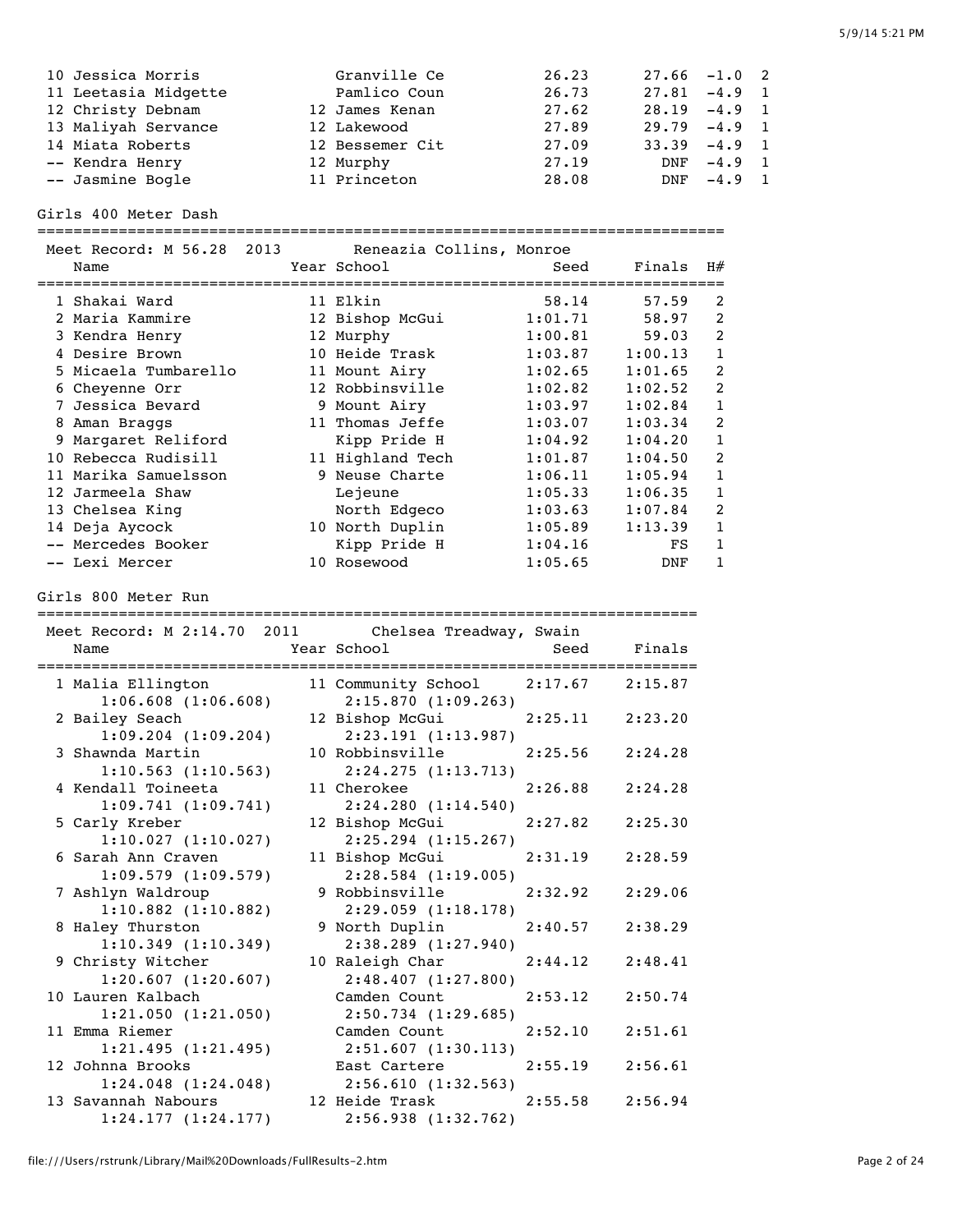| 14 Brynna Lee<br>$1:12.726$ $(1:12.726)$<br>15 Olivia Bango<br>-- Kirsten Parries                   | 12 Rosewood 2:42.31 2:58.15<br>2:58.141(1:45.416)<br>11 Lejeune<br>1:24.573 (1:24.573) 3:07.837 (1:43.264)<br>Sten Parries 12 Mount Airy 2:28.88 DNF | 2:50.28 3:07.84                                                                                                       |
|-----------------------------------------------------------------------------------------------------|------------------------------------------------------------------------------------------------------------------------------------------------------|-----------------------------------------------------------------------------------------------------------------------|
| Girls 1600 Meter Run                                                                                |                                                                                                                                                      |                                                                                                                       |
|                                                                                                     |                                                                                                                                                      | Meet Record: M 5:01.37 2013 Malia Ellington, Community Sch Davidson                                                   |
| 4:59.874(1:11.536)                                                                                  |                                                                                                                                                      | 1 Malia Ellington 11 Community School 5:16.02 4:59.88M<br>1:10.976 (1:10.976) 2:28.476 (1:17.500) 3:48.338 (1:19.863) |
| 2 Shawnda Martin<br>1:17.265(1:17.265)<br>$5:22.579$ $(1:19.509)$                                   | 10 Robbinsville 5:31.74 5:22.58                                                                                                                      | $2:39.344$ $(1:22.079)$ $4:03.070$ $(1:23.727)$                                                                       |
| 3 Carly Kreber<br>$1:15.334$ $(1:15.334)$<br>5:23.317(1:19.595)                                     | 12 Bishop McGui 5:49.30 5:23.32                                                                                                                      | $2:39.164$ (1:23.831) $4:03.722$ (1:24.559)                                                                           |
| 4 Bailey Seach<br>$1:17.084$ $(1:17.084)$<br>5:34.634(1:23.910)                                     | 12 Bishop McGui 5:42.67 5:34.64                                                                                                                      | 2:41.031 (1:23.947) 4:10.725 (1:29.695)                                                                               |
| 5 Taylor Hughes<br>1:21.819(1:21.819)<br>5:42.408(1:24.077)                                         | 10 Lincoln Charter 5:59.23 5:42.41                                                                                                                   | $2:50.371(1:28.552)$ $4:18.332(1:27.961)$                                                                             |
| 6 Claire McDonough<br>1:20.833(1:20.833)<br>5:51.096(1:27.818)                                      |                                                                                                                                                      | 9 Bishop McGui 5:49.84 5:51.10<br>$2:50.089$ (1:29.257) $4:23.279$ (1:33.190)                                         |
| 7 Kara Polsgrove<br>1:22.098(1:22.098)<br>5:57.637(1:33.906)                                        | 9 Avery County 6:03.71 5:57.64                                                                                                                       | $2:50.651$ (1:28.553) $4:23.732$ (1:33.081)                                                                           |
| 8 Christy Witcher<br>1:20.934(1:20.934)<br>$5:59.999$ $(1:34.620)$                                  | 10 Raleigh Char 5:51.03 6:00.00                                                                                                                      | $2:49.562$ (1:28.629) $4:25.379$ (1:35.818)                                                                           |
| 9 Ella Perrin<br>1:24.449(1:24.449)<br>6:00.459(1:29.268)                                           | 12 Raleigh Char 5:54.90 6:00.46                                                                                                                      | $2:56.293$ (1:31.844) 4:31.191 (1:34.899)                                                                             |
| 10 Sara Stephenson 12 Neuse Charte 5:52.34 6:11.16<br>$1:21.818$ $(1:21.818)$<br>6:11.151(1:40.860) |                                                                                                                                                      | $2:51.204$ (1:29.386) $4:30.291$ (1:39.088)                                                                           |
| 11 Olivia Bango<br>$1:28.356$ $(1:28.356)$<br>$6:41.488$ $(1:40.237)$                               | 11 Lejeune 6:37.93 6:41.49                                                                                                                           | $3:09.450$ (1:41.095) $5:01.252$ (1:51.802)                                                                           |
| 12 Leah Burch<br>1:28.950(1:28.950)<br>$6:50.699$ $(1:48.129)$                                      | Riverside (1 7:04.55 6:50.70                                                                                                                         | $3:10.383$ $(1:41.434)$ $5:02.570$ $(1:52.188)$                                                                       |
| 13 Megan Ehmke<br>$1:28.566$ $(1:28.566)$<br>$6:57.688$ $(1:58.688)$                                | Pamlico Coun 6:52.84 6:57.69                                                                                                                         | $3:09.128$ (1:40.563) 4:59.000 (1:49.872)                                                                             |
| -- Kirsten Parries<br>-- Haley Thurston                                                             | 12 Mount Airy<br>9 North Duplin                                                                                                                      | 5:39.00<br>DNF<br>6:06.56<br>DNF                                                                                      |
| Girls 3200 Meter Run                                                                                |                                                                                                                                                      |                                                                                                                       |
| Meet Record: M 11:00.97 2002<br>Name                                                                | Erika Schneble, Hendersonville<br>Year School                                                                                                        | Seed<br>Finals                                                                                                        |
| 1 Malia Ellington<br>1:25.121(1:25.121)<br>5:59.375(1:35.110)                                       | 11 Community School 11:49.23 12:02.69                                                                                                                | 2:53.009 (1:27.888) 4:24.266 (1:31.258)<br>$7:31.783$ (1:32.408) 9:04.688 (1:32.905)                                  |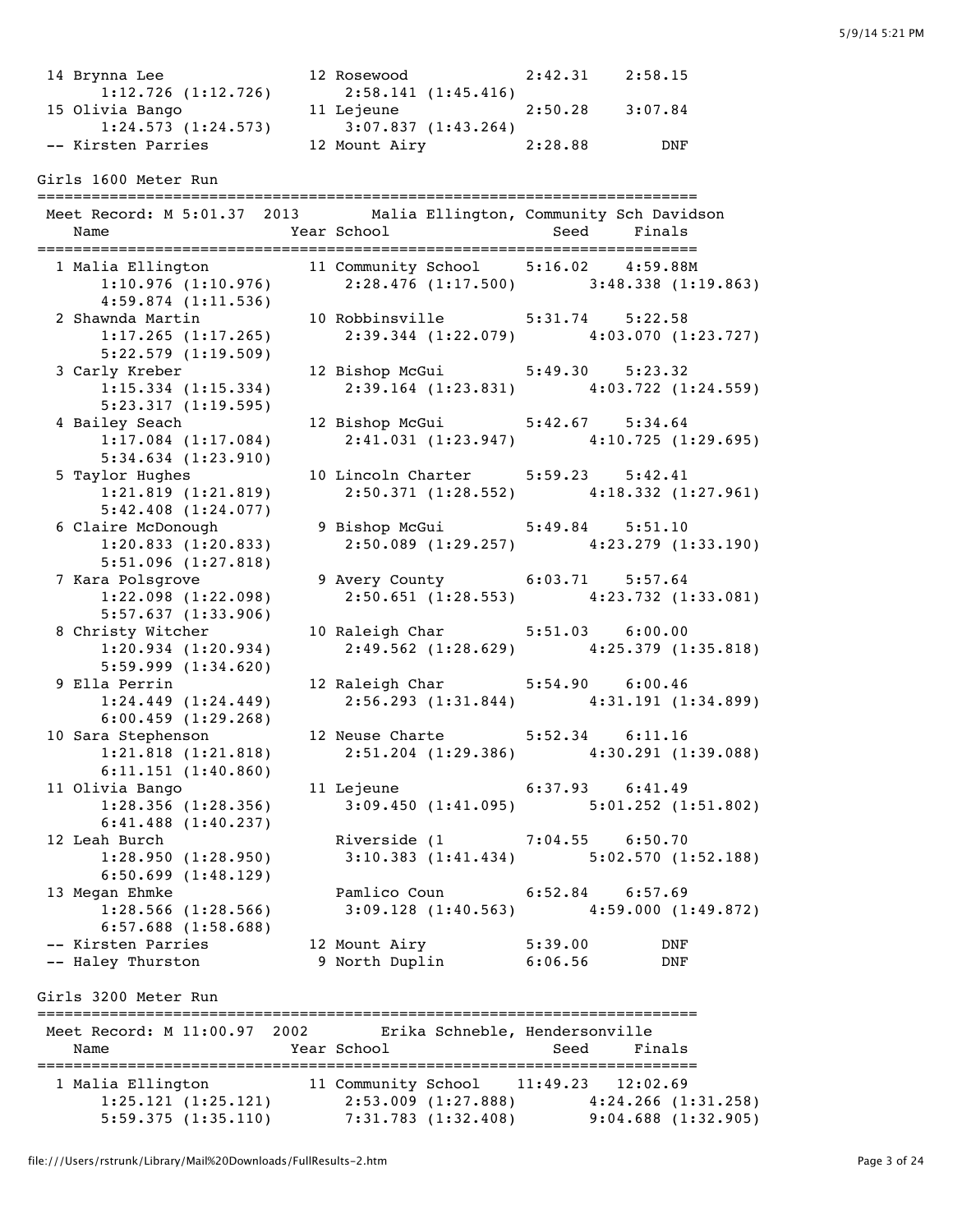10:39.220 (1:34.533) 12:02.687 (1:23.468) 2 Kirsten Parries 12 Mount Airy 12:40.58 12:23.68 1:24.991 (1:24.991) 2:52.855 (1:27.864) 4:24.213 (1:31.359) 5:59.289 (1:35.077) 7:32.440 (1:33.151) 9:11.134 (1:38.695) 10:50.402 (1:39.268) 12:23.677 (1:33.275) 3 Sara Burkinshaw 11 Pine Lake Pr 12:29.66 12:36.71 1:26.140 (1:26.140) 2:56.608 (1:30.469) 4:33.573 (1:36.965) 6:09.489 (1:35.917) 7:48.538 (1:39.049) 9:27.442 (1:38.905) 11:07.178 (1:39.736) 12:36.708 (1:29.531) 4 Shelby Hyatt 10 Swain County 12:42.69 12:59.01 1:27.963 (1:27.963) 3:04.280 (1:36.317) 4:47.977 (1:43.698) 6:28.286 (1:40.309) 8:09.891 (1:41.606) 9:51.675 (1:41.785) 11:30.285 (1:38.611) 12:59.006 (1:28.721) 5 Sarah Grace Johnson 10 Bishop McGui 13:36.16 13:52.20 1:27.452 (1:27.452) 3:03.378 (1:35.926) 4:46.926 (1:43.549) 6:32.447 (1:45.521) 8:25.224 (1:52.778) 10:21.701 (1:56.478) 1:27.452 (1:27.452)<br>
5:32.447 (1:45.521)<br>
12:14.137 (1:52.437)<br>
5.12:14.137 (1:52.437)<br>
13:52.191 (1:38.054)<br>
13:04.35 14:07.58 11 Elkin 13:04.35 14:07.58 1:26.742 (1:26.742) 3:00.633 (1:33.892) 4:47.645 (1:47.013) 6:38.037 (1:50.392) 8:33.799 (1:55.763) 10:29.389 (1:55.590) 12:24.185 (1:54.797) 14:07.573 (1:43.388) 7 Grace Morningstar 10 Whiteville 14:25.58 14:34.03 1:45.472 (1:45.472) 3:35.414 (1:49.942) 5:29.989 (1:54.576) 7:25.002 (1:55.013) 9:13.683 (1:48.681) 11:04.168 (1:50.486) 12:55.744 (1:51.576) 14:34.028 (1:38.285) 8 Amber Johnson 10 Princeton 14:36.91 15:01.51 1:49.895 (1:49.895) 3:40.962 (1:51.067) 5:35.315 (1:54.354) 7:30.650 (1:55.335) 9:28.620 (1:57.971) 11:27.889 (1:59.269)<br>13:23.205 (1:55.316) 15:01.510 (1:38.306)<br>vey Long 10 Whiteville 14:56.09 15:03.53 13:23.205 (1:55.316) 15:01.510 (1:38.306) 9 Ivey Long 10 Whiteville 14:56.09 15:03.53 1:47.624 (1:47.624) 3:40.030 (1:52.407) 5:32.103 (1:52.074) 7:25.919 (1:53.816) 9:21.026 (1:55.107) 11:17.082 (1:56.057) 13:14.589 (1:57.508) 15:03.527 (1:48.938) 10 Megan Evans 11 Princeton 14:31.77 15:26.38 1:49.837 (1:49.837) 3:40.952 (1:51.115) 5:35.657 (1:54.706) 7:31.717 (1:56.060) 9:32.284 (2:00.568) 11:32.215 (1:59.931) 13:35.285 (2:03.071) 15:26.379 (1:51.094) 11 Santy Solarte Lejeune 16:16.14 16:11.73 1:40.589 (1:40.589) 3:32.650 (1:52.062) 5:28.475 (1:55.825) 7:27.819 (1:59.344) 9:35.944 (2:08.126) 11:51.729 (2:15.785) 14:08.524 (2:16.796) 16:11.722 (2:03.199) 12 Alaris Estes Granville Ce 16:39.57 19:54.17 1:27.876 (1:27.876) 3:13.676 (1:45.800) 5:22.830 (2:09.154) 7:48.106 (2:25.276) 10:29.153 (2:41.048) 13:36.050 (3:06.898) 16:40.666 (3:04.616) 19:54.167 (3:13.502) -- Caroline Mcleod 12 Gray Stone D 12:51.01 DNF 1:27.261 (1:27.261) 2:59.648 (1:32.388) 4:37.035 (1:37.387) 6:16.414 (1:39.379) 8:01.263 (1:44.850) -- Shana Taylor Northside (1 16:23.92 DNF 1:41.951 (1:41.951) 3:34.972 (1:53.021) 5:42.247 (2:07.276) 7:53.636 (2:11.389) -- Shawnda Martin 10 Robbinsville 12:01.83 DNF 1:26.026 (1:26.026) 2:56.251 (1:30.226) Girls 100 Meter Hurdles ================================================================================= 8 Advance: Top 2 Each Heat plus Next 4 Best Times Meet Record: M 14.17 2001 Chandra Pulliam, Cummings

 Name Year School Seed Prelims Wind H# =================================================================================

Preliminaries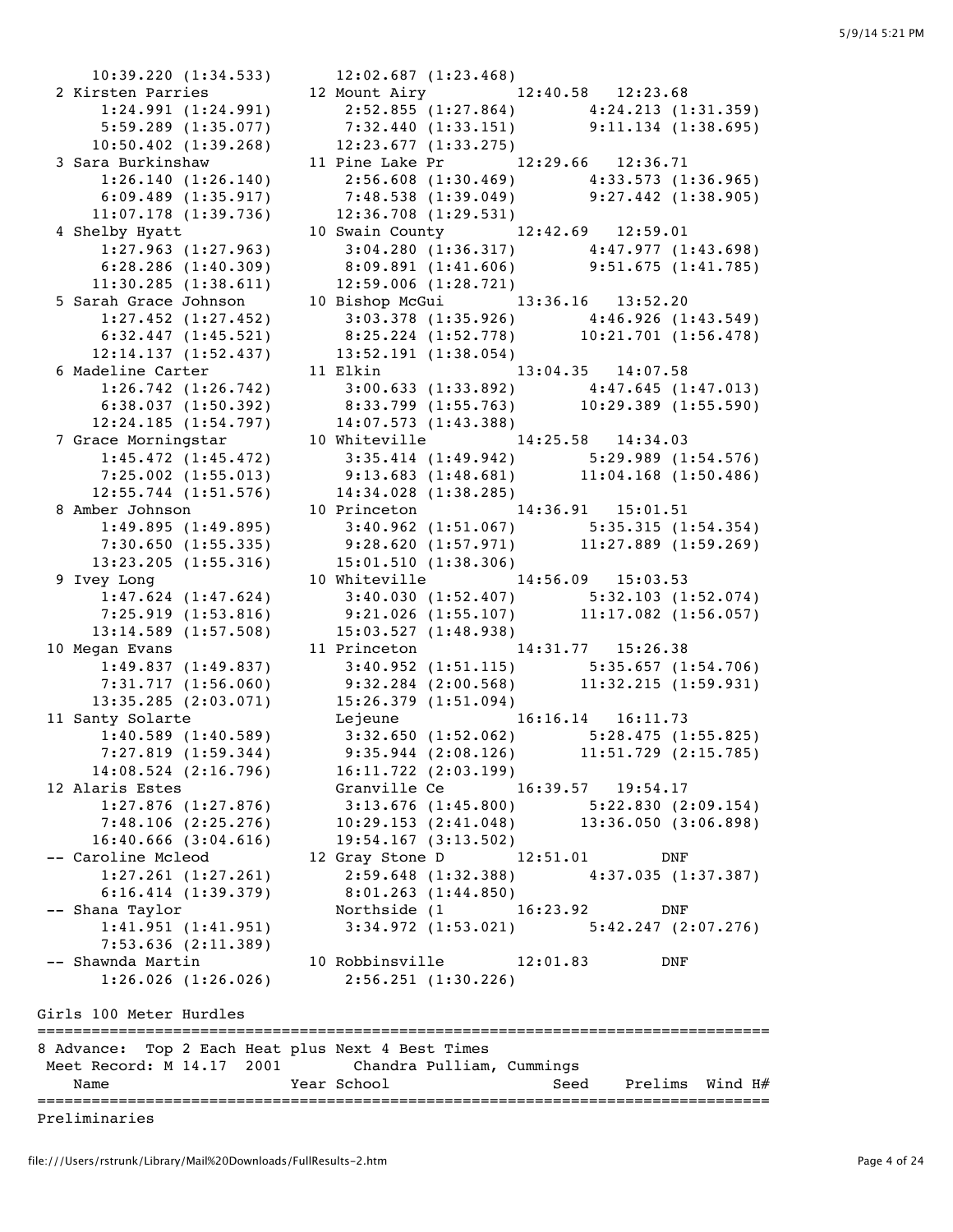| 1 Kylie Polsgrove                                       |      | 11 Avery County           | 15.29                                            | $15.52Q - 0.5$ |                | 2              |
|---------------------------------------------------------|------|---------------------------|--------------------------------------------------|----------------|----------------|----------------|
| 2 Samantha Huskey                                       |      | 12 Mitchell               | 16.32                                            | $16.30Q -2.1$  |                | 1              |
| 3 Rebecca Rudisill                                      |      | 11 Highland Tech          | 15.84                                            | $16.330 - 2.1$ |                | $\mathbf{1}$   |
| 4 Emma Stroup                                           |      | 9 Murphy                  | 17.15                                            | $17.65Q - 0.5$ |                | 2              |
| 5 Olympia Williams                                      |      | North Edgeco              | 17.61                                            | $16.87q -2.1$  |                | 1              |
| 6 Krystal Yelverton                                     |      | 11 Rosewood               | 17.56                                            | $17.72q -2.1$  |                | $\mathbf 1$    |
| 7 Emma Frye                                             |      | 9 North Stokes            | 17.10                                            | $18.03q - 0.5$ |                | 2              |
| 8 Ashya Smith                                           |      | 9 Winston-Sale            | 17.66                                            | $18.19q - 0.5$ |                | 2              |
| 9 Katie McHone                                          |      | 10 North Stokes           | 17.74                                            | 18.28          | $-0.5$         | $\overline{2}$ |
| 10 Kayli Clark                                          |      | Southside Hi              | 19.38                                            | 18.29          | $-2.1$         | 1              |
|                                                         |      |                           |                                                  |                |                |                |
| 11 Kiara Greene                                         |      | Riverside (1              | 18.18                                            | 18.50          | $-2.1$         | 1              |
| 12 Asia Henry                                           |      | 10 Union                  | 18.67                                            | 18.69          | $-0.5$         | 2              |
| 13 Makayla Killens                                      |      | 9 Whiteville              | 18.70                                            | 19.02          | $-0.5$         | 2              |
| 14 Abigail Miller                                       |      | Lejeune                   | 19.85                                            | 19.23          | $-0.5$         | 2              |
| 15 Taylor Osgood                                        |      | 10 Heide Trask            | 19.10                                            | 19.28          | $-2.1$         | 1              |
| -- Shalynn Brown                                        |      | 12 North Stokes           | 17.97                                            | DNF            | $-2.1$         | 1              |
| Girls 100 Meter Hurdles                                 |      |                           |                                                  |                |                |                |
| Meet Record: M 14.17                                    | 2001 | Chandra Pulliam, Cummings |                                                  |                |                |                |
| Name                                                    |      | Year School               | Prelims                                          | Finals         | Wind           |                |
|                                                         |      |                           |                                                  |                |                |                |
| Finals                                                  |      |                           |                                                  |                |                |                |
| 1 Kylie Polsgrove                                       |      | 11 Avery County           | 15.52                                            | 15.17          | $-1.0$         |                |
| 2 Rebecca Rudisill                                      |      | 11 Highland Tech          | 16.33                                            | 15.47          | $-1.0$         |                |
| 3 Samantha Huskey                                       |      | 12 Mitchell               | 16.30                                            | 16.24          | $-1.0$         |                |
| 4 Olympia Williams                                      |      | North Edgeco              | 16.87                                            | 17.10          | $-1.0$         |                |
| 5 Emma Frye                                             |      | 9 North Stokes            | 18.03                                            | 17.61          | $-1.0$         |                |
| 6 Ashya Smith                                           |      | 9 Winston-Sale            | 18.19                                            | 17.70          | $-1.0$         |                |
| 7 Krystal Yelverton                                     |      | 11 Rosewood               | 17.72                                            | 17.74          | $-1.0$         |                |
| 8 Emma Stroup                                           |      | 9 Murphy                  | 17.65                                            | 18.94          | $-1.0$         |                |
| Girls 300 Meter Hurdles                                 |      |                           |                                                  |                |                |                |
| ===============================<br>Meet Record: M 44.55 | 2009 |                           | ==========================                       |                |                |                |
| Name                                                    |      | Year School               | Camille Wilkerson, Winston-Salem Prep<br>Seed    | Finals         | H#             |                |
|                                                         |      |                           |                                                  |                |                |                |
| 1 Kylie Polsgrove                                       |      | 11 Avery County           | 46.52                                            | 45.71          | 2              |                |
| 2 Samantha Huskey                                       |      | 12 Mitchell               | 48.35                                            | 47.73          | 2              |                |
| 3 Kelsey Nicholson                                      |      | 11 Elkin                  | 48.20                                            | 49.17          | 2              |                |
| 4 Alysse Atwell                                         |      | 12 Rosewood               | 52.61                                            | 50.12          | $\mathbf{1}$   |                |
| 5 Sloan Williams                                        |      | 12 Winston-Sale           | 50.08                                            | 50.50          | 2              |                |
| 6 Kiara Greene                                          |      | Riverside (1              | 51.49                                            | 50.56          | 2              |                |
| 7 Ashya Smith                                           |      | 9 Winston-Sale            | 51.82                                            | 50.78          | 1              |                |
| 8 Priscilla Gosnell                                     |      | 10 East Surry             | 50.79                                            | 51.01          | 2              |                |
| 9 Hailey Keir                                           |      | 9 Wallace-Rose            | 52.07                                            | 52.24          | 1              |                |
| 10 Erin West                                            |      | 12 Andrews                | 50.92                                            | 52.50          | $\overline{2}$ |                |
|                                                         |      |                           |                                                  |                |                |                |
| 11 Alahdrian Petty                                      |      | 12 Bessemer Cit           | 50.78                                            | 53.28          | 2              |                |
| 12 Katie Laughinghouse                                  |      | Southside Hi              | 54.29                                            | 53.70          | 1              |                |
| 13 Elaine Hager                                         |      | 10 Raleigh Char           | 53.57                                            | 54.31          | 1              |                |
| 14 McKayla Booker                                       |      | Kipp Pride H              | 54.22                                            | 54.31          | 1              |                |
| 15 Taylor Osgood                                        |      | 10 Heide Trask            | 54.62                                            | 55.60          | 1              |                |
| 16 Olympia Williams                                     |      | North Edgeco              | 53.93                                            | 55.75          | 1              |                |
| Girls 4x100 Meter Relay                                 |      |                           |                                                  |                |                |                |
| Meet Record: M 48.51                                    | 2013 | Winston-Salem Prep        | ===============================                  |                |                |                |
|                                                         |      |                           | M. Hargrove, S. Williams, D. Reid, J. Richardson |                |                |                |
| School                                                  |      |                           | Seed                                             | Finals         | H#             |                |
| 1 Winston-Salem Prep Academy                            |      |                           | 50.98                                            | 49.62          | 2              |                |
|                                                         |      |                           |                                                  |                |                |                |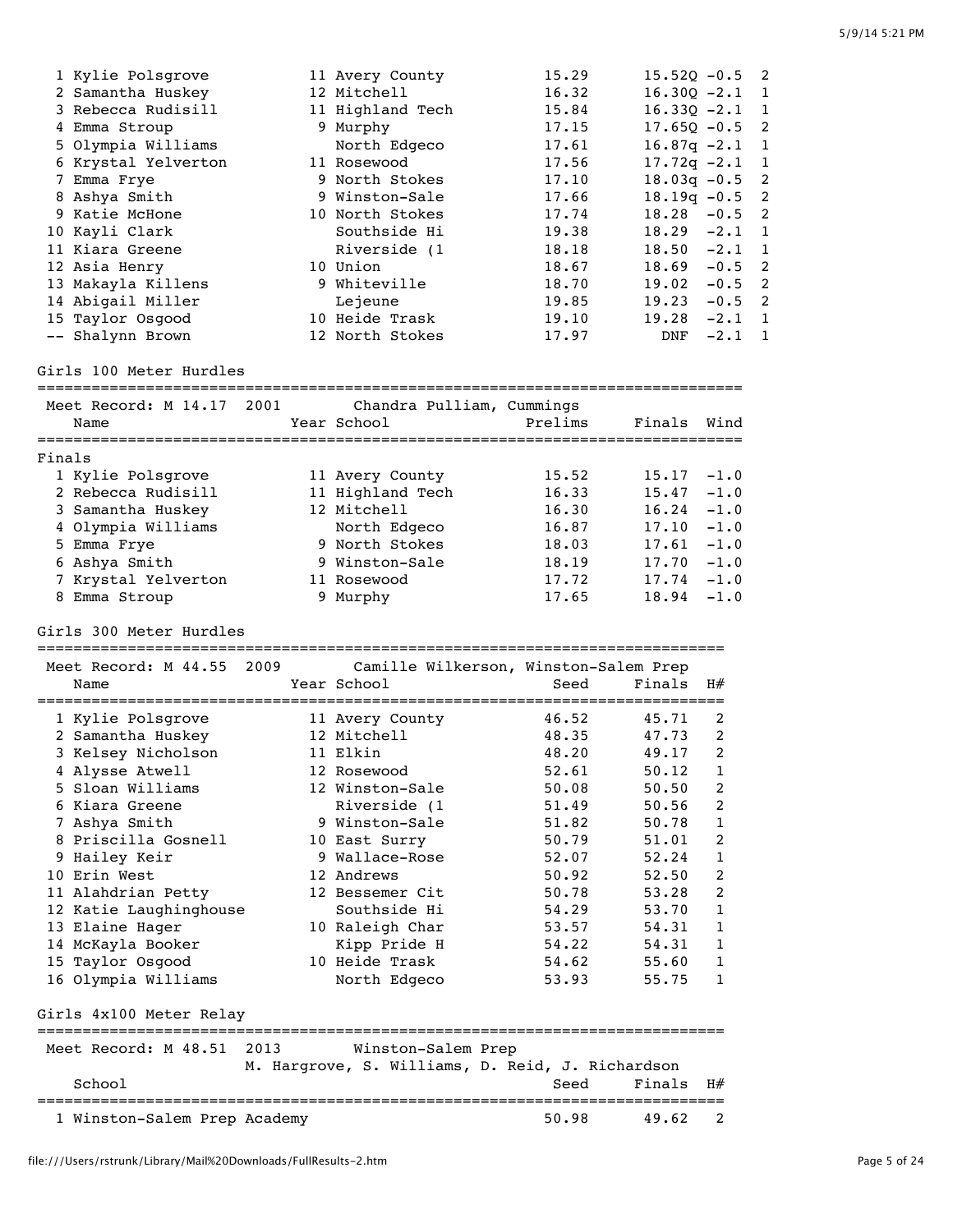3) Destiny Owens 10 4) Sloan Williams 12 2 Pamlico County 51.27 50.48 2 1) Leetasia Midgette 2) Cheryl Thomas 3) Keshia Bell 4) DeAndrea Dawson 3 Tarboro 53.17 51.97 2 1) Kimora Sessom 2) LaTonya Jones ة Savage Conya Soldie 4) Ne'tonya Boddie<br>4) Ne'tonya Boddie 4 Bessemer City 52.48 52.02 2 1) Diamond Williams 9 2) Shamilla Roberts 10 3) Alahdrian Petty 12 (4) Miata Roberts 12 5 Starmount 52.68 52.47 2 1) Jennifer Johnson 10 2) Emma Sizemore 11 3) Laken Steelman 11 4) Hunter Welborn 12 6 Albemarle 52.31 52.48 2 1) Nybrea Montegue 10 2) Akela Branch 12 3) Jadia Robinson 11 4) Tyshianna Bruton 10 7 Atkins 53.27 52.66 1 1) Deayonna Smith 12 2) Llyric Mack 10 3) Joy Greene 9 20 20 20 4) Elexis Grady 10 8 Murphy 52.53 53.07 2 1) Sarah Haynes 11 2) Shania Nicely 12 3) Tanya Farmer (1988) 4 Sarah Nicely 10 9 Whiteville 53.86 53.33 1 1) Makayla Killens 9 2) Cheryl McLean 11 3) Diamond McCray 11 4) Jasmine McKiver 12 10 Camden County 52.70 53.37 2 1) Farah Sutton 2) Carolyn Harris 3) Megan Griffin 4) Sydney McCoy 11 Avery County 53.81 53.71 1 1) Abby Roberts 11 2) Kesha Garland 9 3) Sarah Giarrusso 9 1988 - 4 4 Shannon Smith 12 12 Robbinsville 54.21 54.03 1 1) Kaylie Gibson 9 2) Kelsie Morgan 10 3) Erin Goodpaster 11 4) Sydney Moody 11 13 Lakewood 54.61 54.27 1 1) Breauna Henry 11 2) Asia Eason 11 3) Tasheema Carr 10 4) Maliyah Servance 12 14 James Kenan 53.67 54.59 1 1) Savanah Baker 10 2) Sierra Jordan 10 3) Naynay McLean 10 4) Christy Debnam 12 15 Rosewood 56.60 54.90 1 1) Jamekia Best 11 2) Patrice Robertson 12 3) Christine Conger 12  $\hskip1cm$  4) Deziree Baker 12 -- Granville Central 53.37 DQ 1 2Exc before the zone 1) Alexis Bailey 2) Zaryiah Jackson 3) Tamiaha Haskins 4) Jessica Morris Girls 4x200 Meter Relay ============================================================================ Meet Record: M 1:41.30 2012 Monroe R. Collins, K. Cox, S. Gwehi, J. Collins School School Seed Finals H# ============================================================================ 1 Murphy 1:48.60 1:48.56 2 1) Kendra Henry 12 2) Hannah Carson 11 3) Sarah Nicely 10 4) Shania Nicely 12 2 Albemarle 1:52.54 1:50.12 2 1) Lauryn Griffin 9 2) Akela Branch 12 3) Kyleigh Mclendon 10 4) Tyshianna Bruton 10 3 Starmount 1:51.36 1:51.55 2

1) Lavvaine Forman 2) Jahnae Bowman 10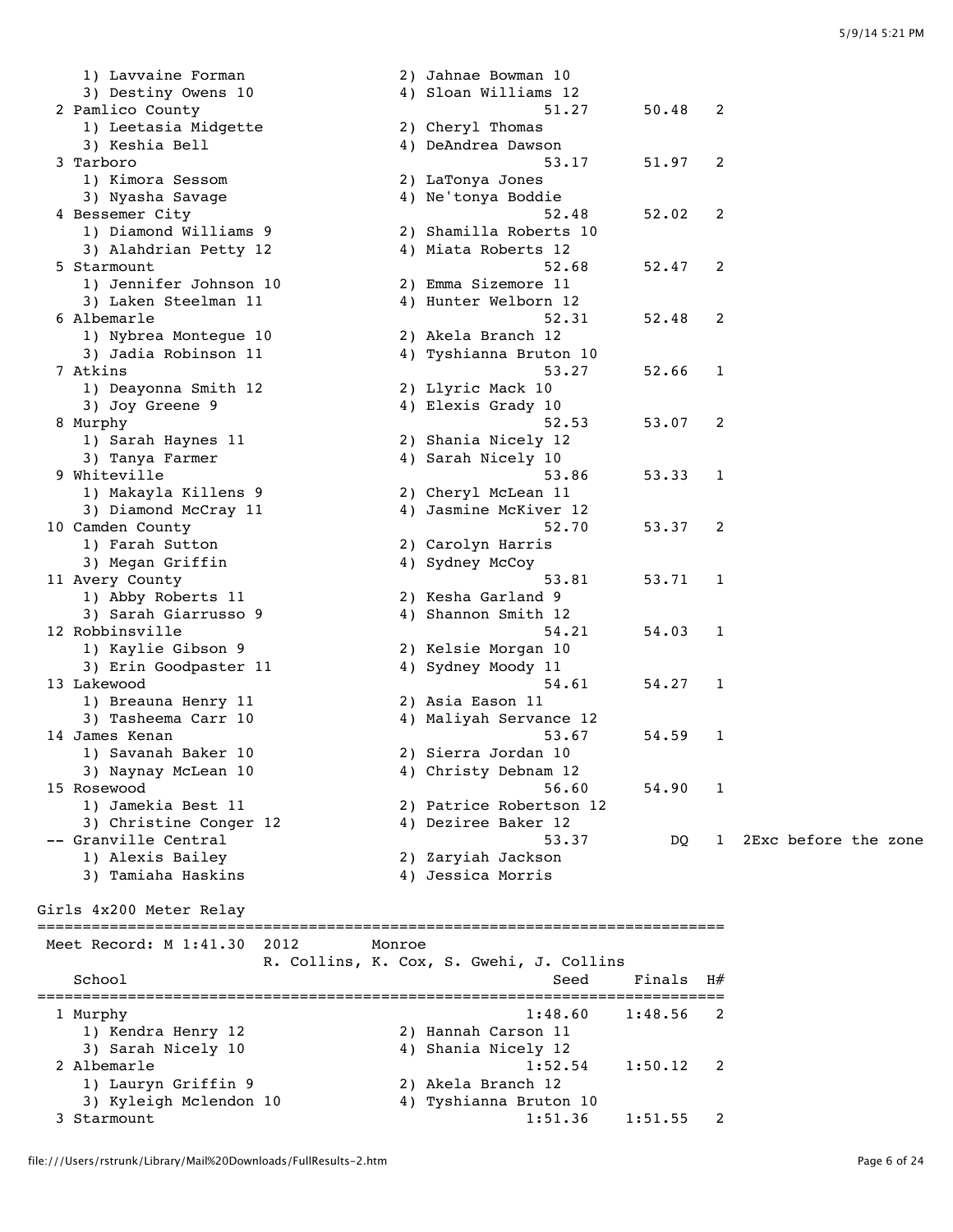1) Jennifer Johnson 10 2) Emma Sizemore 11 3) Laken Steelman 11 4) Hunter Welborn 12 4 Tarboro 1:52.60 1:52.99 2 1) Tykaijah Howell 2) LaTonya Jones 3) Nyasha Savage 4) Ne'tonya Boddie 5 Avery County<br>
1:52.57 1:53.04 2<br>
3) Sarah Giarrusse 0<br>
3) Sarah Giarrusse 0 1) Abby Roberts 11 2) Kesha Garland 9 3) Sarah Giarrusso 9 1988 - 4 4 Shannon Smith 12 6 Whiteville 1:53.69 1:53.41 2 1) Makayla Killens 9 2) Cheryl McLean 11 3) Diamond McCray 11 4) Jasmine McKiver 12 7 Camden County 1:55.17 1:53.50 1 1) Farah Sutton 2) Destiny Blount 3) Carolyn Harris 4) Sydney McCoy 8 Robbinsville 2.1:54.66 1:54.27 1 1) Meghan Myler 9 2) Erin Goodpaster 11 3) Amber Long 12 4) Cheyenne Orr 12 9 Riverside (1a) 1:56.13 1:54.91 1 1) Kiara Greene 2) Takawn Bland 3) Tegris Simmons 4) D'Asya Wilson 10 Rosewood 1:53.33 1:55.18 2 1) Alysse Atwell 12 2) Lexi Mercer 10 3) Christine Conger 12 4) Krystal Yelverton 11 11 Perquimans County 1:56.28 1:57.07 1 1) Quandrea Foster 2) Jasmine Herring 3) Dazha Harvey 4) Ashli Felton 12 Gray Stone Day School 2:00.66 1:57.62 1 1) Hope Moua 12 2) Kelsey Kiser 10 3) Annie Habeeb 9 4) Maggie Habeeb 12 13 Bessemer City 1:55.39 2:00.33 1 1) Diamond Williams 9 2) Marissa Brooks 11 3) Summer Meeks 9 4) Shamilla Roberts 10 14 Union 2:00.27 2:00.95 1 1) Shiquila Walker 11 2) Asia Henry 10 3) Jessica Copeland 10 4) Destiny Robinson 10 15 Princeton 2:08.90 2:04.20 1 1) Jasmine Bogle 11 2) Jasmine Bombard 12 3) Abby Rubio 12 (4) Jordan Pearce -- Winston-Salem Prep Academy 1:49.88 DQ 2 2ex before zone 1) Jahnae Bowman 10 2) Ashya Smith 9 3) Deonica Reid 11 4) Deja Brooks Girls 4x400 Meter Relay ============================================================================ Meet Record: M 4:04.48 2009 Bishop McGuinness D. Preudhomme, R. O'Shea, J. Gomez, C. Nitz School School Seed Finals H# ============================================================================ 1 Elkin 4:14.76 4:08.99 2 1) Carrie Brown 11 2) Kelsey Nicholson 11 3) Payton Nicholson 12 4) Shakai Ward 11 2 Bishop McGuinness 4:13.51 4:10.98 2 1) Maria Kammire 12 2) Bailey Seach 12 3) Carly Kreber 12 4) Kienle Valentine 10 3 Murphy 4:24.65 4:14.98 2 1) Katlyn Stiles 9 2) Shania Nicely 12 3) Sarah Nicely 10 4) Kendra Henry 12 4 Walkertown 4:21.11 4:16.65 2 1) Jessica Adams 11 2) Aaliyah Craft 11 3) Mushaya Carter 12 4) Alexis Anderson 9 5 Mount Airy 4:31.86 4:23.74 2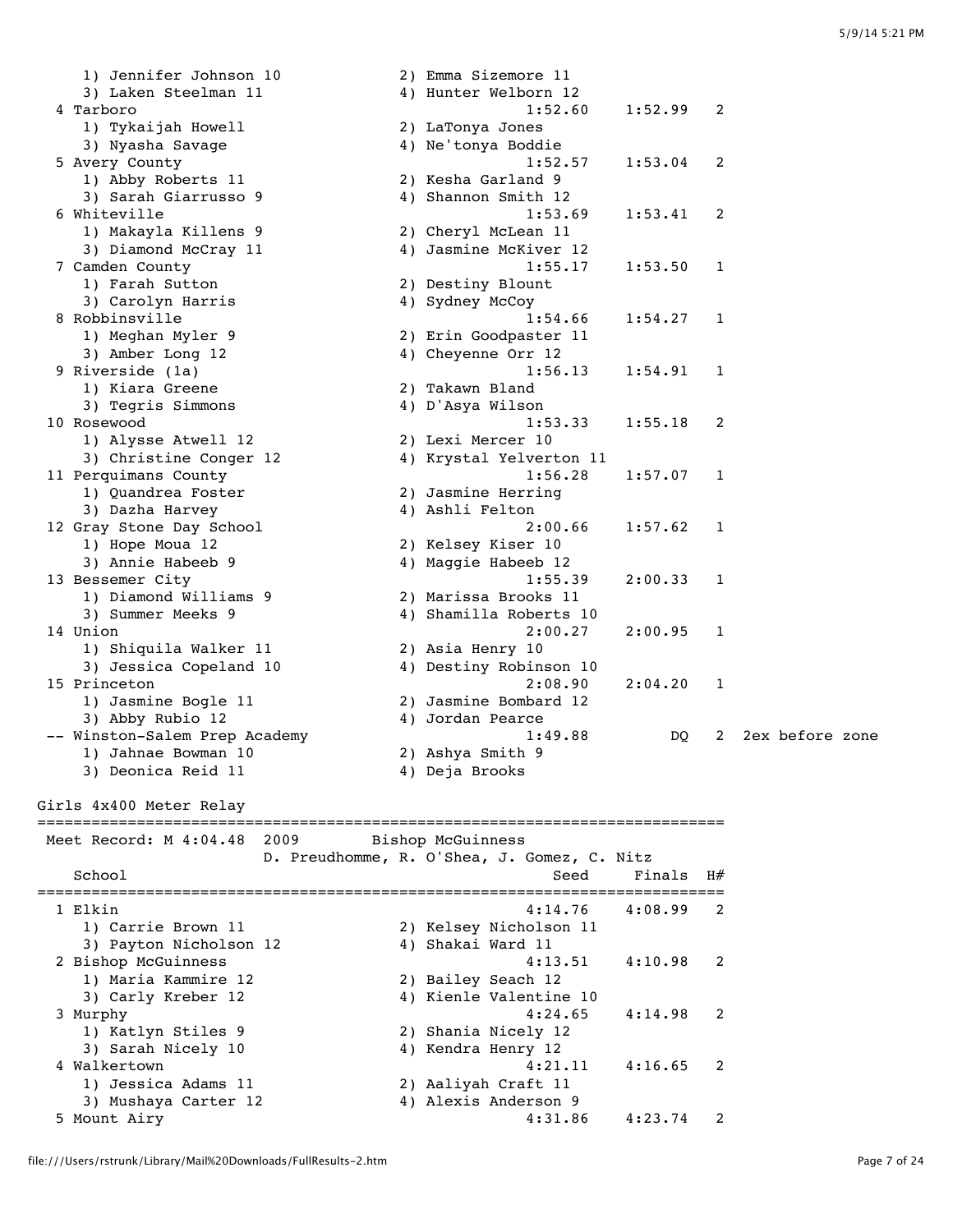| 1) Shalin Revels 9       | 2) Halee Ratcliff 10    |         |                |
|--------------------------|-------------------------|---------|----------------|
| 3) Jessica Bevard 9      | 4) Kirsten Parries 12   |         |                |
| 6 Lincoln Charter        | 4:32.78                 | 4:26.37 | 2              |
| 1) Cynthia Perez 12      | 2) Halla Jackson 11     |         |                |
| 3) Anna Cunningham 12    | 4) Kyndall Morrow 10    |         |                |
| 7 Robbinsville           | 4:33.76                 | 4:26.65 | $\mathfrak{D}$ |
| 1) Cheyenne Orr 12       | 2) Kaitlyn Carringer 10 |         |                |
| 3) Amber Long 12         | 4) Ashlyn Waldroup 9    |         |                |
| 8 Kipp Pride HS          | 4:35.23                 | 4:28.50 | $\mathbf{1}$   |
| 1) Margaret Reliford     | 2) McKayla Booker       |         |                |
| 3) Kiara Carter          | 4) Mercedes Booker      |         |                |
| 9 Swain County           | 4:30.43                 | 4:29.43 | 2              |
| 1) Autumn Brown 10       | 2) Sarah Hyatt 10       |         |                |
| 3) Samantha Thomas 10    | 4) Maggie Burns 9       |         |                |
| 10 Rosewood              | 4:42.36                 | 4:32.20 | $\mathbf{1}$   |
| 1) Lexi Mercer 10        | 2) Krystal Yelverton 11 |         |                |
| 3) Alysse Atwell 12      | 4) Kimberly Scott       |         |                |
| 11 Lejeune               | 4:45.34                 | 4:32.30 | $\mathbf{1}$   |
| 1) Abigail Miller        | 2) Sonya Pantoja        |         |                |
| 3) Nina Ebara            | 4) Jarmeela Shaw        |         |                |
| 12 Heide Trask           | 4:40.60                 | 4:39.13 | $\mathbf{1}$   |
| 1) Samantha Saunders 11  | 2) Taylor Osgood 10     |         |                |
| 3) Taneka Cotman 12      | 4) Desire Brown 10      |         |                |
| 13 Camden County         | 4:52.08                 | 4:43.98 | $\mathbf{1}$   |
| 1) Tyrelia Sawyer-Mercer | 2) Justyce Ashworth     |         |                |
| 3) Destiny Blount        | 4) Carlia Harrell       |         |                |
| 14 Wallace-Rose Hill     | 5:00.19                 | 4:50.20 | $\mathbf{1}$   |
| 1) Hailey Keir 9         | 2) Rachel Hoffman 9     |         |                |
| 3) Patricia Valentin 11  | 4) Cindy Contreras 11   |         |                |
| 15 Union                 | 4:58.56                 | 4:52.73 | 1              |
| 1) Ne Lexus Jones 10     | 2) Shiquila Walker 11   |         |                |
| 3) Destiny Robinson 10   | 4) Faith McKoy 10       |         |                |
| 16 Riverside (1a)        | 5:18.71                 | 5:11.84 | 1              |
| 1) Leah Burch            | 2) Chesson Ward         |         |                |
| 3) Lyndsey Odem          | 4) Equandra Parker      |         |                |

```
Girls 4x800 Meter Relay
```
========================================================================= Meet Record: M 9:42.16 2012 Mounnt Airy D. Barbour, A. Mayes, J. Hiatt, K. Parries School Seed Finals ========================================================================= 1 Bishop McGuinness 10:14.03 9:56.73<br>1) Claire McDonough 9 2) Sarah Ann Craven 11 2) Sarah Ann Craven 11 3) Bailey Seach 12 4) Carly Kreber 12<br>2 Robbinsville 10:37. 10:37.11 10:19.97 1) Kaitlyn Carringer 10 2) Ashlyn Waldroup 9 3) Sarah Loafman 9 4) Shawnda Martin 10 3 Gray Stone Day School 10:40.02 10:30.50<br>1) Susanna Parkhill 2) Kelsey Kiser 10 1) Susanna Parkhill 2) Kelsey Kiser 10 3) Annie Habeeb 9 4) Caroline Mcleod 12 4 Walkertown 10:33.50 10:30.60 1) Alexandra Ott 10 2) Alexis Anderson 9 3) Mushaya Carter 12 4) Jessica Adams 11 5 Swain County 11:05.03 10:37.97 1) Shelby Hyatt 10 2) Alex Treadway 12 3) Autumn Brown 10 4) Maggie Burns 9 6 Lincoln Charter 10:51.60 10:44.22 1) Kyndall Morrow 10 2) Hannah Martin 11 3) Anna Cunningham 12 4) Taylor Hughes 10 7 Pine Lake Preparatory 11:11.79 10:51.46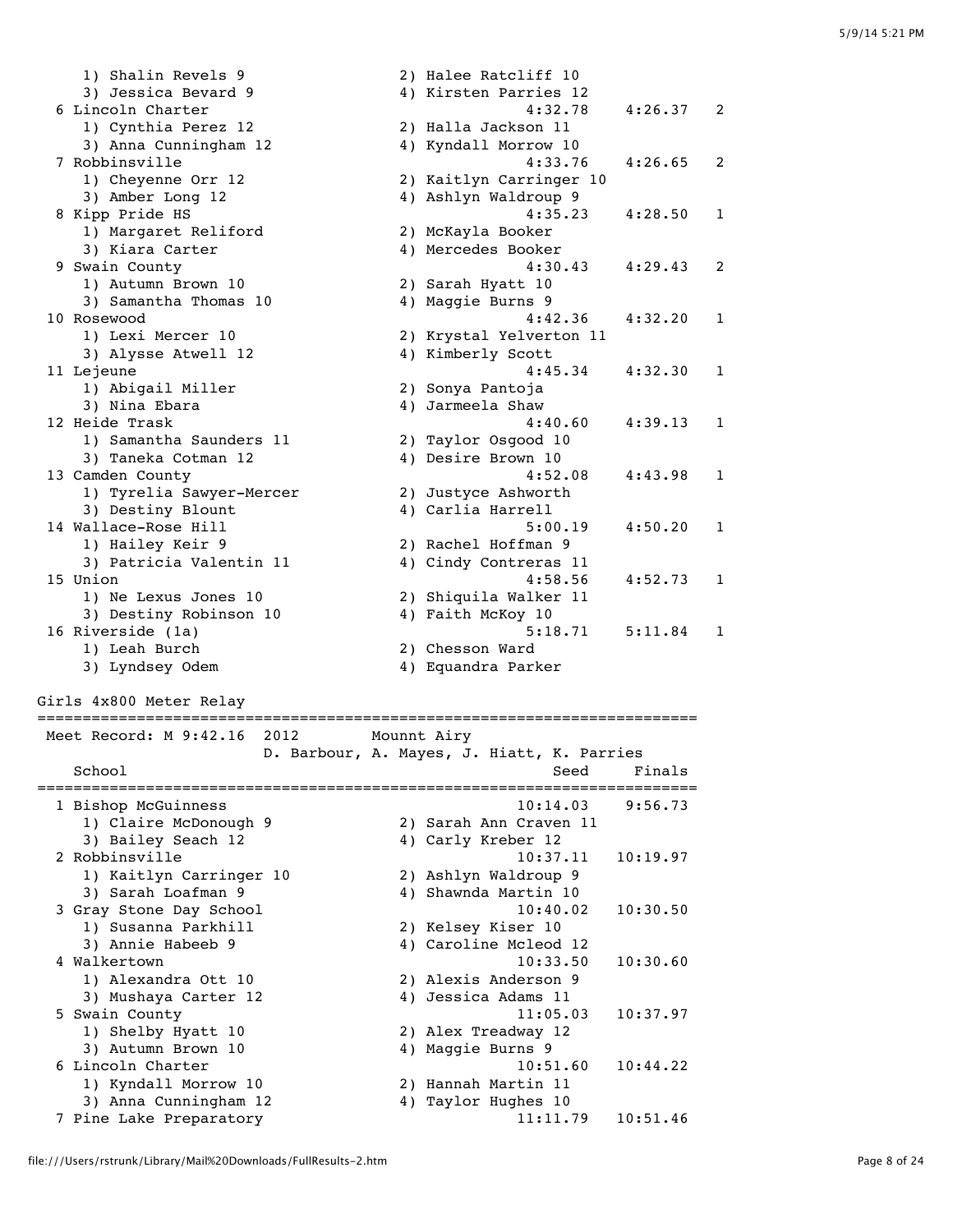1) Sierra Giolitti 11 2) Sara Burkinshaw 11 3) Kelly Milliken 10 <a>4) Taylor Forte 12 8 North Duplin 11:24.83 11:30.07 1) Melissa Orellana 9 2) Deja Aycock 10 3) Genesis Orellana 11  $\hskip1cm$  4) Haley Thurston 9 9 Union Academy 11:29.17 11:32.32 1) Meredith Sumrell 12 2) Ashleigh Helms 10 3) Toni Williams 11  $\hskip1cm$  4) Kiralyn Krizan 9 10 Lejeune 11:32.31 11:39.58 1) Olivia Bango 11 2) Destiny Dominquez 3) Valentina Solarte 4) Nina Ebara 11 Camden County 11:41.78 11:45.93 1) Michaela Tiffany 10 2) Justyce Ashworth 3) Emma Riemer 4) Lauren Kalbach 12 Rosewood 11:37.55 11:58.67 1) Christine Conger 12 2) Ashley Duran 12 3) Ciera Satterfield 12 4) Brynna Lee 12 13 Pender 11:58.86 and 11:58.86 and 11:58.86 and 11:58.86 and 11:58.86 and 11:58.86 and 11:58.86 and 11:58.86  $\overline{a}$  1) Savannah Gurganus 10 2) Hannah Cavanaugh 10 3) Abigail Lewis 10 4) Morgan Brigman 12 14 Whiteville 2013 11:41.02 11:59.52 1) Mary Long 12 2) Jozi Patterson 9 3) Grace Morningstar 10 and 4) Ivey Long 10 15 Riverside (1a) 12:35.20 12:01.52 1) Leah Burch 2) Lyndsey Odem 3) Amy Ward 4) Chesson Ward 16 Kipp Pride HS 13:06.90 12:26.25 1) Mary Marshall 2) Andrea Hopkins 3) Netanya Duncan 4) Regina Ward

Girls High Jump

| Meet Record: M 5-08 2001                          | Shannon Meadows, Hendersonville | ======================= |                     |
|---------------------------------------------------|---------------------------------|-------------------------|---------------------|
| Name                                              | Year School                     | Seed                    | Finals              |
| 1 Hunter Welborn                                  | 12 Starmount                    | $5 - 06.00$             | $5 - 08.00M$        |
| 2 Kylie Polsgrove                                 | 11 Avery County                 | $5 - 02.00$             | $5 - 06.00$         |
| 3 Vanisha Wilshire                                | Louisburg                       | $5 - 02.00$             | $5 - 04.00$         |
| 4 Aaliyah Craft                                   | 11 Walkertown                   | $4 - 08$ , 00           | $5 - 02.00$         |
| 5 Hannah Carson                                   | 11 Murphy                       | $4 - 10.00$             | $J5 - 02.00$        |
| 6 Montana Mcelroy                                 | 9 Highlands                     | $4 - 10.00$             | $5 - 00.00$         |
| 7 Allison Waters                                  | Northside (1                    | $4 - 08.00$             | $J5 - 00.00$        |
| Kenya Downing                                     | Perquimans C                    | $4 - 10.00$             | $4 - 08.00$         |
| Madison Spurling<br>8                             | 11 Mitchell                     | $4 - 10.00$             | $4 - 08.00$         |
| 10 Nikki Foreman                                  | Southside Hi                    | $4 - 08.00$             | $J4 - 08.00$        |
| 11 Shalynn Brown                                  | 12 North Stokes                 | $4 - 08.00$             | $J4 - 08.00$        |
| 11 Teosha Horn                                    | 10 North Moore                  | $4 - 08.00$             | $J4 - 08.00$        |
| 11 Lakirah Forney                                 | 9 Pender                        | $4 - 06.00$             | $J4 - 08.00$        |
| 14 Lexi Mercer                                    | 10 Rosewood                     |                         | $4-08.00$ $4-06.00$ |
| 14 Makayla Dimmette                               | 11 Elkin                        |                         | $4-08.00$ $4-06.00$ |
| 16 Hailey Keir                                    | 9 Wallace-Rose                  | $4 - 06.00$             | $J4 - 06.00$        |
| 17 Jasmine Bogle                                  | 11 Princeton                    | $4 - 04.00$             | $J4 - 06.00$        |
|                                                   |                                 |                         |                     |
| Girls Pole Vault<br>============================= |                                 | ======================= |                     |
| Meet Record: M 11-00 2011                         | Tess Rogers, North Stokes       |                         |                     |
| Name                                              | Year School                     | Seed                    | Finals              |
|                                                   |                                 |                         |                     |
| 1 Moriah Boyette                                  | 12 North Stokes                 | $10 - 02.00$            | $10 - 03.00$        |
| 2 Maddie Cole                                     | 11 Robbinsville                 | $10 - 00.00$            | $9 - 06.00$         |
| 3 Emma Sizemore                                   | 11 Starmount                    | $8 - 06.00$             | $J9 - 06.00$        |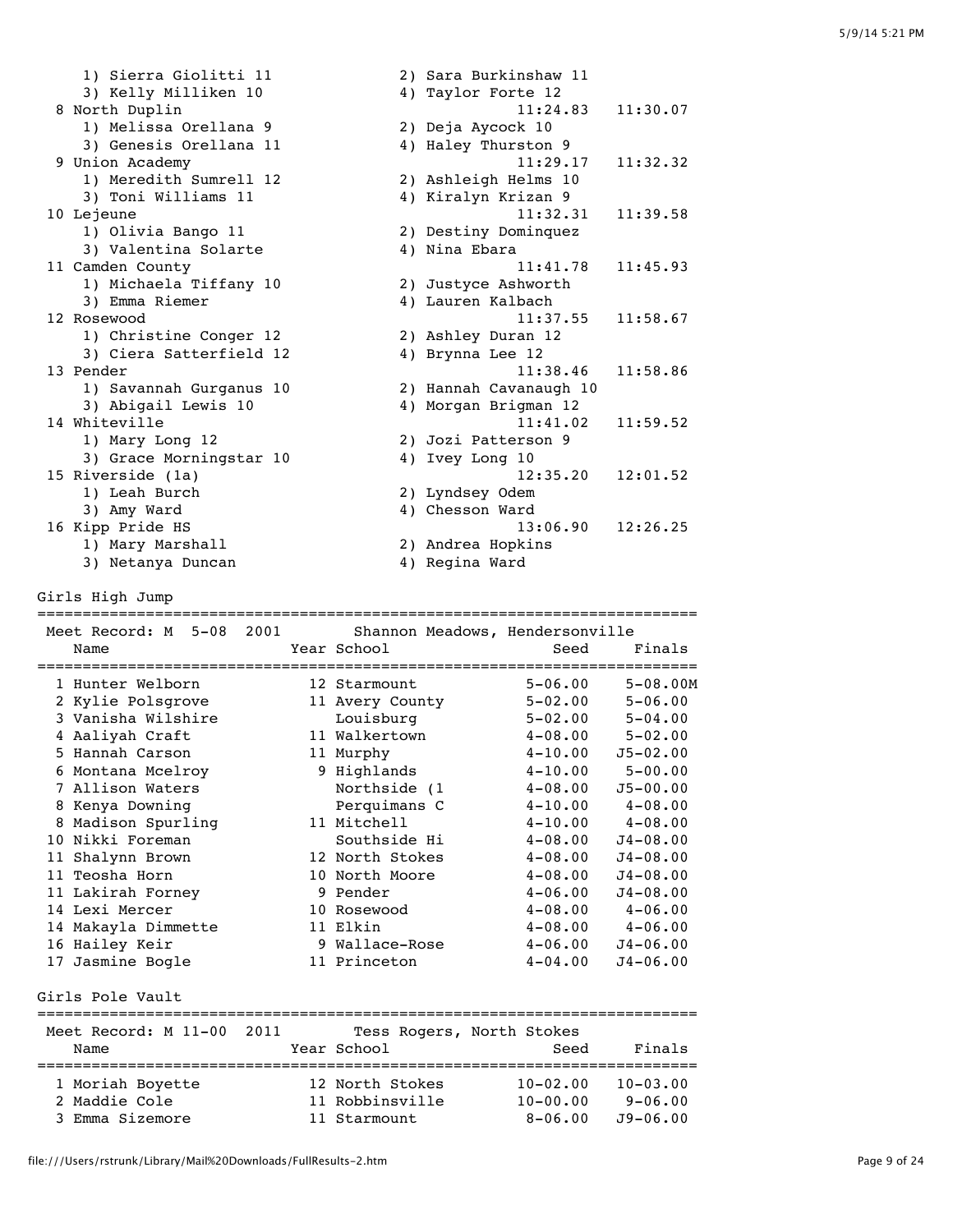| 4 Carson Bollman  | 11 North Stokes | 8-06.00     | $8 - 06.00$  |
|-------------------|-----------------|-------------|--------------|
| 5 Sarah Hyatt     | 10 Swain County | $8 - 06.00$ | $J8 - 06.00$ |
| 6 Brynna Lee      | 12 Rosewood     | $8 - 00.00$ | $8 - 00.00$  |
| 7 Samantha Thomas | 10 Swain County | $8 - 00.00$ | $7 - 06.00$  |
| 8 Katie McHone    | 10 North Stokes | $6 - 00.00$ | $6 - 00.00$  |
|                   |                 |             |              |

Girls Long Jump

| Name              |                                                   |      | Year School    | Meet Record: M 19-03.25 2010 Teaunna Cuthbertson, North Rowan<br>Seed                                                                           | Finals Wind                  |  |
|-------------------|---------------------------------------------------|------|----------------|-------------------------------------------------------------------------------------------------------------------------------------------------|------------------------------|--|
|                   |                                                   |      |                |                                                                                                                                                 |                              |  |
|                   |                                                   |      |                | 1 Sydney McCoy Camden Count 17-06.50 17-11.00 +0.0                                                                                              |                              |  |
|                   |                                                   |      |                | $15-11.75(-0.0)$ $16-09.50(-0.0)$ $17-11(-0.0)$ $15-09(-0.0)$ $15-07(-0.0)$ $15-11(-0.0)$                                                       |                              |  |
|                   |                                                   |      |                | 2 Vanisha Wilshire Mouisburg 17-06.50 17-06.50 3.2                                                                                              |                              |  |
| FOUL              |                                                   |      |                | FOUL $16-02(-0.0) 17-06.50(3.2) 16-10.75(-0.0) 16-09(-0.0)$                                                                                     |                              |  |
|                   |                                                   |      |                | 3 Deonica Reid 11 Winston-Sale 17-07.00 16-11.25 +0.0                                                                                           |                              |  |
|                   |                                                   |      |                | $16-11.25(-0.0) 16-05(-0.0) 16-10(-0.0)$ FOUL FOUL $16-04.50(-0.0)$                                                                             |                              |  |
|                   |                                                   |      |                | 4 Leetasia Midgette Pamlico Coun 16-05.50 16-07.50 +0.0<br>16-07.50 (-0.0) FOUL FOUL 15-04(-0.0) 14-08(-0.0) 15-06(-0.0)                        |                              |  |
|                   |                                                   |      |                |                                                                                                                                                 |                              |  |
|                   | 5 Deayonna Smith                                  |      |                | 12 Atkins 17-04.50 16-04.00 +0.0                                                                                                                |                              |  |
|                   |                                                   |      |                | $15-06.75(-0.0)$ $16-02(-0.0)$ $16-04(-0.0)$ $14-08(-0.0)$ $13-10(-0.0)$ $16-00(-0.0)$                                                          |                              |  |
|                   |                                                   |      |                | 6 Shannon Smith 12 Avery County 15-09.50 15-11.50 3.4                                                                                           |                              |  |
|                   |                                                   |      |                | 14-10(-0.0) 15-05.50(-0.0) 15-06.50(3.0) FOUL FOUL 15-11.50(3.4)<br>halynn Brown 12 North Stokes 16-09.50 J15-11.50 2.9                         |                              |  |
|                   | 7 Shalynn Brown                                   |      |                |                                                                                                                                                 |                              |  |
|                   |                                                   |      |                | FOUL 15-06(-0.0) FOUL FOUL 15-11.50(2.9) 15-08.50(-0.0)                                                                                         |                              |  |
|                   | 8 Emma Frye                                       |      |                | 9 North Stokes 17-00.00 15-09.00 +0.0<br>Emma Frye 9 North Stokes 17-00.00 15-09.00<br>FOUL FOUL 15-04(-0.0) 14-10(1.2) 15-09(-0.0) 15-04(-0.0) |                              |  |
|                   |                                                   |      |                |                                                                                                                                                 |                              |  |
|                   | 9 Erin West                                       |      | 12 Andrews     |                                                                                                                                                 | $15-01.25$ $15-08.00$ $1.5$  |  |
|                   |                                                   |      |                | $14-10(-0.0)$ $15-03.50(1.6)$ FOUL $15-03.50(-0.0)$ FOUL $15-08(1.5)$                                                                           |                              |  |
|                   | 10 Christy Debnam                                 |      | 12 James Kenan | $14-08.00$ $14-05.50$ $1.5$                                                                                                                     |                              |  |
|                   | $12-09.25(-0.0)$ $14-00.50(-0.0)$ $14-05.50(1.5)$ |      |                |                                                                                                                                                 |                              |  |
|                   | 10 Elaine Hager 10 Raleigh Char                   |      |                |                                                                                                                                                 | $13-10.00$ $14-05.50$ $1.4$  |  |
|                   | $13-05.50(-0.0)$ $11-03.75(-0.0)$ $14-05.50(1.4)$ |      |                |                                                                                                                                                 |                              |  |
|                   | 12 Maliyah Servance<br>12 Lakewood                |      |                | $14 - 05.00$                                                                                                                                    | $13 - 10.00 - 0.2$           |  |
| FOUL              | FOUL $13-10(-0.2)$                                |      |                |                                                                                                                                                 |                              |  |
|                   | 13 Jasmine Bombard                                |      | 12 Princeton   |                                                                                                                                                 | $12-08.50$ $13-01.00$ $-1.1$ |  |
|                   | $13-01(-1.1)$ $12-06.25(-0.0)$<br><b>FOUL</b>     |      |                |                                                                                                                                                 |                              |  |
|                   | -- Hannah Carson                                  |      | 11 Murphy      | $15 - 01.50$                                                                                                                                    | <b>FOUL</b>                  |  |
| PASS              | PASS PASS                                         |      |                |                                                                                                                                                 |                              |  |
| -- Keshia Bell    |                                                   |      | Pamlico Coun   | $16 - 06.00$                                                                                                                                    | FOUL                         |  |
| FOUL              | FOUL                                              | FOUL |                |                                                                                                                                                 |                              |  |
| -- Sarah Nicely   |                                                   |      | 10 Murphy      | $15 - 09.75$                                                                                                                                    | <b>FOUL</b>                  |  |
| FOUL              | FOUL                                              | FOUL |                |                                                                                                                                                 |                              |  |
|                   |                                                   |      |                |                                                                                                                                                 |                              |  |
| Girls Triple Jump |                                                   |      |                |                                                                                                                                                 |                              |  |

| Name |             | <b>Example 2</b> Year School | Meet Record: M 39-00 2013 Chryssandra Tatum, Lejeune                                      | Seed Finals Wind            |  |
|------|-------------|------------------------------|-------------------------------------------------------------------------------------------|-----------------------------|--|
|      |             |                              | 1 Vanisha Wilshire Mouisburg 35-03.25 36-11.00 2.1                                        |                             |  |
|      |             |                              | FOUL $34-10(-0.0)$ $35-06(-0.0)$ FOUL $36-11(-0.0)$ $36-03.50(-0.0)$                      |                             |  |
|      | 2 Erin West |                              | 12 Andrews                                                                                | $34-07.00$ $36-05.50$ $3.4$ |  |
|      |             |                              | FOUL $36-03.50(-0.0) 36-05.50(-0.0)$ FOUL $36-05.50(-0.0) 35-06(-0.0)$                    |                             |  |
|      |             |                              | 3 Hunter Welborn 12 Starmount 37-01.00 36-04.50 2.7                                       |                             |  |
|      |             |                              | $34-03(-0.0)$ FOUL $35-01.50(-0.0)$ $36-01(-0.0)$ $35-08(-0.0)$ $36-04.50(-0.0)$          |                             |  |
|      |             | 4 Llyric Mack 10 Atkins      | $35-03.50$ $34-11.00$ 2.8                                                                 |                             |  |
|      |             |                              | $34-05.50(-0.0)$ $34-07(-0.0)$ FOUL FOUL 33-11.50(-0.0) $34-11(-0.0)$                     |                             |  |
|      |             |                              | 5 Olympia Williams Morth Edgeco 33-01.75 34-08.00 3.2                                     |                             |  |
|      |             |                              | $33-01.50(-0.0)$ $33-09(-0.0)$ $34-08(-0.0)$ $33-00(-0.0)$ $33-06.50(-0.0)$ $34-03(-0.0)$ |                             |  |
|      |             |                              | 6 Shalynn Brown 12 North Stokes 34-10.00 33-10.50 2.9                                     |                             |  |
|      |             |                              | FOUL $33-10.50(-0.0)$ FOUL $33-04(-0.0)$ $33-03(-0.0)$ $32-06(-0.0)$                      |                             |  |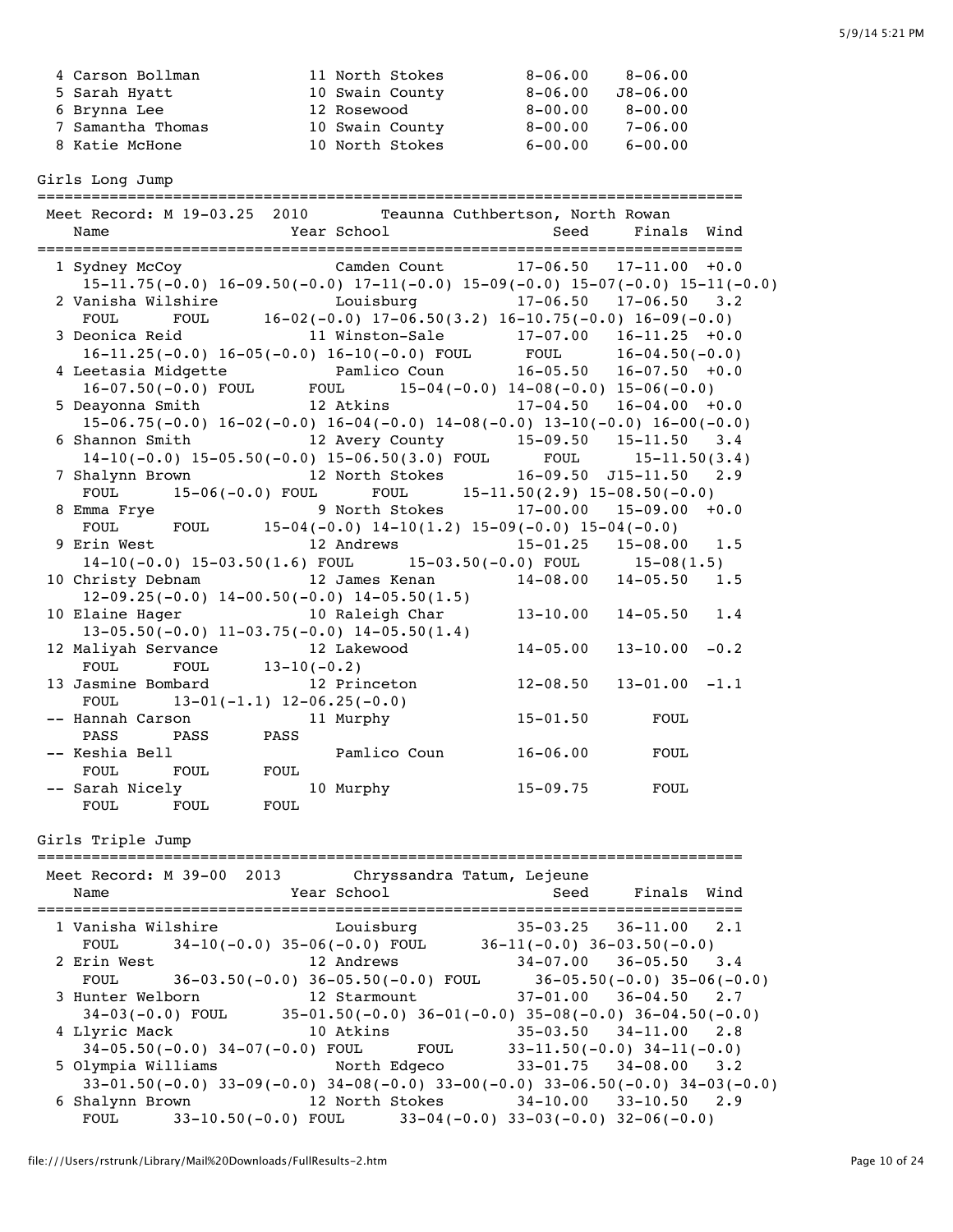| 7 Tyrelia Sawyer-Mercer       Camden Count                                                                                                                                                           |                              | $32 - 02.50$                                                                   | $33 - 05.50$       | $3 \cdot 0$ |  |
|------------------------------------------------------------------------------------------------------------------------------------------------------------------------------------------------------|------------------------------|--------------------------------------------------------------------------------|--------------------|-------------|--|
| $30-09.50(-0.0)$ $30-08(-0.0)$ $32-07.50(-0.0)$ $32-08(-0.0)$ $33-05.50(-0.0)$ $33-05.50(-0.0)$                                                                                                      |                              |                                                                                |                    |             |  |
| 8 Ashlyn Rowland 10 Andrews 31-07.50                                                                                                                                                                 |                              |                                                                                | $32 - 10.00$       | 1.8         |  |
| FOUL                                                                                                                                                                                                 | FOUL $32-10(-0.0)$ FOUL FOUL | $31 - 05(-0.0)$                                                                |                    |             |  |
| 9 Shannon Smith                                                                                                                                                                                      | 12 Avery County              | $31 - 05.50$ $32 - 06.00$                                                      |                    | 4.1         |  |
| <b>FOUL</b>                                                                                                                                                                                          |                              | $32-05(-0.0)$ $30-01.50(-0.0)$ $32-03.50(-0.0)$ $32-06(-0.0)$ $31-05.50(-0.0)$ |                    |             |  |
| 10 Emma Frye                                                                                                                                                                                         |                              | 9 North Stokes 34-07.50 32-03.00                                               |                    | $2 \cdot 7$ |  |
| FOUL $32-03(-0.0)$<br>FOUL                                                                                                                                                                           |                              |                                                                                |                    |             |  |
|                                                                                                                                                                                                      |                              |                                                                                |                    |             |  |
| 11 Cassidy Goff                                                                                                                                                                                      |                              | 11 Spring Creek 29-11.50 31-06.50                                              |                    | 2.6         |  |
| $29-11(-0.0)$ 30-11.50(-0.0) 31-06.50(-0.0)                                                                                                                                                          |                              |                                                                                |                    |             |  |
| 12 Morgan Mashburn 9 Andrews                                                                                                                                                                         |                              | $31 - 04.00$                                                                   | $30 - 07.50 - 0.4$ |             |  |
| FOUL<br>$30-07.50(-0.0)$ FOUL                                                                                                                                                                        |                              |                                                                                |                    |             |  |
| 13 Nece Reels                                                                                                                                                                                        | East Cartere                 | $31 - 06.25$                                                                   | $29 - 09.00$       | 1.8         |  |
| $29-00(-0.0)$ $28-10.50(-0.0)$ $29-09(-0.0)$                                                                                                                                                         |                              |                                                                                |                    |             |  |
| 14 Jasmine Bombard 12 Princeton                                                                                                                                                                      |                              | $27 - 11.00$                                                                   | $29 - 08.00$       | 2.8         |  |
| $26-04(-0.0)$ $28-05.50(-0.0)$ $29-08(-0.0)$                                                                                                                                                         |                              |                                                                                |                    |             |  |
| 15 Alysse Atwell 12 Rosewood                                                                                                                                                                         |                              | $29 - 08.50$                                                                   | $29 - 07.00$       | 0.9         |  |
| 29-07(-0.0) PASS PASS                                                                                                                                                                                |                              |                                                                                |                    |             |  |
| 16 Asia Eason                                                                                                                                                                                        | 11 Lakewood                  | $30 - 00.00$                                                                   | $29 - 03.00 - 0.4$ |             |  |
|                                                                                                                                                                                                      |                              |                                                                                |                    |             |  |
| 29-03(-0.0) FOUL<br>FOUL                                                                                                                                                                             |                              |                                                                                |                    |             |  |
|                                                                                                                                                                                                      |                              |                                                                                |                    |             |  |
| Girls Shot Put                                                                                                                                                                                       |                              |                                                                                |                    |             |  |
|                                                                                                                                                                                                      |                              |                                                                                |                    |             |  |
| Meet Record: M 43-04.75 2002                                                                                                                                                                         |                              | Shanara Mintz, Bessemer City                                                   |                    |             |  |
| Name                                                                                                                                                                                                 | Year School                  | Seed                                                                           | Finals             |             |  |
|                                                                                                                                                                                                      |                              |                                                                                |                    |             |  |
|                                                                                                                                                                                                      |                              |                                                                                |                    |             |  |
|                                                                                                                                                                                                      |                              |                                                                                |                    |             |  |
| 1 Samantha Welborn 12 Starmount 33-04.00 35-10.75<br>2 Stevie Sutton 12 Cherokee 36-11.50 35-07.50<br>3 Breasia Williams Louisburg 33-02.00 34-11.50<br>4 Tanazsa Simpson 9 Pender 34-05.00 34-00.00 |                              |                                                                                |                    |             |  |
|                                                                                                                                                                                                      |                              |                                                                                |                    |             |  |
| 5 Analasah Hooper 12 Andrews 32-07.00                                                                                                                                                                |                              |                                                                                |                    |             |  |
|                                                                                                                                                                                                      |                              |                                                                                | $33 - 11.25$       |             |  |
| 6 Alexis Bailey                                                                                                                                                                                      | Granville Ce 34-03.75        |                                                                                | $33 - 09.50$       |             |  |
| 7 Rachel Mccollum 11 Spring Creek 30-05.00                                                                                                                                                           |                              |                                                                                | $33 - 02.50$       |             |  |
|                                                                                                                                                                                                      |                              |                                                                                | $33 - 00.50$       |             |  |
| 8 Staci Self 12 Andrews<br>9 Diamond Hayes 12 East Wilkes<br>10 Eliya Harvey-Brown 10 East Surry                                                                                                     |                              | 32-04.00<br>29-07.00<br>32-05.00                                               | $32 - 07.75$       |             |  |
|                                                                                                                                                                                                      |                              |                                                                                | $32 - 03.75$       |             |  |
| 11 Annabella Miller                                                                                                                                                                                  | Lejeune                      | $30-09.50$ $31-03.00$                                                          |                    |             |  |
| 12 Joyce Gardner                                                                                                                                                                                     |                              | $30 - 02.50$ $31 - 01.50$                                                      |                    |             |  |
| 13 Laken Brown                                                                                                                                                                                       | Pamlico Coun<br>9 Elkin      | $30 - 02.50$                                                                   | $30 - 09.25$       |             |  |
| 14 Christina Famulari                                                                                                                                                                                | 12 Lincoln Charter           | $32 - 03.50$                                                                   |                    |             |  |
|                                                                                                                                                                                                      |                              |                                                                                | $29 - 10.75$       |             |  |
| 15 Callie Thornton                                                                                                                                                                                   | 11 Rosewood                  | $31 - 02.50$                                                                   | $29 - 08.75$       |             |  |
| 16 Deneesha Watkins                                                                                                                                                                                  | 12 Heide Trask               | $29 - 03.00$                                                                   | $25 - 03.75$       |             |  |
|                                                                                                                                                                                                      |                              |                                                                                |                    |             |  |
| Girls Discus Throw                                                                                                                                                                                   |                              |                                                                                |                    |             |  |
|                                                                                                                                                                                                      |                              |                                                                                |                    |             |  |
| Meet Record: M 146-05<br>2013                                                                                                                                                                        |                              | Hailey Cook, Hendersonville                                                    |                    |             |  |
| Name                                                                                                                                                                                                 | Year School                  | Seed                                                                           | Finals             |             |  |
|                                                                                                                                                                                                      |                              | =====================                                                          |                    |             |  |
| 1 Samantha Welborn                                                                                                                                                                                   | 12 Starmount                 | $116 - 02$                                                                     | $112 - 10$         |             |  |
| 2 Hannah Matheson                                                                                                                                                                                    | 12 Andrews                   | $110 - 11$                                                                     | $111 - 03$         |             |  |
| 3 Amanda Thompson                                                                                                                                                                                    | 11 Hayesville                | 103-07                                                                         | $106 - 08$         |             |  |
|                                                                                                                                                                                                      |                              |                                                                                |                    |             |  |
| 4 Stevie Sutton                                                                                                                                                                                      | 12 Cherokee                  | $104 - 08$                                                                     | $105 - 03$         |             |  |
| 5 Rajah Key                                                                                                                                                                                          | 11 Cherryville               | 108-02                                                                         | $104 - 11$         |             |  |
| 6 Jordon Edwards                                                                                                                                                                                     | 12 Alleghany                 | $98 - 04$                                                                      | $100 - 01$         |             |  |
| 7 Breasia Williams                                                                                                                                                                                   | Louisburg                    | $91 - 05$                                                                      | $94 - 07$          |             |  |
| 8 Katelyn Friesen                                                                                                                                                                                    | 11 Heide Trask               | $86 - 07$                                                                      | $93 - 07$          |             |  |
| 9 Joyce Gardner                                                                                                                                                                                      | Pamlico Coun                 | $80 - 11$                                                                      | $91 - 09$          |             |  |
| 10 Deneesha Watkins                                                                                                                                                                                  | 12 Heide Trask               | $75 - 08$                                                                      | $85 - 08$          |             |  |
| 11 Makayla Dimmette                                                                                                                                                                                  | 11 Elkin                     | $85 - 03$                                                                      | $82 - 05$          |             |  |
|                                                                                                                                                                                                      |                              |                                                                                |                    |             |  |
| 12 Darrian Mullens                                                                                                                                                                                   | 9 Spring Creek               | $75 - 07$                                                                      | $77 - 05$          |             |  |
| 13 Shawnteirra Horne                                                                                                                                                                                 | Pamlico Coun                 | 84-00                                                                          | 77–01              |             |  |
|                                                                                                                                                                                                      |                              |                                                                                |                    |             |  |
|                                                                                                                                                                                                      |                              |                                                                                |                    |             |  |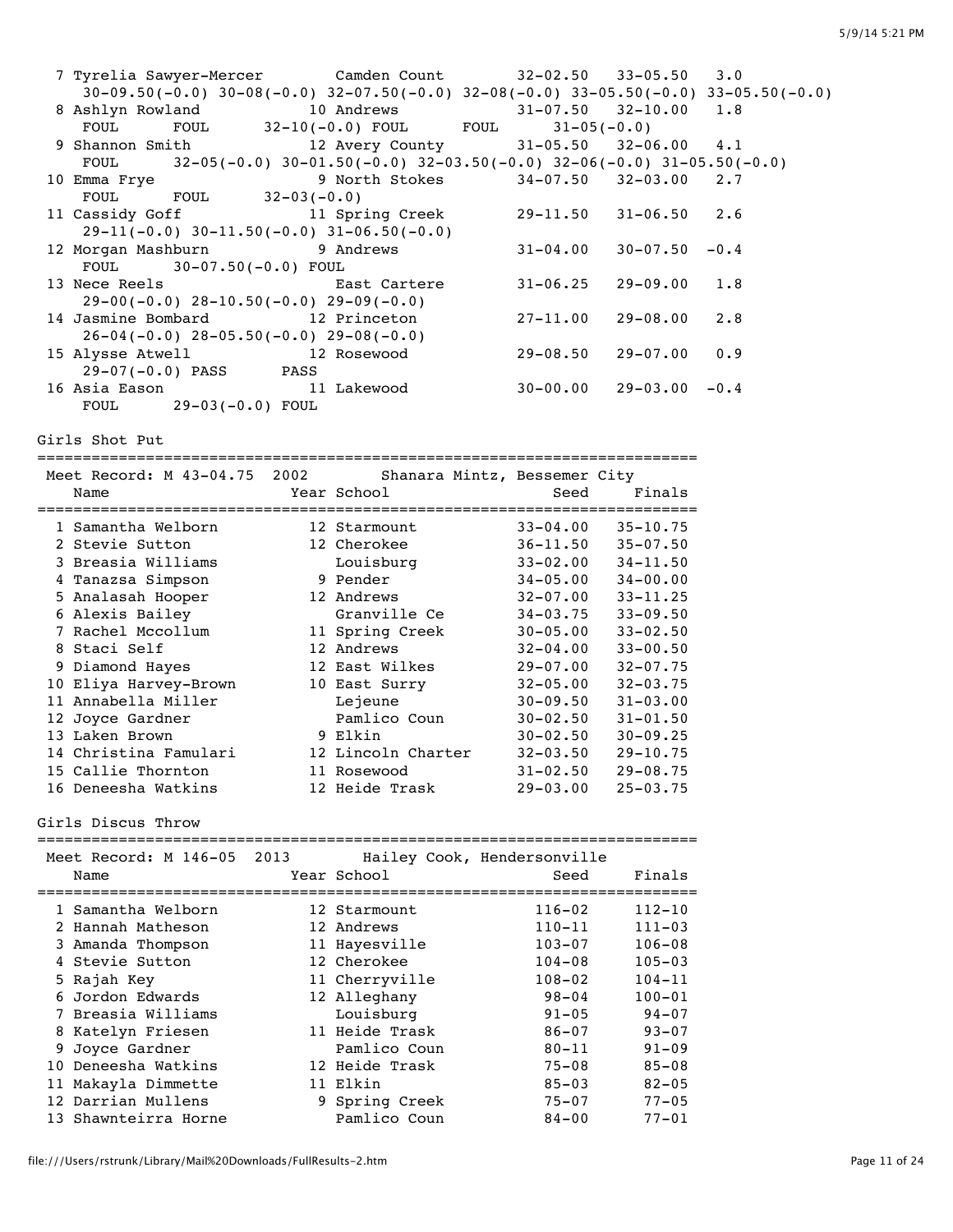|        | 14 Savannah Nabours<br>15 Kristian Saunders<br>-- Vanisha Wilshire                     |  | 12 Heide Trask<br>10 Winston-Sale<br>Louisburg | $75 - 07$<br>$87 - 10$<br>$99 - 02$ | $76 - 05$<br>$74 - 10$<br>FOUL     |                  |                     |
|--------|----------------------------------------------------------------------------------------|--|------------------------------------------------|-------------------------------------|------------------------------------|------------------|---------------------|
|        | Boys 100 Meter Dash                                                                    |  |                                                |                                     |                                    |                  |                     |
|        | 8 Advance: Top 2 Each Heat plus Next 4 Best Times<br>Meet Record: M 10.48 2013<br>Name |  | Trentavis Friday, Cherryville<br>Year School   | Seed                                | Prelims Wind H#                    |                  |                     |
|        | Preliminaries                                                                          |  |                                                | ===============================     |                                    |                  |                     |
|        | 1 Trentavis Friday                                                                     |  | 12 Cherryville                                 | 10.33                               | M 10.390 -0.7                      |                  | 2                   |
|        | 2 Roy Bryant                                                                           |  | Manteo                                         | 11.00                               | $11.290 - 2.3$                     |                  | 1                   |
|        | 3 Travis Bennett                                                                       |  | 12 Albemarle                                   | 11.13                               | $10.95Q - 0.7$                     |                  | 2                   |
|        | 4 Dezmond Faison                                                                       |  | 12 Union                                       | 10.82                               | $11.30Q - 2.3$                     |                  | 1                   |
|        | 5 Josh Morris<br>6 Zac Harris                                                          |  | Granville Ce<br>Camden Count                   | 11.03<br>11.30                      | $11.15q - 0.7$<br>$11.26q - 0.7$   |                  | 2<br>$\overline{c}$ |
|        | 7 Cordell France                                                                       |  | 10 Mount Airy                                  | 11.22                               | $11.27q - 0.7$                     |                  | $\overline{c}$      |
|        | 8 Montrell Brewer                                                                      |  | 12 South Stanly                                | 11.23                               | $11.30q - 0.7$                     |                  | $\overline{c}$      |
|        | 9 Fred Evans                                                                           |  | West Columbus                                  | 11.15                               | $11.31 -2.3$                       |                  | 1                   |
|        | 10 Marcellous Sutton                                                                   |  | 12 James Kenan                                 | 11.29                               | 11.40                              | $-0.7$           | 2                   |
|        | 11 Dwight Sellars                                                                      |  | 12 Atkins                                      | 11.50                               | $11.50 -0.7$                       |                  | 2                   |
|        | 12 Tyler Wiley                                                                         |  | 11 Murphy                                      | 11.28                               | $11.50 -2.3$                       |                  | 1                   |
|        | 13 Jamaz Richardson                                                                    |  | Lejeune                                        | 11.23                               | $11.54 -2.3$                       |                  | $\overline{1}$      |
|        | 14 Dakari Jackson<br>15 Brenton Mosley                                                 |  | 12 Heide Trask                                 | 11.19<br>11.43                      | $11.68 - 2.3$ 1<br>$11.84 - 2.3 1$ |                  |                     |
|        | 16 Tyler mitchell                                                                      |  | 12 Highland Tech<br>12 Thomas Jeffe            | 11.49                               | 12.04                              | $-2.3$           | $\overline{1}$      |
|        |                                                                                        |  |                                                |                                     |                                    |                  |                     |
|        | Boys 100 Meter Dash                                                                    |  |                                                |                                     |                                    |                  |                     |
|        | Meet Record: M 10.48 2013                                                              |  | Trentavis Friday, Cherryville                  |                                     |                                    |                  |                     |
|        | Name                                                                                   |  | Year School                                    | Prelims                             | Finals                             | Wind             |                     |
|        |                                                                                        |  |                                                |                                     |                                    |                  |                     |
| Finals |                                                                                        |  |                                                |                                     |                                    |                  |                     |
|        | 1 Trentavis Friday                                                                     |  | 12 Cherryville                                 | 10.39                               | 10.59                              | $-3.7$           |                     |
|        | 2 Travis Bennett<br>3 Dezmond Faison                                                   |  | 12 Albemarle<br>12 Union                       | 10.95                               | 11.14<br>$11.28 - 3.7$             | $-3.7$           |                     |
|        | 4 Cordell France                                                                       |  | 10 Mount Airy                                  | 11.30<br>11.27                      | $11.39 - 3.7$                      |                  |                     |
|        | 5 Roy Bryant                                                                           |  | Manteo                                         | 11.29                               | 11.41                              | $-3.7$           |                     |
|        | 6 Josh Morris                                                                          |  | Granville Ce                                   | 11.15                               | $11.46 - 3.7$                      |                  |                     |
|        | 7 Zac Harris                                                                           |  | Camden Count                                   | 11.26                               | $11.62 -3.7$                       |                  |                     |
|        | Boys 200 Meter Dash                                                                    |  |                                                |                                     |                                    |                  |                     |
|        |                                                                                        |  |                                                |                                     |                                    |                  |                     |
|        | Meet Record: M 21.71 2013                                                              |  | Trentavis Friday, Cherryville                  |                                     |                                    |                  |                     |
|        | Name                                                                                   |  | Year School                                    | Seed                                | Finals                             | Wind H#          |                     |
|        | 1 Trentavis Friday                                                                     |  | 12 Cherryville                                 | 20.80                               | $20.95M - 4.0$                     |                  | 2                   |
|        | 2 Cordell France                                                                       |  | 10 Mount Airy                                  | 22.60                               | 22.65                              | $-4.0$           | 2                   |
|        | 3 Travis Bennett                                                                       |  |                                                |                                     |                                    |                  | 2                   |
|        |                                                                                        |  | 12 Albemarle                                   | 22.38                               | 22.70                              | $-4.0$           |                     |
|        | 4 T.J. Fullwood                                                                        |  | 12 James Kenan                                 | 22.42                               | 22.76                              | $-4.0$           | 2                   |
|        | 5 Dezmond Faison                                                                       |  | 12 Union                                       | 23.31                               | 22.82                              | $-2.5$           | 1                   |
|        | 6 Keion Crossen                                                                        |  | Northampton                                    | 22.55                               | 22.90                              | $-4.0$           | 2                   |
|        | 7 Josh Morris                                                                          |  | Granville Ce                                   | 22.65                               | 23.08                              | $-2.5$           | 1                   |
|        | 8 Jamaz Richardson                                                                     |  | Lejeune                                        | 22.82                               | 23.15                              | $-2.5$           | 1                   |
|        | 9 Isaiah Cole                                                                          |  | 9 Bessemer Cit                                 | 22.84                               | 23.21                              | $-2.5$           | 1                   |
|        | 10 Zac Harris                                                                          |  | Camden Count                                   | 22.62                               | 23.28                              | $-4.0$           | 2<br>1              |
|        | 11 Deion Johnson<br>12 Maurice Watson                                                  |  | 11 Murphy<br>9 Neuse Charte                    | 22.98<br>23.08                      | 23.29<br>23.61                     | $-2.5$<br>$-2.5$ | 1                   |
|        | 13 Francisco Prado                                                                     |  | 10 Community School                            | 23.51                               | 23.65                              | $-2.5$           | 1                   |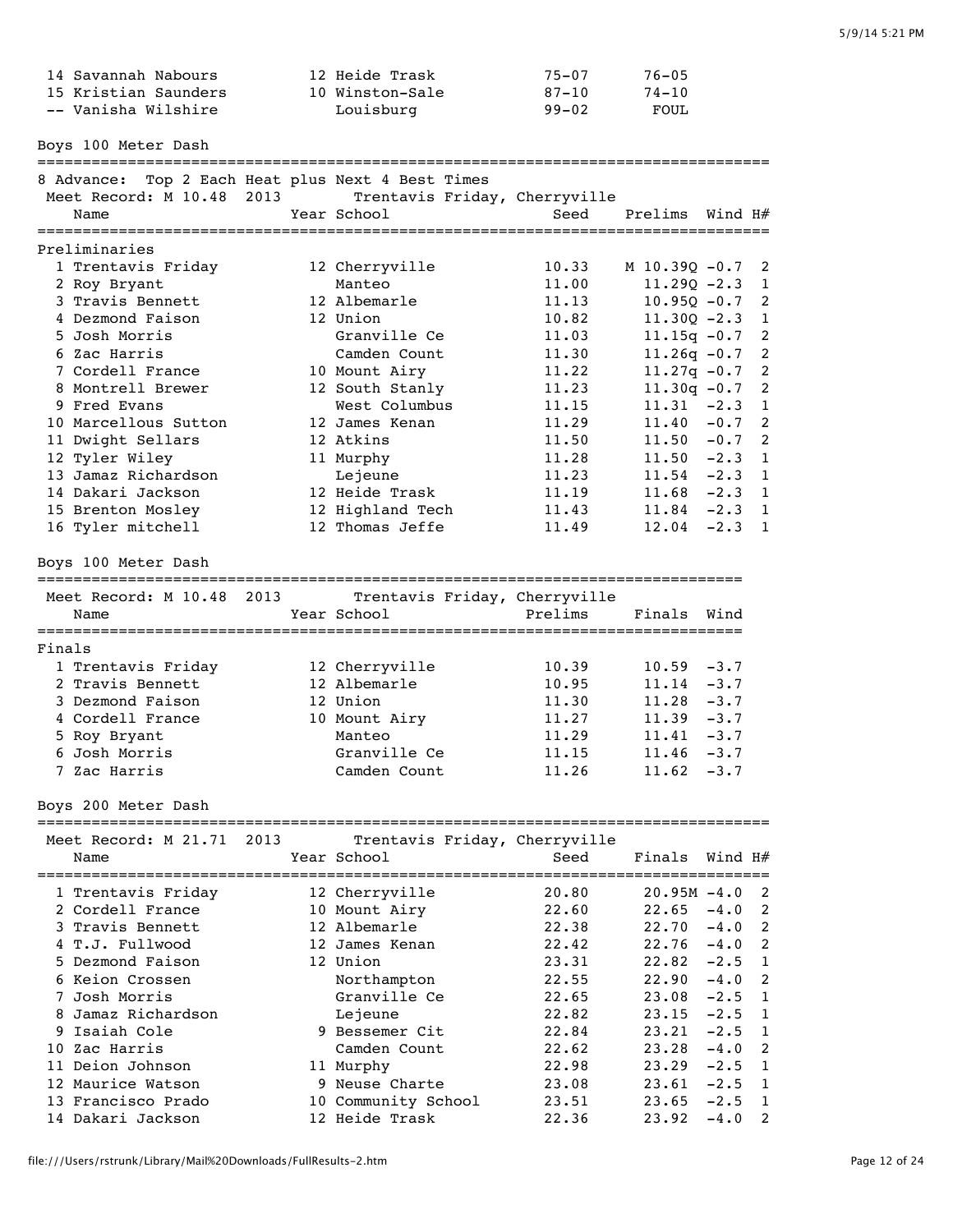Boys 400 Meter Dash

| Meet Record: M 48.00 2013 | Trentavis Friday, Cherryville |       |                    |                |
|---------------------------|-------------------------------|-------|--------------------|----------------|
| Name                      | Year School                   | Seed  | Finals             | H#             |
|                           |                               |       | ------------------ |                |
| 1 Trentavis Friday        | 12 Cherryville                | 49.65 | 47.87M             | 2              |
| 2 Caleb Drake             | 12 West Montgom               | 49.41 | 49.92              | 2              |
| 3 Keion Crossen           | Northampton                   | 52.16 | 50.40              | 2              |
| 4 Robbie Tompa            | 12 Murphy                     | 51.27 | 50.49              | 2              |
| 5 Dakari Jackson          | 12 Heide Trask                | 51.27 | 50.96              | 2              |
| 6 Trevor Carr             | Camden Count                  | 52.59 | 52.19              | 1              |
| 7 Francisco Prado         | 10 Community School           | 52.08 | 52.34              | 2              |
| 8 Gabriel Branning        | 10 Cherryville                | 53.32 | 52.48              | 1              |
| 9 Demidrick Hargrave      | 10 East Surry                 | 53.25 | 52.71              | 1              |
| 10 Cj Martin              | 12 Bishop McGui               | 52.44 | 53.10              | 2              |
| 11 Maurice Watson         | 9 Neuse Charte                | 52.50 | 53.56              | $\mathfrak{D}$ |
| 12 Jaquan Buffaloe        | Northampton                   | 53.59 | 53.74              | 1              |
| 13 Devon Kee              | Kipp Pride H                  | 53.17 | 54.31              | 1              |
| 14 Jerry Galloway         | 12 East Surry                 | 54.14 | 54.95              | 1              |
| 15 Marcus Porter          | 12 Heide Trask                | 53.93 | 55.14              | 1              |
| 16 Rakeem Bryant          | 12 Wallace-Rose               | 54.83 | 55.26              | 1              |

Boys 800 Meter Run

=========================================================================

| Meet Record: M 1:54.30 1988 Greg Taylor, Swain County |                                                                                                               |                     |         |
|-------------------------------------------------------|---------------------------------------------------------------------------------------------------------------|---------------------|---------|
| Name                                                  | Year School                                                                                                   | Seed Finals         |         |
| 1 Justin Kenard                                       | 11 North Stokes 2:01.80                                                                                       |                     | 1:59.01 |
| 58.288 (58.288)                                       | 1:59.008(1:00.720)                                                                                            |                     |         |
| 2 Chris O'Brien                                       | 12 Raleigh Char 2:01.16 2:01.16                                                                               |                     |         |
| 59.076 (59.076)                                       | $2:01.154$ $(1:02.079)$                                                                                       |                     |         |
| 3 Brandon Welborne                                    | 11 Elkin                                                                                                      | 2:03.96             | 2:02.14 |
| 58.680 (58.680)                                       | 2:02.136(1:03.457)                                                                                            |                     |         |
| 4 Jason Huber                                         | 12 Community School                                                                                           | $2:05.27$ $2:02.27$ |         |
| 58.778 (58.778)                                       | 2:02.265(1:03.488)                                                                                            |                     |         |
| 5 Aarron Jones                                        | Southside Hi                                                                                                  | 2:08.32             | 2:06.93 |
| $1:02.568$ $(1:02.568)$                               | 2:06.928(1:04.360)                                                                                            |                     |         |
| 6 Josh Selke                                          | 12 North Stanly                                                                                               | 2:05.97             | 2:08.94 |
| 59.332 (59.332)                                       | 2:08.935(1:09.604)                                                                                            |                     |         |
| 7 Zack McAfee                                         | 11 Community School                                                                                           | 2:11.75             | 2:10.09 |
| $57.628$ (57.628)                                     | $2:10.082$ $(1:12.455)$                                                                                       |                     |         |
| 8 Jacen Mott                                          | 11 Heide Trask                                                                                                | 2:10.63             | 2:10.45 |
| $1:01.669$ $(1:01.669)$                               | $2:10.442$ $(1:08.774)$                                                                                       |                     |         |
| 9 Dakota Young                                        | 12 North Stokes                                                                                               | 2:10.53             | 2:10.50 |
| $1:02.692$ $(1:02.692)$                               | 2:10.493 (1:07.802)                                                                                           |                     |         |
| 10 Jonathan Price                                     | Riverside (1                                                                                                  | 2:09.22             | 2:10.67 |
| 1:01.530(1:01.530)                                    | 2:10.666(1:09.137)                                                                                            |                     |         |
| 11 Hunter Mebane                                      | Riverside (1                                                                                                  | 2:12.99             | 2:13.07 |
| $1:02.296$ $(1:02.296)$                               | 2:13.066(1:10.770)                                                                                            |                     |         |
| 12 James Osborne                                      | Lejeune de la controlle de la controlle de la controlle de la controlle de la controlle de la controlle de la | 2:15.79             | 2:15.52 |
| $1:02.434$ $(1:02.434)$                               | 2:15.513 (1:13.080)                                                                                           |                     |         |
| 13 Ben Avila-Wheeler                                  | 11 Pender                                                                                                     | 2:14.26             | 2:16.85 |
| 1:03.321(1:03.321)                                    | 2:16.845(1:13.525)                                                                                            |                     |         |
| 14 Moises Rapalo                                      | 11 Wallace-Rose                                                                                               | $2:08.84$ $2:17.05$ |         |
| $1:02.579$ $(1:02.579)$                               | 2:17.045(1:14.467)                                                                                            |                     |         |
| -- Zach Boone                                         | 11 Mitchell<br>11 Murphy                                                                                      | $2:04.19$ DNF       |         |
| -- Reagan Lindsay                                     |                                                                                                               | 2:00.85             | DNF     |
| 58.583 (58.583)                                       |                                                                                                               |                     |         |

Boys 1600 Meter Run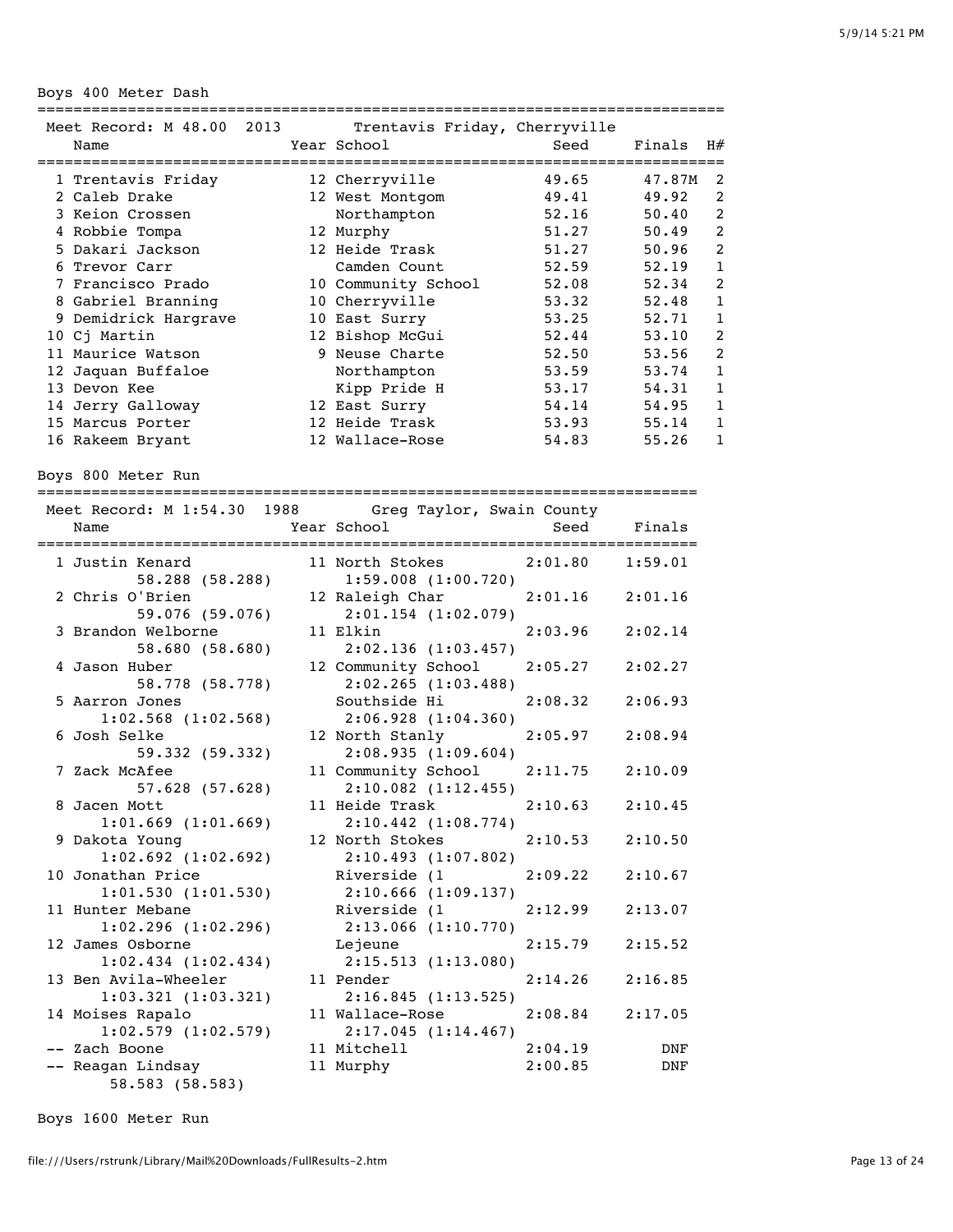| 1 Chris O'Brien 12 Raleigh Char 4:30.77 4:21.10M<br>1:09.821 (1:09.821) 2:15.338 (1:05.518) 3:18.033 (1:02.695)<br>4:21.100(1:03.068)<br>11 Mitchell 4:32.31 4:23.22M<br>2 Zach Boone<br>1:09.807 (1:09.807)<br>$2:15.504$ (1:05.698) 3:18.060 (1:02.556)<br>4:23.220(1:05.160)<br>12 Mitchell 4:38.05 4:39.08<br>3 Brandon King<br>$2:20.037$ (1:09.938) $3:32.054$ (1:12.018)<br>1:10.099(1:10.099)<br>4:39.071(1:07.017)<br>10 Walkertown 4:39.61 4:43.36<br>4 Matthew Rogers<br>$2:20.382$ (1:09.956) $3:32.144$ (1:11.762)<br>1:10.426(1:10.426)<br>4:43.355(1:11.211)<br>12 Murphy 4:43.53 4:44.82<br>5 Kaseson Hooper<br>$2:21.020$ (1:10.318) $3:34.441$ (1:13.421)<br>$1:10.702$ $(1:10.702)$<br>4:44.814(1:10.373)<br>6 Travis Gallimore 10 South Davids 4:44.04 4:46.89 |         |
|------------------------------------------------------------------------------------------------------------------------------------------------------------------------------------------------------------------------------------------------------------------------------------------------------------------------------------------------------------------------------------------------------------------------------------------------------------------------------------------------------------------------------------------------------------------------------------------------------------------------------------------------------------------------------------------------------------------------------------------------------------------------------------|---------|
|                                                                                                                                                                                                                                                                                                                                                                                                                                                                                                                                                                                                                                                                                                                                                                                    |         |
|                                                                                                                                                                                                                                                                                                                                                                                                                                                                                                                                                                                                                                                                                                                                                                                    |         |
|                                                                                                                                                                                                                                                                                                                                                                                                                                                                                                                                                                                                                                                                                                                                                                                    |         |
|                                                                                                                                                                                                                                                                                                                                                                                                                                                                                                                                                                                                                                                                                                                                                                                    |         |
|                                                                                                                                                                                                                                                                                                                                                                                                                                                                                                                                                                                                                                                                                                                                                                                    |         |
|                                                                                                                                                                                                                                                                                                                                                                                                                                                                                                                                                                                                                                                                                                                                                                                    |         |
|                                                                                                                                                                                                                                                                                                                                                                                                                                                                                                                                                                                                                                                                                                                                                                                    |         |
|                                                                                                                                                                                                                                                                                                                                                                                                                                                                                                                                                                                                                                                                                                                                                                                    |         |
|                                                                                                                                                                                                                                                                                                                                                                                                                                                                                                                                                                                                                                                                                                                                                                                    |         |
|                                                                                                                                                                                                                                                                                                                                                                                                                                                                                                                                                                                                                                                                                                                                                                                    |         |
|                                                                                                                                                                                                                                                                                                                                                                                                                                                                                                                                                                                                                                                                                                                                                                                    |         |
|                                                                                                                                                                                                                                                                                                                                                                                                                                                                                                                                                                                                                                                                                                                                                                                    |         |
|                                                                                                                                                                                                                                                                                                                                                                                                                                                                                                                                                                                                                                                                                                                                                                                    |         |
|                                                                                                                                                                                                                                                                                                                                                                                                                                                                                                                                                                                                                                                                                                                                                                                    |         |
|                                                                                                                                                                                                                                                                                                                                                                                                                                                                                                                                                                                                                                                                                                                                                                                    |         |
|                                                                                                                                                                                                                                                                                                                                                                                                                                                                                                                                                                                                                                                                                                                                                                                    |         |
| 1:10.721(1:10.721)<br>$2:22.308$ (1:11.587) 3:35.797 (1:13.490)                                                                                                                                                                                                                                                                                                                                                                                                                                                                                                                                                                                                                                                                                                                    |         |
| 4:46.887(1:11.090)                                                                                                                                                                                                                                                                                                                                                                                                                                                                                                                                                                                                                                                                                                                                                                 |         |
| 10 Research Tri 4:48.45 4:52.20<br>7 Madison Daniel                                                                                                                                                                                                                                                                                                                                                                                                                                                                                                                                                                                                                                                                                                                                |         |
| 2:20.744 (1:10.392) 3:34.566 (1:13.822)<br>$1:10.352$ $(1:10.352)$                                                                                                                                                                                                                                                                                                                                                                                                                                                                                                                                                                                                                                                                                                                 |         |
| 4:52.198(1:17.633)                                                                                                                                                                                                                                                                                                                                                                                                                                                                                                                                                                                                                                                                                                                                                                 |         |
| 11 Avery County 4:40.32 4:56.15<br>8 Tyerell Hughes                                                                                                                                                                                                                                                                                                                                                                                                                                                                                                                                                                                                                                                                                                                                |         |
| $2:22.662$ (1:11.744) 3:38.201 (1:15.539)<br>1:10.918(1:10.918)                                                                                                                                                                                                                                                                                                                                                                                                                                                                                                                                                                                                                                                                                                                    |         |
| 4:56.146(1:17.945)                                                                                                                                                                                                                                                                                                                                                                                                                                                                                                                                                                                                                                                                                                                                                                 |         |
| 9 Jonathan Price<br>Riverside (1 4:47.53 4:57.78                                                                                                                                                                                                                                                                                                                                                                                                                                                                                                                                                                                                                                                                                                                                   |         |
| $2:23.406$ (1:12.709) $3:40.118$ (1:16.712)<br>1:10.697(1:10.697)                                                                                                                                                                                                                                                                                                                                                                                                                                                                                                                                                                                                                                                                                                                  |         |
| 4:57.777(1:17.660)                                                                                                                                                                                                                                                                                                                                                                                                                                                                                                                                                                                                                                                                                                                                                                 |         |
| 11 Princeton 4:53.53 4:58.22<br>10 Jose Aguillon                                                                                                                                                                                                                                                                                                                                                                                                                                                                                                                                                                                                                                                                                                                                   |         |
| $2:27.525$ (1:13.966) $3:46.140$ (1:18.615)<br>1:13.560(1:13.560)                                                                                                                                                                                                                                                                                                                                                                                                                                                                                                                                                                                                                                                                                                                  |         |
| 4:58.211(1:12.072)                                                                                                                                                                                                                                                                                                                                                                                                                                                                                                                                                                                                                                                                                                                                                                 |         |
| Riverside (1 4:50.23 4:59.83<br>11 Hunter Mebane                                                                                                                                                                                                                                                                                                                                                                                                                                                                                                                                                                                                                                                                                                                                   |         |
| 1:10.957 (1:10.957) 2:24.877 (1:13.920) 3:43.140 (1:18.264)                                                                                                                                                                                                                                                                                                                                                                                                                                                                                                                                                                                                                                                                                                                        |         |
| 4:59.829(1:16.689)                                                                                                                                                                                                                                                                                                                                                                                                                                                                                                                                                                                                                                                                                                                                                                 |         |
|                                                                                                                                                                                                                                                                                                                                                                                                                                                                                                                                                                                                                                                                                                                                                                                    |         |
| Manteo 4:52.03 5:02.87<br>12 Robert Beane Manteo 4:52.03 5:02.87<br>1:12.674 (1:12.674) 2:26.872 (1:14.199) 3:50.045 (1:23.173)                                                                                                                                                                                                                                                                                                                                                                                                                                                                                                                                                                                                                                                    |         |
|                                                                                                                                                                                                                                                                                                                                                                                                                                                                                                                                                                                                                                                                                                                                                                                    |         |
| 5:02.865(1:12.821)                                                                                                                                                                                                                                                                                                                                                                                                                                                                                                                                                                                                                                                                                                                                                                 |         |
| Lejeune<br>13 Ethan Hall<br>$5:03.45$ $5:04.30$                                                                                                                                                                                                                                                                                                                                                                                                                                                                                                                                                                                                                                                                                                                                    |         |
| 1:10.849(1:10.849)<br>$2:26.491(1:15.642)$ $3:45.788(1:19.297)$                                                                                                                                                                                                                                                                                                                                                                                                                                                                                                                                                                                                                                                                                                                    |         |
| $5:04.298$ $(1:18.511)$                                                                                                                                                                                                                                                                                                                                                                                                                                                                                                                                                                                                                                                                                                                                                            |         |
| 14 Phillip Hemric<br>12 East Wilkes 4:51.12 5:05.89                                                                                                                                                                                                                                                                                                                                                                                                                                                                                                                                                                                                                                                                                                                                |         |
| 1:11.363(1:11.363)<br>$2:25.664$ (1:14.302) 3:46.708 (1:21.044)                                                                                                                                                                                                                                                                                                                                                                                                                                                                                                                                                                                                                                                                                                                    |         |
| 5:05.888(1:19.180)                                                                                                                                                                                                                                                                                                                                                                                                                                                                                                                                                                                                                                                                                                                                                                 |         |
| 10 Research Tri<br>-- Michal Swepson<br>4:54.17                                                                                                                                                                                                                                                                                                                                                                                                                                                                                                                                                                                                                                                                                                                                    | DNF     |
| -- Jacob Parker<br>10 Elkin<br>4:42.87                                                                                                                                                                                                                                                                                                                                                                                                                                                                                                                                                                                                                                                                                                                                             | DNF     |
| Boys 3200 Meter Run<br>Meet Record: M 9:35.10 1993<br>Tommy Trehern, Swain County<br>Year School<br>Seed<br>Name                                                                                                                                                                                                                                                                                                                                                                                                                                                                                                                                                                                                                                                                   | Finals  |
|                                                                                                                                                                                                                                                                                                                                                                                                                                                                                                                                                                                                                                                                                                                                                                                    |         |
| 11 Mitchell<br>1 Zach Boone<br>9:59.02                                                                                                                                                                                                                                                                                                                                                                                                                                                                                                                                                                                                                                                                                                                                             | 9:45.54 |
| 1:11.511(1:11.511)<br>$2:24.394$ (1:12.883) 3:37.990 (1:13.597)                                                                                                                                                                                                                                                                                                                                                                                                                                                                                                                                                                                                                                                                                                                    |         |
| $6:06.340(1:14.638)$ $7:22.085(1:15.745)$<br>4:51.703(1:13.713)                                                                                                                                                                                                                                                                                                                                                                                                                                                                                                                                                                                                                                                                                                                    |         |
|                                                                                                                                                                                                                                                                                                                                                                                                                                                                                                                                                                                                                                                                                                                                                                                    |         |
| 9:45.531(1:09.370)<br>8:36.162(1:14.078)                                                                                                                                                                                                                                                                                                                                                                                                                                                                                                                                                                                                                                                                                                                                           |         |

 1:12.743 (1:12.743) 2:26.114 (1:13.371) 3:40.278 (1:14.165) 4:55.285 (1:15.008) 6:11.957 (1:16.672) 7:29.595 (1:17.639)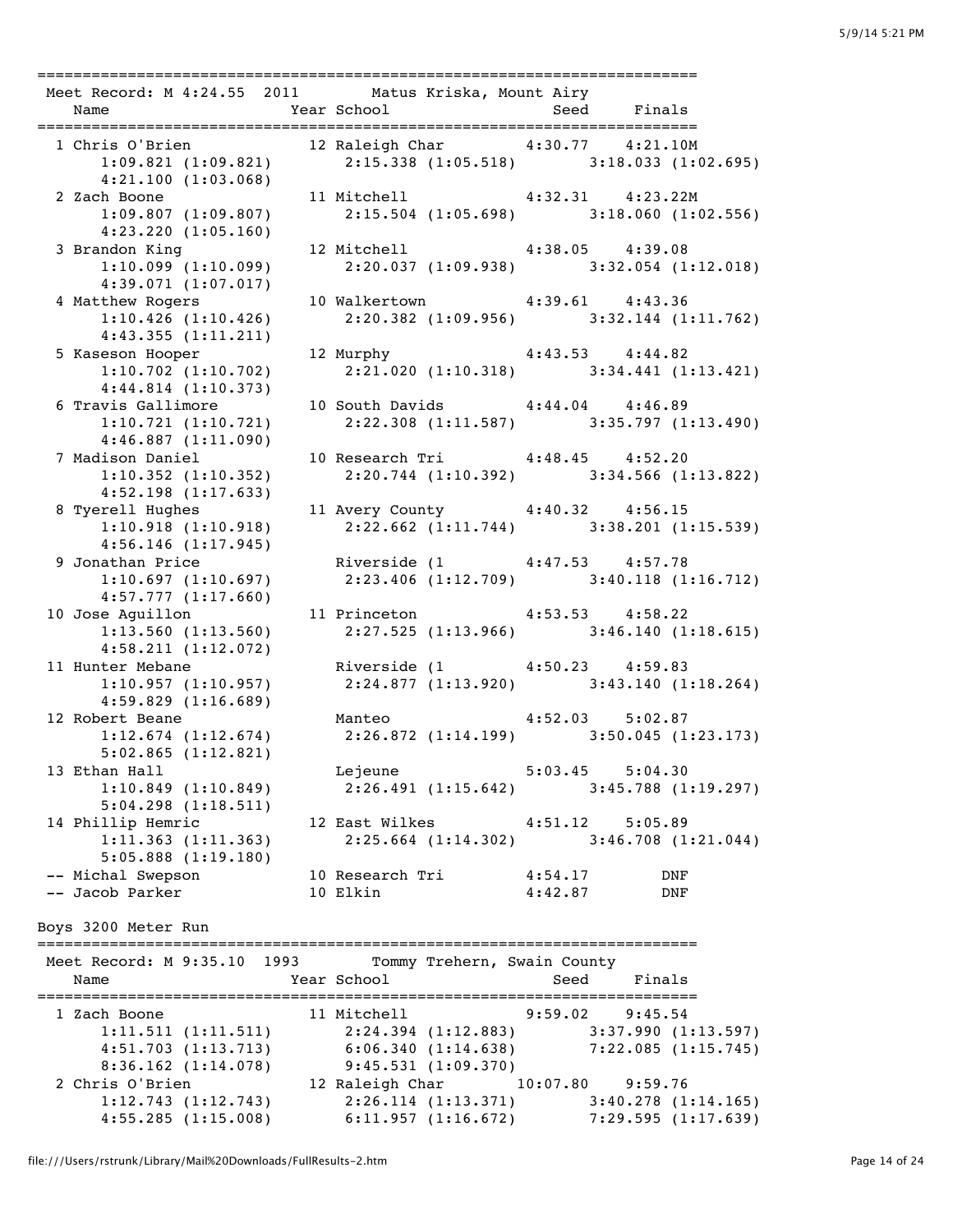8:47.467 (1:17.872) 9:59.757 (1:12.291) 3 Brandon King 12 Mitchell 10:25.34 10:12.79 1:12.529 (1:12.529) 2:26.547 (1:14.019) 3:41.718 (1:15.171) 4:58.935 (1:17.218) 6:16.736 (1:17.801) 7:37.245 (1:20.510) 8:55.724 (1:18.480) 10:12.790 (1:17.066) 4 Jacob Parker 10 Elkin 10:25.37 10:18.03 1:13.147 (1:13.147) 2:30.501 (1:17.354) 3:50.497 (1:19.997) 5:11.224 (1:20.727) 6:31.392 (1:20.169) 7:51.227 (1:19.836) 9:09.952 (1:18.725) 10:18.026 (1:08.075) 5 Hayden Alexander 9 Thomas Jeffe 10:45.17 10:24.90 1:11.970 (1:11.970) 2:27.113 (1:15.143) 3:42.722 (1:15.609) 5:00.726 (1:18.004) 6:20.225 (1:19.500) 7:42.890 (1:22.665) 9:07.022 (1:24.133) 10:24.892 (1:17.870) 6 Will Jolly 11 East Wilkes 10:32.96 10:30.44 1:12.278 (1:12.278) 2:28.605 (1:16.327) 3:47.944 (1:19.340) 5:08.094 (1:20.151) 6:29.438 (1:21.344) 7:51.726 (1:22.288) 9:13.388 (1:21.662) 10:30.437 (1:17.049) 7 Madison Daniel 10 Research Tri 10:51.32 10:43.98 1:13.294 (1:13.294) 2:30.809 (1:17.515) 3:48.891 (1:18.083) 5:07.275 (1:18.384) 6:28.458 (1:21.183) 7:55.582 (1:27.125) 9:23.380 (1:27.798) 10:43.978 (1:20.599) 8 Michal Swepson 10 Research Tri 10:39.76 10:51.32 1:11.924 (1:11.924) 2:26.462 (1:14.539) 3:42.103 (1:15.641) 5:00.653 (1:18.550) 6:20.539 (1:19.887) 7:48.035 (1:27.496) 9:20.896 (1:32.861) 10:51.320 (1:30.425) 9 Tyerell Hughes 11 Avery County 10:36.65 10:58.52 1:14.861 (1:14.861) 2:32.081 (1:17.221) 3:52.118 (1:20.037) 5:15.558 (1:23.441) 6:41.614 (1:26.056) 8:08.270 (1:26.656) 9:36.227 (1:27.957) 10:58.516 (1:22.290) 10 Timmy O'Neill 9 Raleigh Char 10:59.94 10:58.94 1:14.242 (1:14.242) 2:33.592 (1:19.351) 3:58.741 (1:25.150) 5:24.123 (1:25.382) 6:50.800 (1:26.678) 8:19.655 (1:28.855) 9:45.988 (1:26.333) 10:58.940 (1:12.953) 11 Kyle Rhodes 9 East Wilkes 10:31.47 11:04.07 1:13.334 (1:13.334) 2:31.186 (1:17.852) 3:52.577 (1:21.391) 5:15.868 (1:23.292) 6:44.329 (1:28.461) 8:12.946 (1:28.618) 9:40.711 (1:27.765) 11:04.068 (1:23.358) 12 Holden Newman Northside (1 11:00.00 11:15.72 1:15.236 (1:15.236) 2:34.451 (1:19.216) 3:57.898 (1:23.447) 5:22.402 (1:24.505) 6:52.696 (1:30.295) 8:23.354 (1:30.659) 9:52.786 (1:29.432) 11:15.714 (1:22.929) 13 Michael Anderson Tarboro 11:16.23 11:22.19 1:13.508 (1:13.508) 2:32.487 (1:18.980) 3:54.983 (1:22.496) 5:23.282 (1:28.299) 6:53.117 (1:29.836) 8:23.821 (1:30.705) 9:55.067 (1:31.247) 11:22.186 (1:27.119) 14 Daniel Parmesano 10 Walkertown 11:09.22 11:30.72 1:13.022 (1:13.022) 2:32.058 (1:19.037) 3:55.015 (1:22.957) 5:22.543 (1:27.528) 6:51.466 (1:28.924) 8:25.229 (1:33.763) 10:00.133 (1:34.905) 11:30.720 (1:30.588) 15 Chris Robertson Manteo 11:19.66 11:32.64 1:15.882 (1:15.882) 2:36.540 (1:20.658) 4:01.191 (1:24.652) 5:29.035 (1:27.844) 6:58.404 (1:29.370) 8:33.030 (1:34.627) 10:10.940 (1:37.910) 11:32.633 (1:21.693) 16 Clayton Hall Camden Count 11:16.30 11:46.29 1:14.977 (1:14.977) 2:35.615 (1:20.638) 4:00.211 (1:24.597) 5:29.030 (1:28.819) 7:03.736 (1:34.707) 8:39.319 (1:35.584)

Boys 110 Meter Hurdles

=================================================================================

8 Advance: Top 2 Each Heat plus Next 4 Best Times

10:19.031 (1:39.712) 11:46.281 (1:27.250)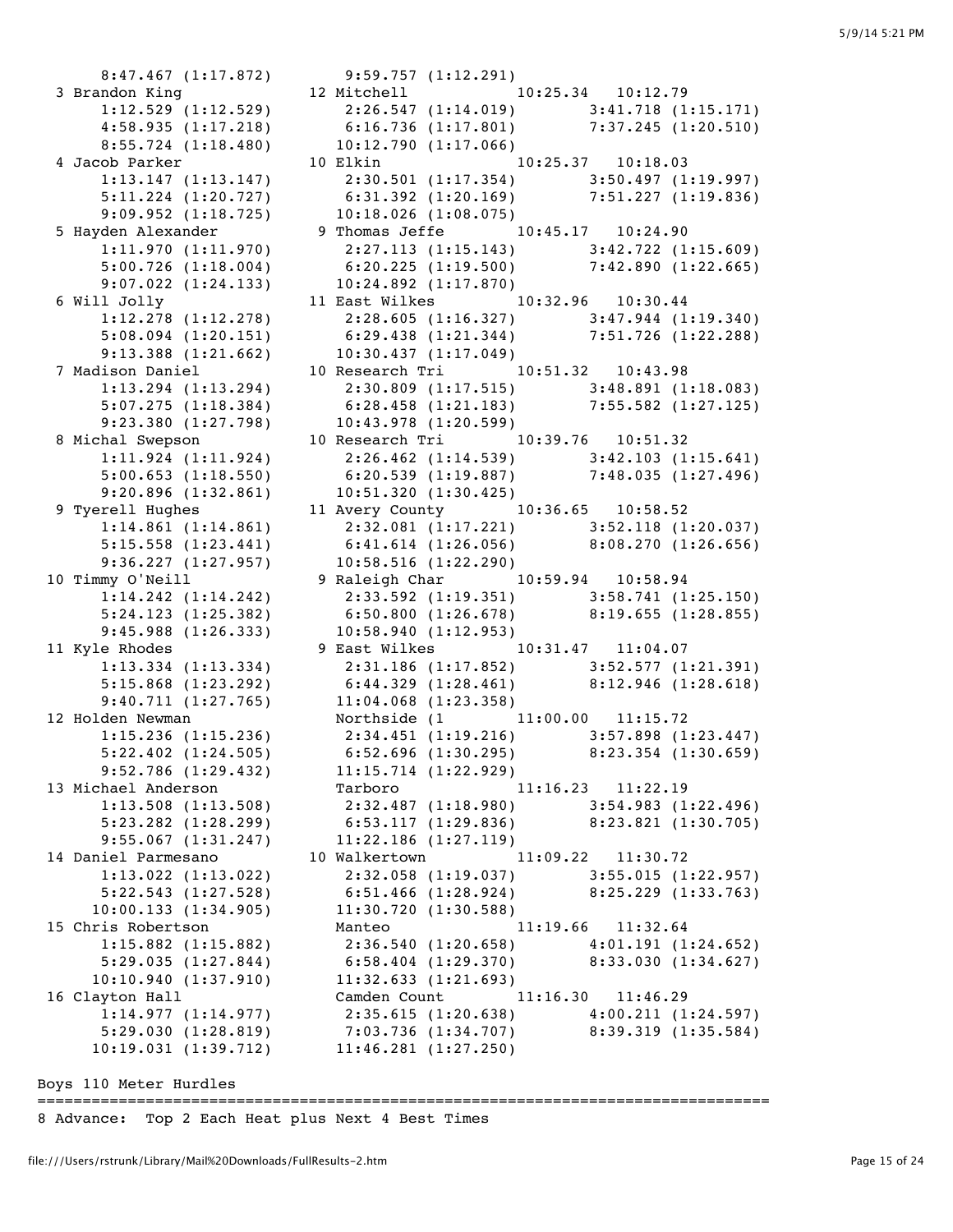|        | Meet Record: M 14.24   | 2009 |                         | David Lindsay, Winston-Salem Prep |                |              |                |
|--------|------------------------|------|-------------------------|-----------------------------------|----------------|--------------|----------------|
|        | Name                   |      | Year School             | Seed                              | Prelims        | Wind H#      |                |
|        |                        |      |                         |                                   |                |              |                |
|        | Preliminaries          |      |                         |                                   |                |              |                |
|        | 1 Jathen Sales         |      | 12 East Wilkes          | 15.49                             | $15.85Q -2.3$  |              | 2              |
|        | 2 President Rimpsey    |      | Tarboro                 | 15.50                             | $15.980 - 3.2$ |              | 1              |
|        | 3 Dequan McGuire       |      | North Edgeco            | 15.70                             | $16.07Q - 3.2$ |              | 1              |
|        | 4 Vidusha Rao          |      | 11 Raleigh Char         | 15.76                             | $16.14Q - 2.3$ |              | 2              |
|        | 5 Torain Bullock       |      | 12 Whiteville           | 16.34                             | $16.24q -2.3$  |              | $\overline{c}$ |
|        | 6 Corey Locklear       |      | 12 Robbinsville         | 16.26                             | $16.56q -2.3$  |              | 2              |
|        | 7 Logan Nelson         |      | 11 Walkertown           | 15.93                             | $16.58q -2.3$  |              | 2              |
|        | 8 Marquail Al-montaser |      | 10 Rosewood             | 16.03                             | $16.59q -3.2$  |              | 1              |
|        | 9 Foster Stroup        |      | 11 Murphy               | 16.00                             | 16.68          | $-3.2$       | 1              |
|        | 10 Ryan Palmer         |      | 11 Winston-Sale         | 16.48                             | $16.70 - 3.2$  |              | 1              |
|        | 11 Tyler Sprouse       |      | Camden Count            | 16.76                             | 16.71          | $-3.2$       | 1              |
|        | 12 Trovin Venable      |      | 11 Walkertown           | 16.83                             | 17.04          | $-2.3$       | 2              |
|        |                        |      | 11 Heide Trask          |                                   |                | $-2.3$       |                |
|        | 13 Jordan Osgood       |      |                         | 17.01                             | 17.60          |              | 2              |
|        | 14 Jermaine Smith      |      | South Creek             | 17.33                             | 17.64          | $-2.3$       | 2              |
|        | 15 Subin Park          |      | 10 Murphy               | 17.28                             | 17.97          | $-3.2$       | 1              |
|        | 16 Aj Bruce            |      | 12 Hayesville           | 17.22                             | 18.98          | $-3.2$       | $\mathbf{1}$   |
|        | Boys 110 Meter Hurdles |      |                         |                                   |                |              |                |
|        | Meet Record: M 14.24   | 2009 |                         | David Lindsay, Winston-Salem Prep |                |              |                |
|        | Name                   |      | Year School             | Prelims                           | Finals         | Wind         |                |
|        |                        |      |                         |                                   |                |              |                |
| Finals |                        |      |                         |                                   |                |              |                |
|        | 1 Jathen Sales         |      | 12 East Wilkes          | 15.85                             | $15.52 -2.9$   |              |                |
|        | 2 President Rimpsey    |      | Tarboro                 | 15.98                             | 15.72          | $-2.9$       |                |
|        | 3 Dequan McGuire       |      | North Edgeco            | 16.07                             | 15.93          | $-2.9$       |                |
|        | 4 Vidusha Rao          |      | 11 Raleigh Char         | 16.14                             | 16.25          | $-2.9$       |                |
|        | 5 Logan Nelson         |      | 11 Walkertown           | 16.58                             | 16.42          | $-2.9$       |                |
|        | 6 Torain Bullock       |      | 12 Whiteville           | 16.24                             | 16.44          | $-2.9$       |                |
|        | 7 Corey Locklear       |      | 12 Robbinsville         | 16.56                             | 16.55          | $-2.9$       |                |
|        | 8 Marquail Al-montaser |      | 10 Rosewood             | 16.59                             | 16.63          | $-2.9$       |                |
|        | Boys 300 Meter Hurdles |      |                         |                                   |                |              |                |
|        |                        |      |                         |                                   |                |              |                |
|        | Meet Record: M 38.58   | 2010 | T. J. Wilson, Princeton |                                   |                |              |                |
|        | Name                   |      | Year School             | Seed                              | Finals         | H#           |                |
|        |                        |      |                         |                                   |                |              |                |
|        | 1 Tyler Sprouse        |      | Camden Count            | 42.68                             | 40.63          | 2            |                |
|        | 2 President Rimpsey    |      | Tarboro                 | 42.72                             | 41.02          | 2            |                |
|        | 3 Gaige Tenold         |      | 12 Union Academ         | 43.08                             | 41.39          | 1            |                |
|        | 4 Shepard Ottaway      |      | 11 North Stokes         | 42.47                             | 42.05          | 2            |                |
|        | 5 Dequan McGuire       |      | North Edgeco            | 43.58                             | 42.16          | 1            |                |
|        | 6 Chase Hardin         |      | 12 Andrews              | 43.03                             | 42.19          | 2            |                |
|        | 7 Nahusha Rao          |      | 11 Raleigh Char         | 42.01                             | 42.40          | 2            |                |
|        | 8 Jo Jo Bryant         |      | 10 Wallace-Rose         | 43.65                             | 43.04          | 1            |                |
|        | 9 Dashawn Walker       |      | 11 Heide Trask          | 43.18                             | 43.31          | $\mathbf{1}$ |                |
|        | 10 Marcus Adams        |      | 10 Walkertown           | 42.70                             | 43.43          | 2            |                |
|        | 11 Devaughn Chrisp     |      | Kipp Pride H            | 43.39                             | 43.49          | 1            |                |
|        | 12 Malik Jackson       |      | 12 Lakewood             | 43.07                             | 43.56          | 2            |                |
|        | 13 Corey Locklear      |      | 12 Robbinsville         | 43.22                             | 43.90          | 1            |                |
|        | 14 Foster Stroup       |      | 11 Murphy               | 43.60                             | 44.04          | 1            |                |
|        | 15 Zachary Nelson      |      | 11 Walkertown           | 42.71                             | 44.11          | 2            |                |
|        | 16 Grant Lindsay       |      | 9 Murphy                | 44.38                             | 44.54          | 1            |                |
|        |                        |      |                         |                                   |                |              |                |
|        | Boys 4x100 Meter Relay |      |                         |                                   |                |              |                |
|        | Meet Record: M 41.19   | 1999 | Pamlico                 |                                   |                |              |                |

file:///Users/rstrunk/Library/Mail%20Downloads/FullResults-2.htm Page 16 of 24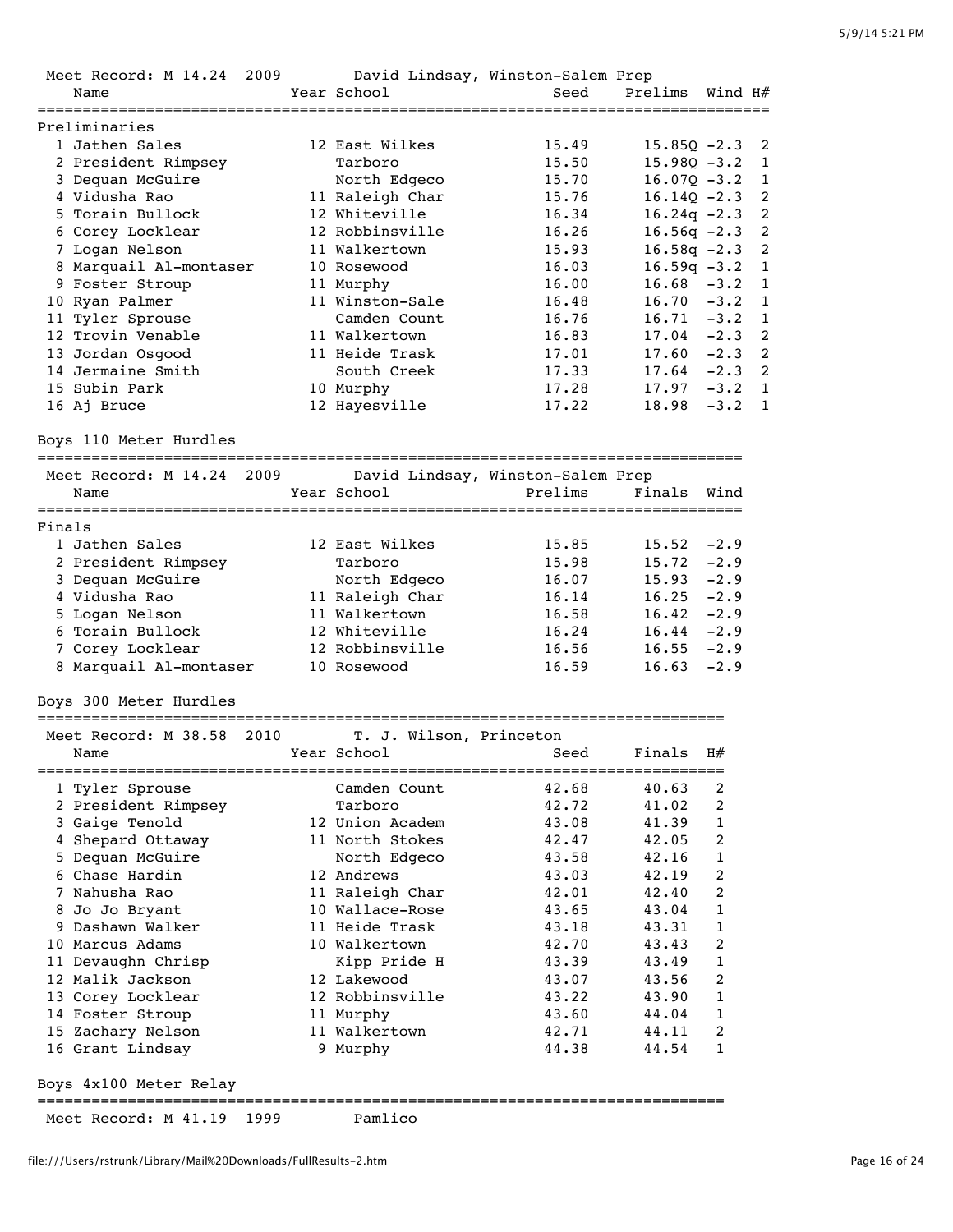|                                             |      | A. Midgette, D. Sawyer, B. Minor, F. Fisher   |                           |         |              |
|---------------------------------------------|------|-----------------------------------------------|---------------------------|---------|--------------|
| School                                      |      |                                               | Seed                      | Finals  | H#           |
| 1 North Edgecombe                           |      |                                               | 43.14                     | 43.02   | 2            |
| 1) Jarius Collins                           |      | 2) Montay Steward                             |                           |         |              |
| 3) Quantravis Harris                        |      | 4) Jacob Bullock                              |                           |         |              |
| 2 Albemarle                                 |      |                                               | 43.94                     | 43.34   | 2            |
| 1) Kani Sellers 11                          |      | 2) Laquavius Ratliff 11                       |                           |         |              |
| 3) Terrace Ellis 11                         |      | 4) Travis Bennett 12                          |                           |         |              |
| 3 Camden County                             |      |                                               | 44.31                     | 43.62   | 2            |
| 1) Jamar Cowell                             |      | 2) Ty Poole                                   |                           |         |              |
| 3) Trevor Carr                              |      | 4) Zac Harris                                 |                           |         |              |
| 4 Murphy                                    |      |                                               | 43.99                     | 44.39   | 2            |
| 1) Deion Johnson 11                         |      | 2) Tyler Wiley 11                             |                           |         |              |
| 3) Kalin Mcrae 11                           |      | 4) Robbie Tompa 12                            |                           |         |              |
| 5 James Kenan                               |      |                                               | 44.56                     | 44.70   | 2            |
| 1) Marquel Brinson 10                       |      | 2) T.J. Fullwood 12                           |                           |         |              |
| 3) Chris Jones 9                            |      | 4) Marcellous Sutton 12                       |                           |         |              |
| 6 Wallace-Rose Hill<br>1) Keshaun Canady 10 |      |                                               | 45.01                     | 44.99   | 2            |
| 3) Jalen Robinson 12                        |      | 2) Johnta Wilson 10<br>4) Nicholas Jeffers 12 |                           |         |              |
| 7 Lejeune                                   |      |                                               | 45.17                     | 45.02   | 2            |
| 1) Jayln Garner                             |      | 2) Tyree Hamilton                             |                           |         |              |
| 3) Timmy Vaughan                            |      | 4) Jamaz Richardson                           |                           |         |              |
| 8 North Moore                               |      |                                               | 45.36                     | 45.16   | 1            |
| 1) Patrick Harner 10                        |      | 2) Azende Monroe 10                           |                           |         |              |
| 3) Marcus Maness 9                          |      | 4) Tyreek Riddick-Reynolds 9                  |                           |         |              |
| 9 Perquimans County                         |      |                                               | 45.81                     | 45.64   | 1            |
| 1) SayQuan Holder                           |      | 2) Aaron Steward                              |                           |         |              |
| 3) Detren Gregory                           |      | 4) Marquize Hunter                            |                           |         |              |
| 10 Walkertown                               |      |                                               | 45.56                     | 45.74   | $\mathbf{1}$ |
| 1) TreQuan Malone 11                        |      | 2) Rashawm Barber                             |                           |         |              |
| 3) Logan Nelson 11                          |      | 4) Marcus Adams 10                            |                           |         |              |
| 11 Starmount                                |      |                                               | 45.52                     | 46.04   | 1            |
| 1) Xavier Davis 10                          |      | 2) Logan Styers 9                             |                           |         |              |
| 3) Austin Hicks 12                          |      | 4) Jake Matthews 11                           |                           |         |              |
| 12 Whiteville                               |      |                                               | 46.05                     | 46.15   | 1            |
| 1) Antonio Faulk 12                         |      | 2) Spencer Roberson IV 11                     |                           |         |              |
| 3) Brian Pridgen 12                         |      | 4) Nathan Powell 10                           |                           |         |              |
| 13 Andrews                                  |      |                                               | 45.46                     | 46.29   | 1            |
| 1) Dillon Ward 10                           |      | 2) Bristol Brockwell 12                       |                           |         |              |
| 3) Colin Gillespie 12<br>14 Cherryville     |      | 4) Jacob Moore 11                             | 46.67                     | 46.45   | 1            |
| 1) Joey Demofonte 9                         |      | 2) Yung Sherrill 9                            |                           |         |              |
| 3) Jamar Wright 12                          |      | 4) Rhyer Davis 11                             |                           |         |              |
| 15 Robbinsville                             |      |                                               | 46.54                     | 46.90   | 1            |
| 1) Lane Millsaps 10                         |      | 2) Chris Duncan 11                            |                           |         |              |
| 3) Colton Millsaps 10                       |      | 4) Devon Lewis 11                             |                           |         |              |
| -- Union                                    |      |                                               | 44.57                     | DNF     | 2            |
| 1) Tamah Chestnutt 12                       |      | 2) Montrel Williams 9                         |                           |         |              |
| 3) Shyquan Brunson 10                       |      | 4) Dezmond Faison 12                          |                           |         |              |
|                                             |      |                                               |                           |         |              |
| Boys 4x200 Meter Relay                      |      |                                               |                           |         |              |
| ================================            |      |                                               | ========================= |         |              |
| Meet Record: M 1:28.10                      | 2009 | Hendersonville                                |                           |         |              |
|                                             |      | D. Orr, T. Combs, B. Neale, D. Demps          |                           |         |              |
| School                                      |      |                                               | Seed                      | Finals  | H#           |
| l Murphy                                    |      |                                               | 1:31.38                   | 1:30.66 | 2            |
| 1) Deion Johnson 11                         |      | 2) Tyler Wiley 11                             |                           |         |              |
| 3) Kalin Mcrae 11                           |      | 4) Robbie Tompa 12                            |                           |         |              |
|                                             |      |                                               |                           |         |              |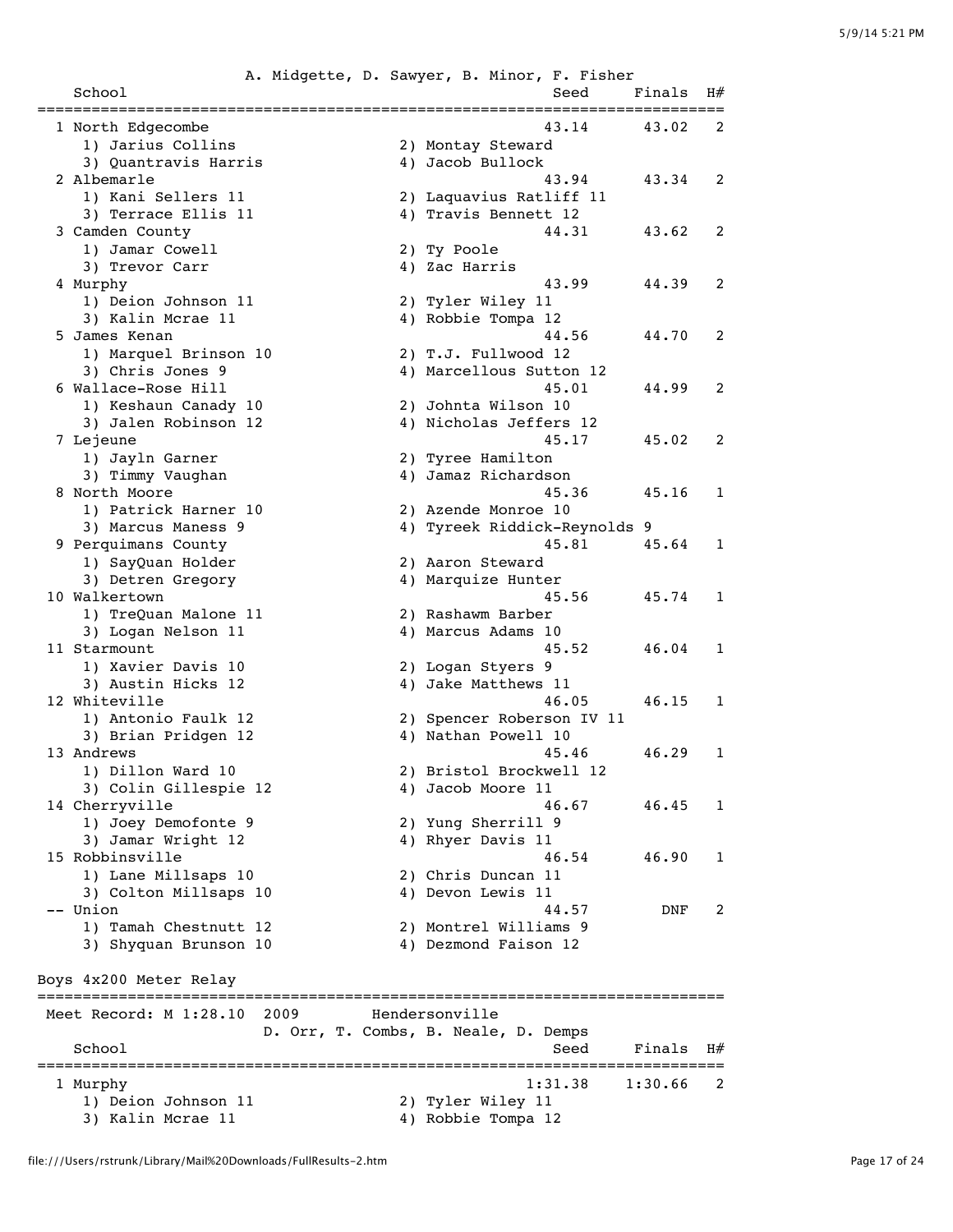2 Camden County 1:33.31 1:31.61 2 1) Jamar Cowell 2) Ty Poole 3) Darren Wiltse  $\begin{array}{ccc} 4 & 2a & 4 \end{array}$  3 Winston-Salem Prep Academy 1:33.64 1:33.17 2 1) Jacob Cobb 10 2) Ryan Palmer 11 3) Kedrick Jones 10 4) Michael Sparrow 9 4 Tarboro 1:35.64 1:33.22 1 1) Jymel Johnson 2) Najee Brown 3) Roda Bubbitt 4) Carrington Davis 5 Mount Airy 1:33.94 1:33.82 2 1) Devontae Dobson 11 2) Ej Helton 12 3) Tyler Palfreeman 11 4) Cordell France 10 6 Heide Trask 1:33.86 1:34.76 2 1) Dejuane Farrior 11 2) Chris Sharpless 10 3) Marcus Porter 12 4) Tamarack Bolden 12 7 Cherryville 1:37.13 1:35.27 1 1) Caleb Hollars 12 2) Yung Sherrill 9 3) Jamar Wright 12 4) Rhyer Davis 11 8 Southside High School 1:35.31 1:35.52 2 1) Joe Myers 2) Nic Gordan 3) Zikayah Crawford 9 East Carteret 1:35.55 1:35.55 1 1) Dominic Carter 2) Markel Miller 3) Ty Simmons and the stewart of the Stewart 10 North Stokes 1:35.12 1:35.64 2 1) Shepard Ottaway 11 2) Dakota Young 12 3) Andrew Lankford 10  $\hskip1cm \hskip1cm 4$  Justin Kenard 11 11 Whiteville 1:36.24 1:36.46 1 1) Spencer Roberson IV 11 2) Brian Pridgen 12 3) Antonio Faulk 12 (4) Nathan Powell 10 12 Andrews 1:35.43 1:37.29 1 1) Dillon Ward 10 2) Colin Gillespie 12 3) Taylor Parker 9 4) Jacob Moore 11 13 Robbinsville 1:36.68 1:38.01 1 1) Jacob Morgan 9 2) Chris Duncan 11 3) Lane Millsaps 10 4) Devon Lewis 11 14 Princeton 1:37.90 1:38.38 1 1) Matthew Stallworth 9 2) Earl Gibson 9 3) Nicholas Hare 10 4) Jarrett Pearce 11 -- Wallace-Rose Hill 1:36.31 DQ 1 2ex before zone 1) Kaneill Smith 12 2) Douglas Peterson 10 3) Jalen Robinson 12 4) Malcolm Little 12 -- West Montgomery 1:32.10 DQ 2 2ex before zone 1) Cinquavious Simmons 10 2) Cameron Moore 10 3) Tirea Simms 12 4) Caleb Drake 12

Boys 4x400 Meter Relay

============================================================================

| Meet Record: M 3:20.42 2009 | Hendersonville         |         |    |
|-----------------------------|------------------------|---------|----|
| School                      | Seed                   | Finals  | H# |
| 1 Cherryville               | 3:35.86                | 3:28.00 | 2  |
| 1) Radolpho Martinez 10     | 2) Jamar Wright 12     |         |    |
| 3) Gabriel Branning 10      | 4) Trentavis Friday 12 |         |    |
| 2 North Edgecombe           | 3:36.54                | 3:30.50 | 2  |
| 1) Lemarquise Ward          | 2) Jarius Collins      |         |    |
| 3) Jacob Bullock            | 4) Montay Steward      |         |    |
| 3 North Stokes              | 3:43.04                | 3:34.26 |    |
| 1) Andrew Lankford 10       | 2) Dakota Young 12     |         |    |
| 3) Shepard Ottaway 11       | 4) Justin Kenard 11    |         |    |
| Elkin                       | 3:37.71                | 3:34.38 |    |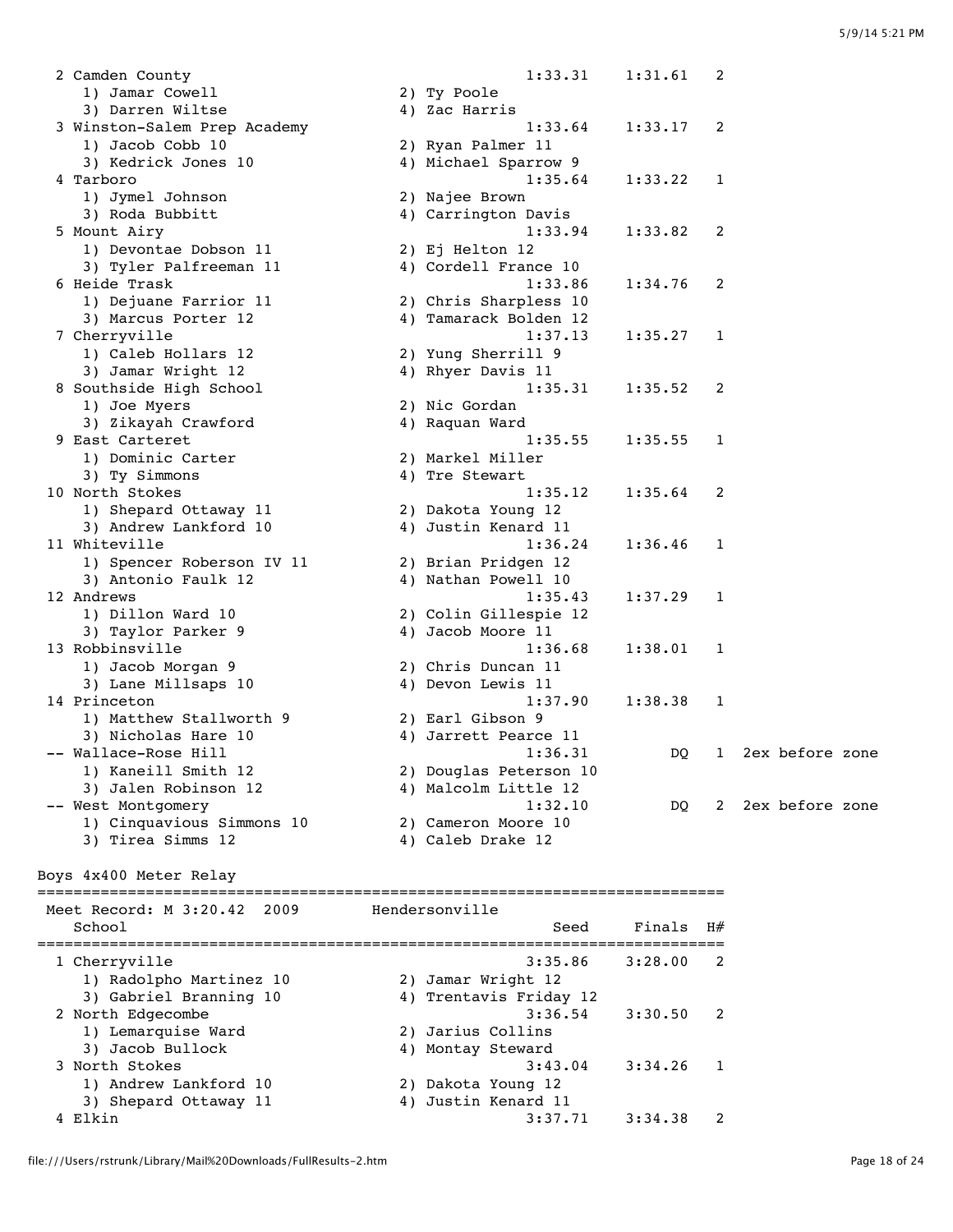| 1) Jamiles Hayes 11               | 2) Haji Mcdaniel 9                                 |                |   |                     |  |
|-----------------------------------|----------------------------------------------------|----------------|---|---------------------|--|
| 3) Cody King 11                   | 4) Brandon Welborne 11                             |                |   |                     |  |
| 5 South Davidson                  | 3:40.89                                            | 3:35.86        | 1 |                     |  |
| 1) Billy Caulder 9                | 2) Hunter Query 10                                 |                |   |                     |  |
| 3) Travis Gallimore 10            | 4) Austin Bond 9                                   |                |   |                     |  |
| 6 Southside High School           | 3:38.28                                            | 3:36.24        | 2 |                     |  |
| 1) Matthew Baxter                 | 2) Aarron Jones                                    |                |   |                     |  |
| 3) Isiah Moore                    | 4) Raquan Ward                                     |                |   |                     |  |
| 7 West Montgomery                 | 3:41.50                                            | 3:37.61        | 1 |                     |  |
| 1) Tirea Simms 12                 | 2) Brandon Moore 12                                |                |   |                     |  |
| 3) Chris Pipkin 12                | 4) Caleb Drake 12                                  |                |   |                     |  |
| 8 Northampton County              | 3:40.11                                            | 3:40.08        | 1 |                     |  |
| 1) Daquan Turner                  | 2) Jaquan Buffaloe                                 |                |   |                     |  |
| 3) William Cumbo                  | 4) Keion Crossen                                   |                |   |                     |  |
| 9 Kipp Pride HS                   | 3:39.65                                            | 3:40.34        | 2 |                     |  |
| 1) Devaughn Chrisp                | 2) Assilem Willis                                  |                |   |                     |  |
| 3) Jerry Royster                  | 4) Devon Kee                                       |                |   |                     |  |
| 10 Murphy                         | 3:36.93                                            | 3:41.01        | 2 |                     |  |
| 1) Reagan Lindsay 11              | 2) Foster Stroup 11                                |                |   |                     |  |
| 3) Kaseson Hooper 12              | 4) Robbie Tompa 12                                 |                |   |                     |  |
| 11 Rosewood                       | 3:46.06                                            | 3:42.80        | 1 |                     |  |
| 1) Montonio Wheeler 9             | 2) Brendan Trinidad 12                             |                |   |                     |  |
| 3) Quan Joyner 11                 | 4) Zach Barnes 10                                  |                |   |                     |  |
| 12 Thomas Jefferson Classical Aca | 3:45.01                                            | 3:44.35        | 1 |                     |  |
| 1) Tyler mitchell 12              | 2) Keaton Poole 12                                 |                |   |                     |  |
| 3) Efrim Borders 12               | 4) Mason Fenner 11                                 |                |   |                     |  |
| 13 Raleigh Charter                | 3:50.38                                            | 3:46.28        | 1 |                     |  |
| 1) Danny Scrudato 11              | 2) Kashish Patel 10                                |                |   |                     |  |
| 3) Nahusha Rao 11                 | 4) Vidusha Rao 11                                  |                |   |                     |  |
| 14 Heide Trask                    | 3:38.14                                            | 3:48.82        | 2 |                     |  |
| 1) Alan Brewington 10             | 2) Jacen Mott 11                                   |                |   |                     |  |
| 3) Marcus Porter 12               | 4) Dakari Jackson 12                               |                |   |                     |  |
| 15 Wallace-Rose Hill              | 3:44.71                                            | 3:50.64        | 1 |                     |  |
| 1) Rakeem Bryant 12               | 2) Roberto Martinez 12                             |                |   |                     |  |
| 3) Jose Martinez 11               | 4) Moises Rapalo 11                                |                |   |                     |  |
| -- Andrews                        | 3:39.10                                            | DQ             | 2 | 3 to 4 outside exch |  |
| 1) Dakota Bateman 12              | 2) Dillon Ward 10                                  |                |   |                     |  |
| 3) Bristol Brockwell 12           | 4) Chase Hardin 12                                 |                |   |                     |  |
|                                   |                                                    |                |   |                     |  |
| Boys 4x800 Meter Relay            |                                                    |                |   |                     |  |
|                                   |                                                    |                |   |                     |  |
| Meet Record: M 8:09.33 2009       | Hendersonville                                     |                |   |                     |  |
|                                   | C. LaBelle, J. Cosgrove, T. O'Connell, E. Hernande |                |   |                     |  |
| School                            | Seed                                               | Finals         |   |                     |  |
|                                   |                                                    | ============== |   |                     |  |
| 1 Murphy                          | 8:51.10                                            | 8:29.47        |   |                     |  |
| 1) Reagan Lindsay 11              | 2) Davis Gentry 12                                 |                |   |                     |  |
| 3) Alex Higdon 9                  | 4) Kaseson Hooper 12                               |                |   |                     |  |
| 2 Mitchell                        | 8:46.03                                            | 8:29.80        |   |                     |  |
| 1) Zach Boone 11                  | 2) Daniel Yokubinas 11                             |                |   |                     |  |
| 3) Myles Heavlin 10               | 4) Brandon King 12                                 |                |   |                     |  |
| 3 Research Triangle               | 8:56.68                                            | 8:39.56        |   |                     |  |
| 1) Andy Klappenbach 10            | 2) Eric Young 10                                   |                |   |                     |  |

| 3 Research Triangle    | 8:56.68                | 8:39.56 |
|------------------------|------------------------|---------|
| 1) Andy Klappenbach 10 | 2) Eric Young 10       |         |
| 3) Michal Swepson 10   | 4) Madison Daniel 10   |         |
| 4 Wallace-Rose Hill    | 8:53.34                | 8:41.24 |
| 1) Rakeem Bryant 12    | 2) Roberto Martinez 12 |         |
| 3) Jose Martinez 11    | 4) Moises Rapalo 11    |         |
| 5 North Stokes         | 8:46.94                | 8:42.98 |
| 1) Dakota Young 12     | 2) Jarrett Slate 10    |         |
| 3) Dawson Durham 9     | 4) Justin Kenard 11    |         |
| 6 North Stanly         | 8:55.76                | 8:44.63 |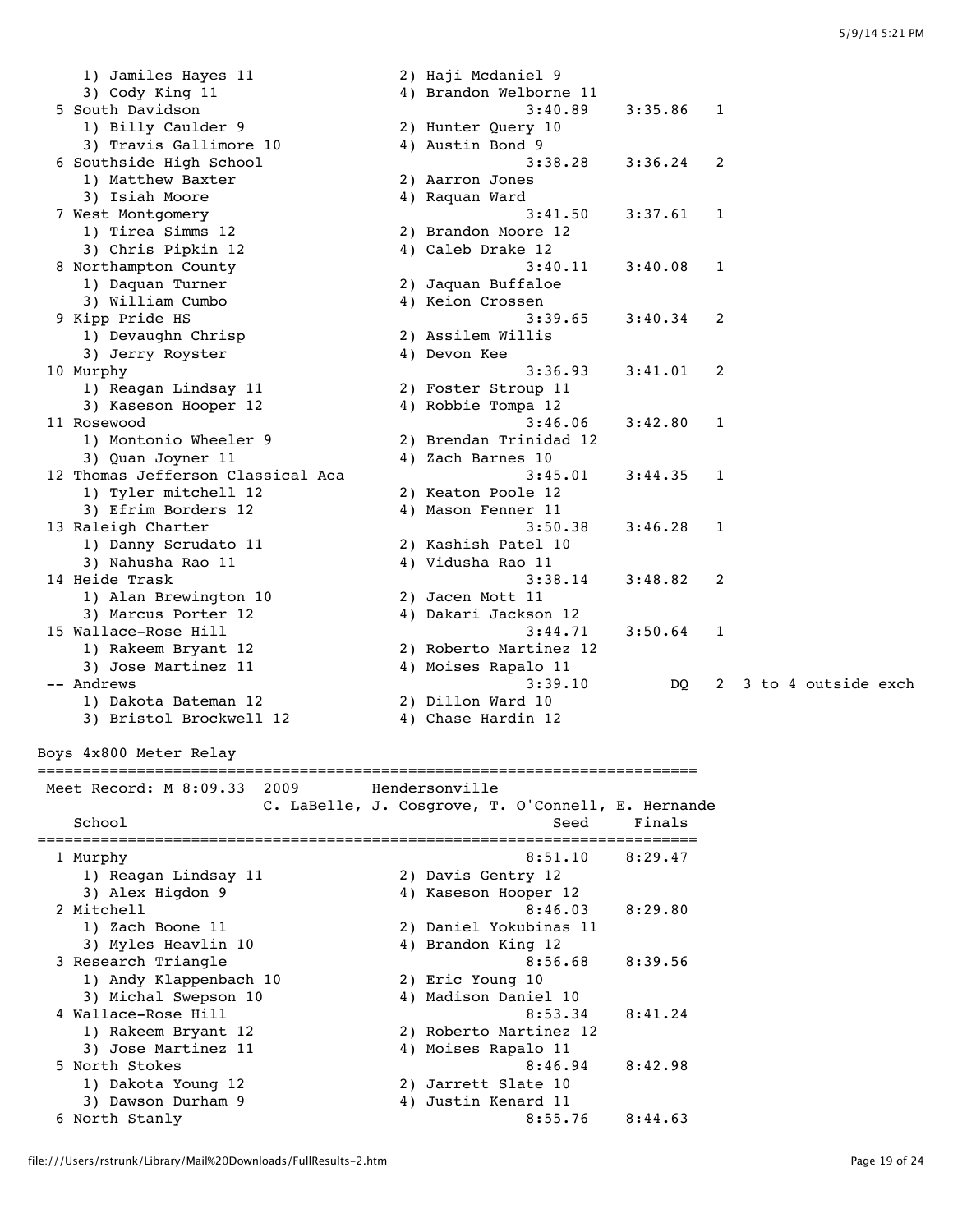| 1) Josh Selke 12                | 2) Noah Lancaster 10  |          |
|---------------------------------|-----------------------|----------|
| 3) Zack Medlin 12               | 4) Kellan Sabol 11    |          |
| 7 Bishop McGuinness             | 8:52.53               | 8:47.42  |
| 1) Bryan Soltis 11              | 2) Jack Brannan 11    |          |
| 3) Thomas Boyers 11             | 4) William Johnson 12 |          |
| 8 Riverside (1a)                | 8:56.67               | 8:47.77  |
| 1) Hunter Mebane                | 2) Chase Burch        |          |
| 3) Andy Woolard                 | 4) Randy Woolrad      |          |
| 9 Gray Stone Day School         | 8:49.84               | 8:49.19  |
| 1) Patrick Parsons 11           | 2) Reid Huckabee 11   |          |
| 3) Will Murdoch 10              | 4) Josh Rolan 12      |          |
| 10 Community School of Davidson | 9:00.83               | 8:53.82  |
| 1) Zack McAfee 11               | 2) William Gosnell 10 |          |
| 3) Frank Bragg 10               | 4) Jason Huber 12     |          |
| 11 Lejeune                      | 9:06.95               | 8:56.26  |
| 1) Tyler Sanderson              | 2) Jeff Burds         |          |
| 3) Ethan Hall                   | 4) James Osborne      |          |
| 12 Pender                       | 9:12.58               | 9:05.40  |
| 1) Ben Avila-Wheeler 11         | 2) Chris Stewart 12   |          |
| 3) Jeremy Stanley 12            | 4) Charlie Peel 11    |          |
| 13 Lincoln Charter              | 9:08.02               | 9:06.28  |
| 1) Daniel Fricker 9             | 2) Coll McCranie 9    |          |
| 3) Peyton Williams 12           | 4) Caylon Nagy 12     |          |
| 14 Heide Trask                  | 8:56.36               | 9:28.76  |
| 1) Dylan Simpson 12             | 2) Timothy Balogh 12  |          |
| 3) Alan Brewington 10           | 4) Jacen Mott 11      |          |
| 15 Kipp Pride HS                | 9:28.04               | 9:52.43  |
| 1) Jerry Royster                | 2) Dorian Lawrence    |          |
| 3) Alston Watson                | 4) Josh George        |          |
| 16 South Creek                  | 9:34.94               | 10:08.15 |
| 1) Adam Smith                   | 2) JaVeon Wiggins     |          |
| 3) John Speller                 | 4) Rodney Raiquan     |          |

Boys High Jump

| Meet Record: M 7-00 2003 Dakota Dunn, East Montgomery<br>Name | Year School               | Seed                    | Finals       |
|---------------------------------------------------------------|---------------------------|-------------------------|--------------|
|                                                               | ===============           |                         |              |
| 1 Mason Fenner                                                | 11 Thomas Jeffe           | $5 - 10.00$             | $6 - 04.00$  |
| 2 Ryan Winz                                                   | Camden Count              | $6 - 02.00$             | $6 - 02.00$  |
| 3 Clevester Speight                                           | Pamlico Coun              | $6 - 04.00$             | $J6 - 02.00$ |
| 4 Cody King                                                   | 11 Elkin                  | $5 - 10.00$             | $6 - 00.00$  |
| 4 Isiah Moore                                                 | Southside Hi              | $6 - 02.00$ $6 - 00.00$ |              |
| 6 Noel Howson                                                 | Northside (1              | $6 - 02.00$             | $J6 - 00.00$ |
| 7 Dc Braswell                                                 | 9 Avery County            | $5 - 10.00$             | $J6 - 00.00$ |
| 8 Tirek James                                                 | 12 Lakewood               | $6 - 00.00$ $5 - 10.00$ |              |
| 8 Jake Matthews                                               | 11 Starmount              | $6 - 00.00$             | $5 - 10.00$  |
| 10 Isaiah Cole                                                | 9 Bessemer Cit            | $5 - 10.00$             | $J5 - 10.00$ |
| 10 Elijah Dumas                                               | 11 West Montgom           | $6 - 00.00$             | $J5 - 10.00$ |
| 12 Anthony Davis                                              | West Columbus             | $5 - 10.00$             | $5 - 08.00$  |
| 12 Kerry Holden                                               | 12 Rosman                 | $5 - 08.00$             | $5 - 08.00$  |
| 14 Johnta Wilson                                              | 10 Wallace-Rose           | $5 - 06.00$             | $5 - 06.00$  |
| 14 Blake Williams                                             | 10 North Stokes           | $5 - 10.00$             | $5 - 06.00$  |
| 16 Zach Barnes                                                | 10 Rosewood               | $5 - 04.00$             | $5 - 04.00$  |
| Boys Pole Vault<br>====================                       |                           |                         |              |
| Meet Record: M 15-00 2010                                     | Landon Hunt, Robbinsville |                         |              |
| Name                                                          | Year School               | Seed                    | Finals       |
| 1 Cooper Reinert                                              | 10 Swain County           | 12-06.00                | $12 - 06.00$ |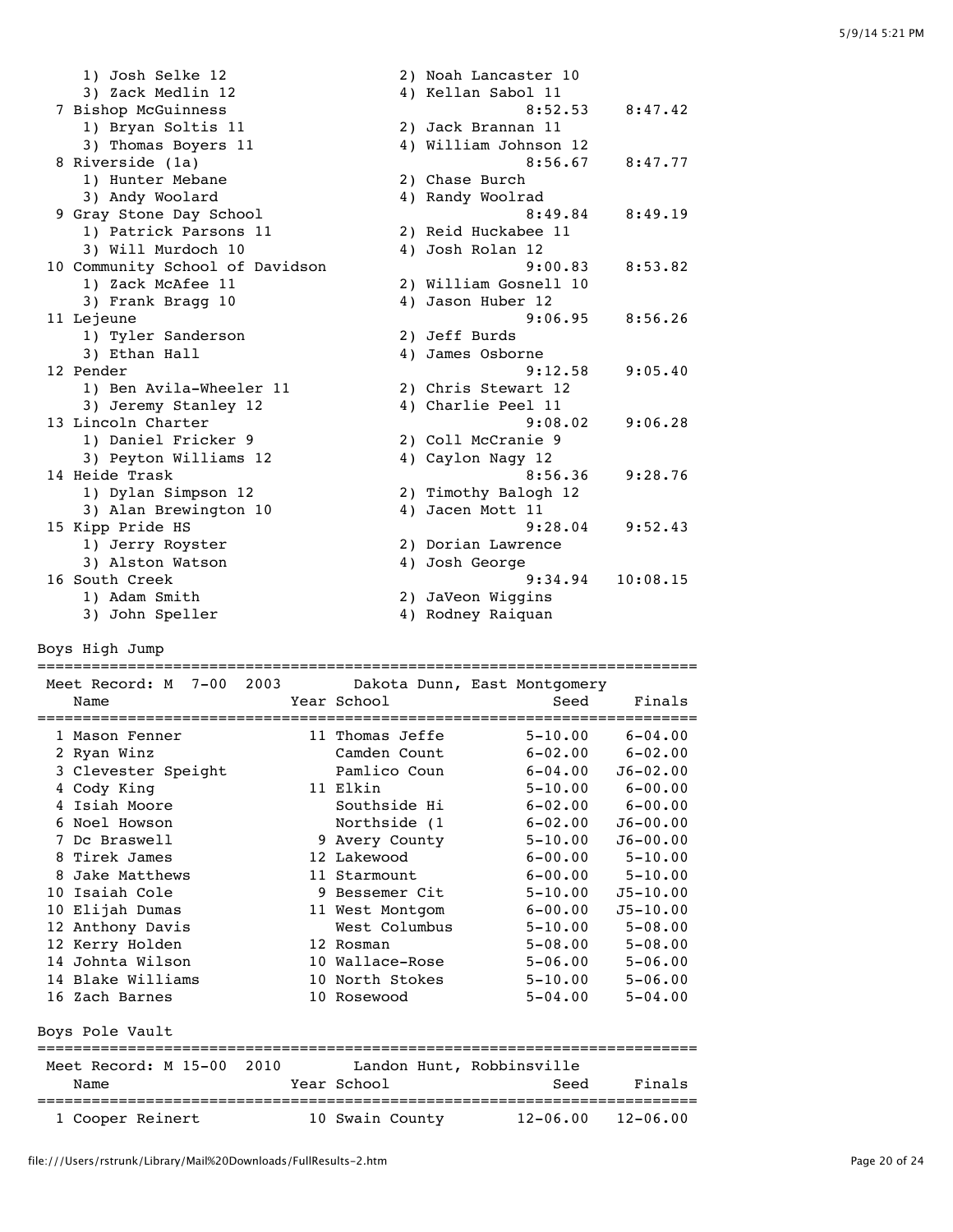| 2 Laith Nickell    | 10 North Stokes | $11 - 06.00$ | $12 - 00.00$  |
|--------------------|-----------------|--------------|---------------|
| 3 Andy Kopp        | 11 North Stokes | $12 - 00.00$ | $J12 - 00.00$ |
| 4 Tim Butts        | 11 Gray Stone D | $11 - 00.00$ | $J12 - 00.00$ |
| 5 Reece Postell    | 10 Robbinsville | $11 - 00.00$ | $11 - 06.00$  |
| 6 Martin Bayles    | 11 Princeton    | $9 - 06.00$  | $11 - 00.00$  |
| 7 Mark Tucker      | 10 North Stokes | $9 - 06.00$  | $10 - 06.00$  |
| 8 James Osborne    | Lejeune         | $10 - 00.00$ | $10 - 00.00$  |
| 8 Timmy Vaughan    | Lejeune         | $9 - 06.00$  | $10 - 00.00$  |
| 8 Anthony Toineeta | 9 Cherokee      | $10 - 00.00$ | $10 - 00.00$  |
| 11 Alex Godwin     | 9 Rosewood      | $8 - 00.00$  | $9 - 00.00$   |
| 12 Shane Osborne   | Lejeune         | $8 - 00.00$  | $8 - 06.00$   |
| 13 Zach Hinnant    | 10 Rosewood     | $8 - 00.00$  | $8 - 00.00$   |

Boys Long Jump

============================================================================== Meet Record: M 25-00 1986 Clifton Ethridge, Hendersonville Name Year School Seed Finals Wind ============================================================================== 1 Jamaz Richardson Lejeune 22-07.00 23-02.50 2.3 21-02.50(-0.0) 22-09(2.2) FOUL 20-05(-0.0) 23-02.50(2.3) 22-05.50(-0.0) 2 Tre Stewart East Cartere 22-08.00 23-01.00 3.6 22-10(2.7) 22-03.50(-0.0) 19-01.50(-0.0) 22-02(-0.0) FOUL 23-01(3.6) 3 Tyler Leek 10 Hayesville 21-06.00 22-02.50 3.5 FOUL  $21-06.50(3.1)$  FOUL  $20-11(-0.0)$   $22-01.50(-0.0)$   $22-02.50(3.5)$  4 Cody King 11 Elkin 20-06.00 21-03.00 2.6  $20-08(-0.0)$   $20-10(2.6)$   $20-09(-0.0)$  5 Clevester Speight Pamlico Coun 22-07.00 20-10.50 2.9 FOUL 20-10.50(2.9) FOUL FOUL 19-01.50(3.2) 18-08(-0.0) 6 Jarius Collins North Edgeco 21-09.00 20-07.50 1.9 FOUL 20-07.50(1.9) FOUL FOUL 18-11.50(4.6) 18-09.50(-0.0) 7 Adrian Brown 11 North Stanly 19-01.00 20-04.00 4.0 FOUL  $19-09(1.4) 19-03(-0.0) 19-07.50(-0.0) 20-00.50(-0.0) 20-04(4.0)$  8 Kani Sellers 11 Albemarle 20-03.00 19-08.50 2.1 19-07(3.0) FOUL 18-03(-0.0) 19-02(-0.0) 19-08.50(2.1) 19-01.50(-0.0) 9 John Brooks 10 James Kenan 19-11.00 19-07.50 -0.2 19-00.50(-0.0) 13-08.50(-0.0) 19-07.50(-0.2) 17-04.50(-0.0) 19-05(3.3) 18-10(-0.0) 10 Jake Matthews 11 Starmount 19-05.00 19-04.50 1.6 18-08(-0.0) 19-04.50(1.6) FOUL 11 Earl Gibson 9 Princeton 18-10.50 19-02.50 4.2  $17-09(-0.0)$   $17-08(-0.0)$   $19-02.50(4.2)$  11 Tirek James 12 Lakewood 18-05.00 19-02.50 1.4 19-02.50(1.4) 18-08.50(-0.0) 18-09.50(-0.0) 13 Bristol Brockwell 12 Andrews 19-01.00 18-11.00 1.8 18-11(1.8) FOUL FOUL 14 Jalahne Stroud 11 James Kenan 18-10.50 17-09.00 -0.2 17-06.50(-0.0) 17-09(-0.2) FOUL 15 Winston Acosta 12 Hayesville 18-11.50 17-07.00 1.1 FOUL FOUL 17-07(1.1) -- Francisco Prado 10 Community School 19-06.00 FOUL FOUL FOUL FOUL Boys Triple Jump

| Name | Meet Record: M 49-02 2010 | Isaac Blakeney, Monroe<br>Year School                                                                 | Seed                            | Finals Wind  |                  |
|------|---------------------------|-------------------------------------------------------------------------------------------------------|---------------------------------|--------------|------------------|
|      | 1 Marcellous Sutton       | 12 James Kenan<br>$42-04(-0.0)$ $44-04.50(-0.0)$ $45-05.50(-0.0)$ $43-11(-0.0)$ FOUL $44-04(1.8)$     | $43 - 11.00$                    | 45-05.50 2.8 |                  |
|      | 2 NaQuan Gibbs            | Pamlico Coun<br>$42-06(-0.0)$ $43-07(-0.0)$ $41-09.50(-0.0)$ $42-06(-0.0)$ $43-07(2.7)$ $43-03(-0.0)$ | $43 - 06.50$ $43 - 07.00$       |              | $\overline{3.7}$ |
|      | 3 Adrian Brown            | 11 North Stanly                                                                                       | $40 - 06.00$ $43 - 05.00$ $1.1$ |              |                  |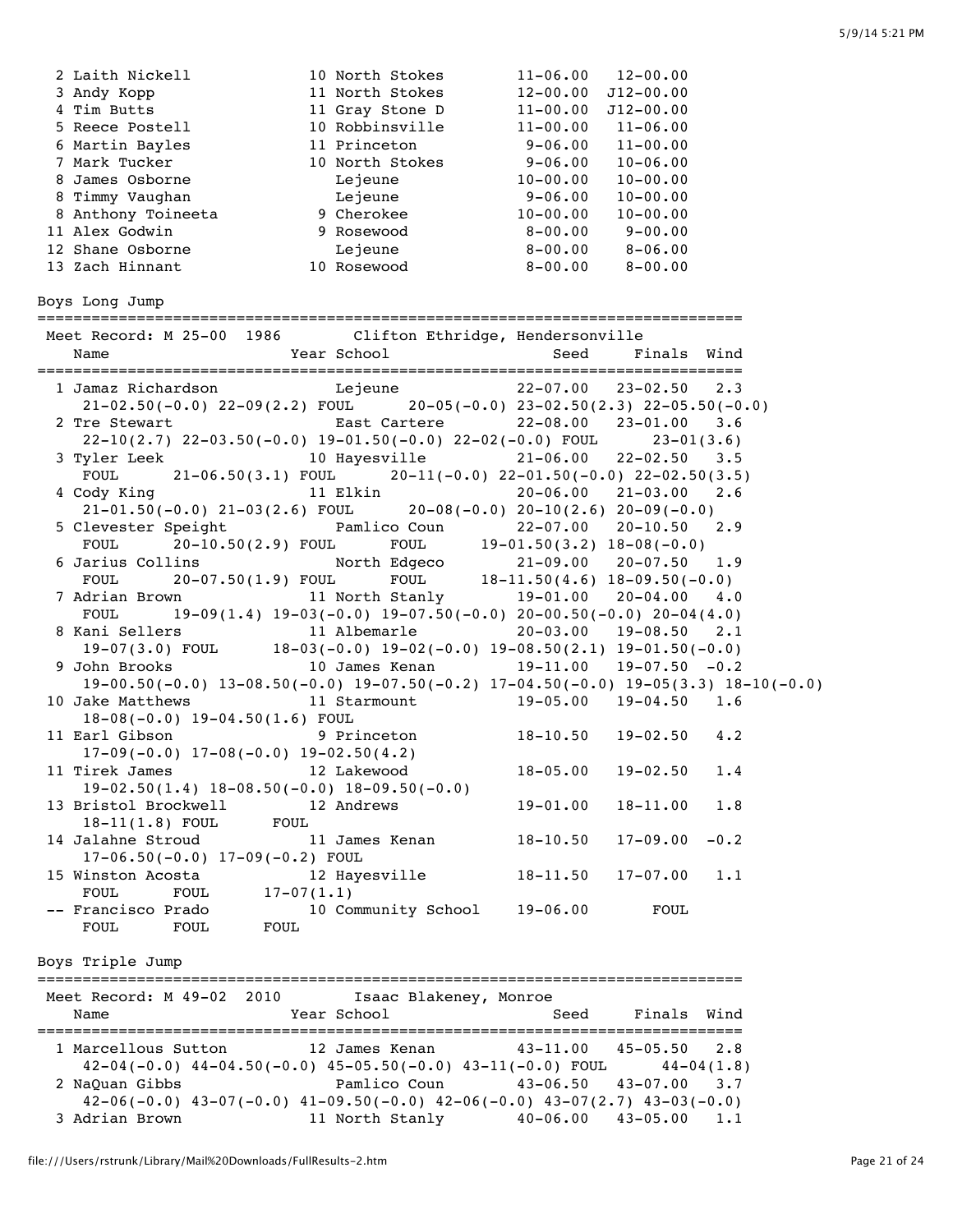| FOUL $41-06.50(-0.0)$ $42-04.50(1.9)$ $42-02.50(-0.0)$ $43-05(1.1)$ FOUL                                                                                                                                                                            |      |                                      |                              |                              |     |
|-----------------------------------------------------------------------------------------------------------------------------------------------------------------------------------------------------------------------------------------------------|------|--------------------------------------|------------------------------|------------------------------|-----|
| 4 Cody King 11 Elkin 41-07.00 43-01.50 -2.0<br>$41-01(-0.0)$ $40-03.50(-0.0)$ PASS $41-07(-0.0)$ $42-01.50(-0.0)$ $43-01.50(-2.0)$                                                                                                                  |      |                                      |                              |                              |     |
| 5 Trevor Carr Cample Camden Count 41-07.00 42-08.00 3.5                                                                                                                                                                                             |      |                                      |                              |                              |     |
| $41-02(-0.0)$ 39-06.50(-0.0) $40-04(-0.0)$ $40-03.50(-0.0)$ $42-08(3.5)$ 37-11(-0.0)                                                                                                                                                                |      |                                      |                              |                              |     |
| 6 Monquez Moore 11 Community School 41-02.50 41-00.50 3.8<br>$37-01.50(-0.0)$ $41-00.50(-0.0)$ $39-06.50(-0.0)$ $38-07(0.2)$ $38-04(-0.0)$ $37-06.50(-0.0)$                                                                                         |      |                                      |                              |                              |     |
| 7 Hunter Reaux 9 Hayesville 39-04.50 40-09.50 2.5                                                                                                                                                                                                   |      |                                      |                              |                              |     |
| 39-03.50(-0.0) $40-06.50(3.4)$ FOUL 39-00(-0.0) $40-06(-0.0)$ $40-09.50(2.5)$                                                                                                                                                                       |      |                                      |                              |                              |     |
| 8 Tirek James 12 Lakewood 40-03.00 40-08.00 3.3<br>39-09.50(-0.0) 39-04(-0.0) 40-07.50(3.1) 40-08(3.3) FOUL 37-11(-0.0)<br>9 Shamarii Moore 11 Albemarle 39-05.00 40-03.50 2.1                                                                      |      |                                      |                              |                              |     |
|                                                                                                                                                                                                                                                     |      |                                      |                              |                              |     |
|                                                                                                                                                                                                                                                     |      |                                      |                              |                              |     |
| FOUL $39-00(-0.0)$ $40-03.50(2.1)$ $39-10.50(3.2)$ $39-00.50(-0.0)$ $38-08(-0.0)$<br>10 Alex Hicks                                                                                                                                                  |      | 12 Heide Trask 41-00.00 40-01.00 2.1 |                              |                              |     |
| $39-11(-0.0)$ $39-00(-0.0)$ $40-01(-0.0)$                                                                                                                                                                                                           |      |                                      |                              |                              |     |
| 11 Torain Bullock 12 Whiteville 41-04.00 39-10.00 4.9                                                                                                                                                                                               |      |                                      |                              |                              |     |
| $36-05.50(-0.0)$ $39-10(-0.0)$ $37-03.50(-0.0)$                                                                                                                                                                                                     |      |                                      |                              |                              |     |
| <u>in the second second second second second second second second second second second second second second second second second second second second second second second second second second second second second second seco</u><br>12 Dj Myers |      |                                      | $40 - 10.00$                 | $39 - 06.50$                 | 1.0 |
| $37-05(-0.0)$ $39-06.50(1.0)$ $38-09(-0.0)$<br>13 Brenton Mosley 12 Highland Tech                                                                                                                                                                   |      |                                      | $38 - 06.00$                 | $39 - 03.00$                 | 5.8 |
| $37-01.50(-0.0)$ $39-03(5.8)$ $38-04.50(-0.0)$                                                                                                                                                                                                      |      |                                      |                              |                              |     |
| 14 Terrace Ellis 11 Albemarle                                                                                                                                                                                                                       |      |                                      | $40 - 04.00$                 | $39 - 01.00$                 | 3.3 |
| $39-01(3.3)$ $38-11(-0.0)$<br>FOUL                                                                                                                                                                                                                  |      |                                      |                              |                              |     |
|                                                                                                                                                                                                                                                     |      | 11 Murphy                            | $40 - 01.00$                 | FOUL                         |     |
|                                                                                                                                                                                                                                                     |      |                                      |                              |                              |     |
| -- Dequan McGuire Morth Edgeco 41-00.00<br>FOUL FOUL FOUL FOUL                                                                                                                                                                                      |      |                                      |                              | FOUL                         |     |
|                                                                                                                                                                                                                                                     |      |                                      |                              |                              |     |
| Boys Shot Put                                                                                                                                                                                                                                       |      |                                      |                              |                              |     |
|                                                                                                                                                                                                                                                     |      |                                      |                              |                              |     |
|                                                                                                                                                                                                                                                     |      |                                      |                              |                              |     |
| Meet Record: M 60-10.25 2005 Torrey Prayer, Farmville Central                                                                                                                                                                                       |      |                                      |                              |                              |     |
| Name                                                                                                                                                                                                                                                |      | Year School                          | Seed                         | Finals                       |     |
|                                                                                                                                                                                                                                                     |      |                                      |                              |                              |     |
| 2 Dijon Kenan                                                                                                                                                                                                                                       |      |                                      |                              |                              |     |
| 3 Jacob Whitaker 11 Andrews                                                                                                                                                                                                                         |      |                                      | $50-09.00$ $49-05.50$        |                              |     |
|                                                                                                                                                                                                                                                     |      |                                      |                              |                              |     |
|                                                                                                                                                                                                                                                     |      |                                      |                              |                              |     |
|                                                                                                                                                                                                                                                     |      |                                      |                              |                              |     |
| 4 Ross Lucia<br>5 Iran James<br>5 Iran James<br>6 Kaleb Marshall<br>7 Jervon Faison<br>8 12 North Stokes<br>12 North Stokes<br>12 Heide Trask<br>12 Heide Trask<br>14-07.00<br>44-06.50<br>8 Fredrick Smith                                         |      | 11 North Stanly                      | $43 - 07.00$                 | $44 - 03.50$                 |     |
| 9 Ryan Reichert                                                                                                                                                                                                                                     |      | 12 Swain County                      | $42 - 09.00$                 | $42 - 03.25$                 |     |
| 10 Cameron Debty                                                                                                                                                                                                                                    |      | 10 Andrews                           | $40 - 06.50$                 | $42 - 01.50$                 |     |
| 11 Bryron Tabron                                                                                                                                                                                                                                    |      | Granville Ce                         | $41 - 02.25$                 | $42 - 00.75$                 |     |
| 12 Andrew Zachman                                                                                                                                                                                                                                   |      | 12 Heide Trask                       | $43 - 00.00$                 | $40 - 10.00$                 |     |
| 13 Josh Houser<br>14 Daniel Everett                                                                                                                                                                                                                 |      | 11 Starmount<br>Riverside (1         | $43 - 03.00$<br>$40 - 07.50$ | $40 - 07.25$<br>$40 - 04.00$ |     |
| 15 Aaron Devore                                                                                                                                                                                                                                     |      | 12 Andrews                           | $40 - 10.50$                 | $39 - 10.75$                 |     |
| 16 Jalen Price                                                                                                                                                                                                                                      |      | Riverside (1                         | $41 - 03.25$                 | $38 - 07.75$                 |     |
| Boys Discus Throw                                                                                                                                                                                                                                   |      |                                      |                              |                              |     |
|                                                                                                                                                                                                                                                     |      |                                      |                              |                              |     |
| Meet Record: M 159-06                                                                                                                                                                                                                               | 2007 | Ahmad Garrison, Topsail              |                              |                              |     |
| Name                                                                                                                                                                                                                                                |      | Year School                          | Seed                         | Finals                       |     |
| 1 Samson Bradsher                                                                                                                                                                                                                                   |      | 11 Hobbton                           | $140 - 01$                   | $144 - 07$                   |     |
| 2 Josh Houser                                                                                                                                                                                                                                       |      | 11 Starmount                         | $130 - 07$                   | $138 - 00$                   |     |
| 3 Scotty Harris                                                                                                                                                                                                                                     |      | Riverside (1                         | 135–02                       | 136–11                       |     |
| 4 Gabriel King                                                                                                                                                                                                                                      |      | 9 Mount Airy                         | 129–02                       | 135-08                       |     |
| 5 Jacob Whitaker<br>6 Martevius Brigham                                                                                                                                                                                                             |      | 11 Andrews<br>11 Spring Creek        | 137–06<br>$122 - 03$         | 132-09<br>$127 - 02$         |     |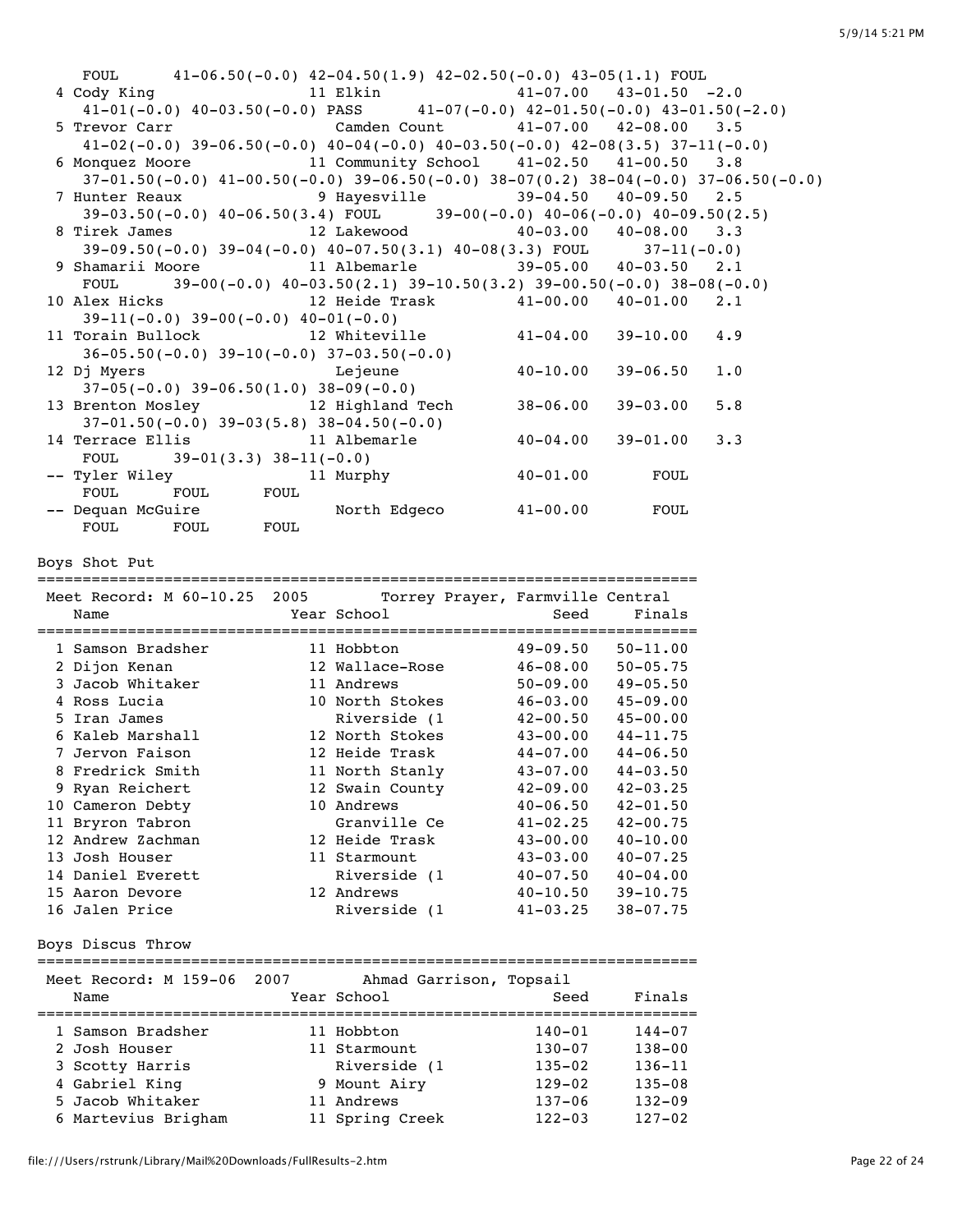| 7 Tyler Graves      | 11 Murphy       | $124 - 07$ | $123 - 11$ |
|---------------------|-----------------|------------|------------|
| 8 Austin Boyles     | 11 North Stokes | $119 - 00$ | $121 - 10$ |
| 9 Quantravis Harris | North Edgeco    | 118-08     | $120 - 02$ |
| 10 Gage Bass        | East Cartere    | $112 - 07$ | $115 - 08$ |
| 11 Demontre Keith   | 12 Wallace-Rose | $113 - 07$ | $111 - 02$ |
| 12 Fredrick Smith   | 11 North Stanly | $126 - 00$ | $110 - 08$ |
| 13 Nihkee Jones     | Jones           | $117 - 03$ | $108 - 05$ |
| 14 Skyler Matheson  | 11 Robbinsville | $117 - 03$ | $108 - 01$ |
| 15 Jervon Faison    | 12 Heide Trask  | $112 - 10$ | $99 - 08$  |
| -- Antonio Robbins  | 12 Cherryville  | $125 - 03$ | FOUL       |

## Women - Team Rankings - 18 Events Scored

| 1) Bishop McGuinness           | 59           | 2) Starmount          | 52               |
|--------------------------------|--------------|-----------------------|------------------|
| 3) Winston-Salem Prep Academy  | 45           | 4) Avery County       | 41               |
| 5) Robbinsville                | 38           | 6) Elkin              | 34               |
| 7) Louisburg                   | 32           | 8) Murphy             | 31               |
| 9) Community School of Davids  | 30           | 10) North Stokes      | 26               |
| 11) Walkertown                 | 2.5          | 12) Andrews           | 2.2 <sub>2</sub> |
| 13) Camden County              | 20           | 14) Cherokee          | 18               |
| 14) Mount Airy                 | 18           | 16) Heide Trask       | 17               |
| 17) Swain County               | 15           | 18) Mitchell          | 14.50            |
| 19) Pamlico County             | 13           | 20) Tarboro           | 12 <sup>2</sup>  |
| 21) Albemarle                  | 11           | 21) Atkins            | 11               |
| 23) Lincoln Charter            | 10           | 23) Rosewood          | 10               |
| 25) North Edgecombe            | 9            | 26) Jones             | 8                |
| 26) Pine Lake Preparatory      | 8            | 26) Highland Tech     | 8                |
| 26) Bessemer City              | 8            | 30) Granville Central |                  |
| 31) Gray Stone Day School      | 6            | 31) Hayesville        | 6                |
| 33) Whiteville                 | 5            | 33) Pender            | 5                |
| 35) Cherryville                | 4            | 36) Highlands         |                  |
| 36) Riverside (1A)             | 3            | 36) Alleghany         |                  |
| 39) North Duplin               | 2            | 39) Northside (1A)    |                  |
| 39) Spring Creek               | 2            | 42) East Surry        |                  |
| 42) KIPP Pride HS              |              | 42) Princeton         |                  |
| 42) Thomas Jefferson Classical | $\mathbf{1}$ | 42) Raleigh Charter   |                  |
| 47) Perquimans County          | 0.50         |                       |                  |
|                                |              |                       |                  |

## Men - Team Rankings - 18 Events Scored

| 1) North Stokes                | 50    | 2) Cherryville                | 43    |
|--------------------------------|-------|-------------------------------|-------|
| 3) Camden County               | 41    | 4) Mitchell                   | 38    |
| 5) Murphy                      | 36    | 6) Raleigh Charter            | 33    |
| 7) North Edgecombe             | 31    | 8) Elkin                      | 30.50 |
| 9) Albemarle                   | 23    | 10) Mount Airy                | 22    |
| 11) Tarboro                    | 21    | 12) Hobbton                   | 20    |
| 13) James Kenan                | 19    | 14) Pamlico County            | 18    |
| 15) Wallace-Rose Hill          | 17    | 16) North Stanly              | 15    |
| 17) Thomas Jefferson Classical | 14    | 18) Lejeune                   | 13.66 |
| 19) East Wilkes                | 13    | 19) Andrews                   | 13    |
| 21) Southside High School      | 12.50 | 22) Community School of David | 12    |
| 23) Riverside (1A)             | 11    | 23) Research Triangle         | 11    |
| 25) Union                      | 10    | 25) Heide Trask               | 10    |
| 25) Swain County               | 10    | 25) Northampton County        | 10    |
| 25) West Montgomery            | 10    | 30) Walkertown                | 9     |
| 31) Starmount                  | 8.50  | 32) East Carteret             | 8     |
| 32) Hayesville                 | 8     | 34) South Davidson            | 7     |
| 35) Winston-Salem Prep Academy | 6     | 35) Robbinsville              | 6     |
| 35) Union Academy              | 6     | 38) Gray Stone Day School     | 5     |
| 38) Granville Central          | 5     | 40) Manteo                    | 4     |
| 41) Avery County               | 3     | 41) Princeton                 | 3     |
|                                |       |                               |       |